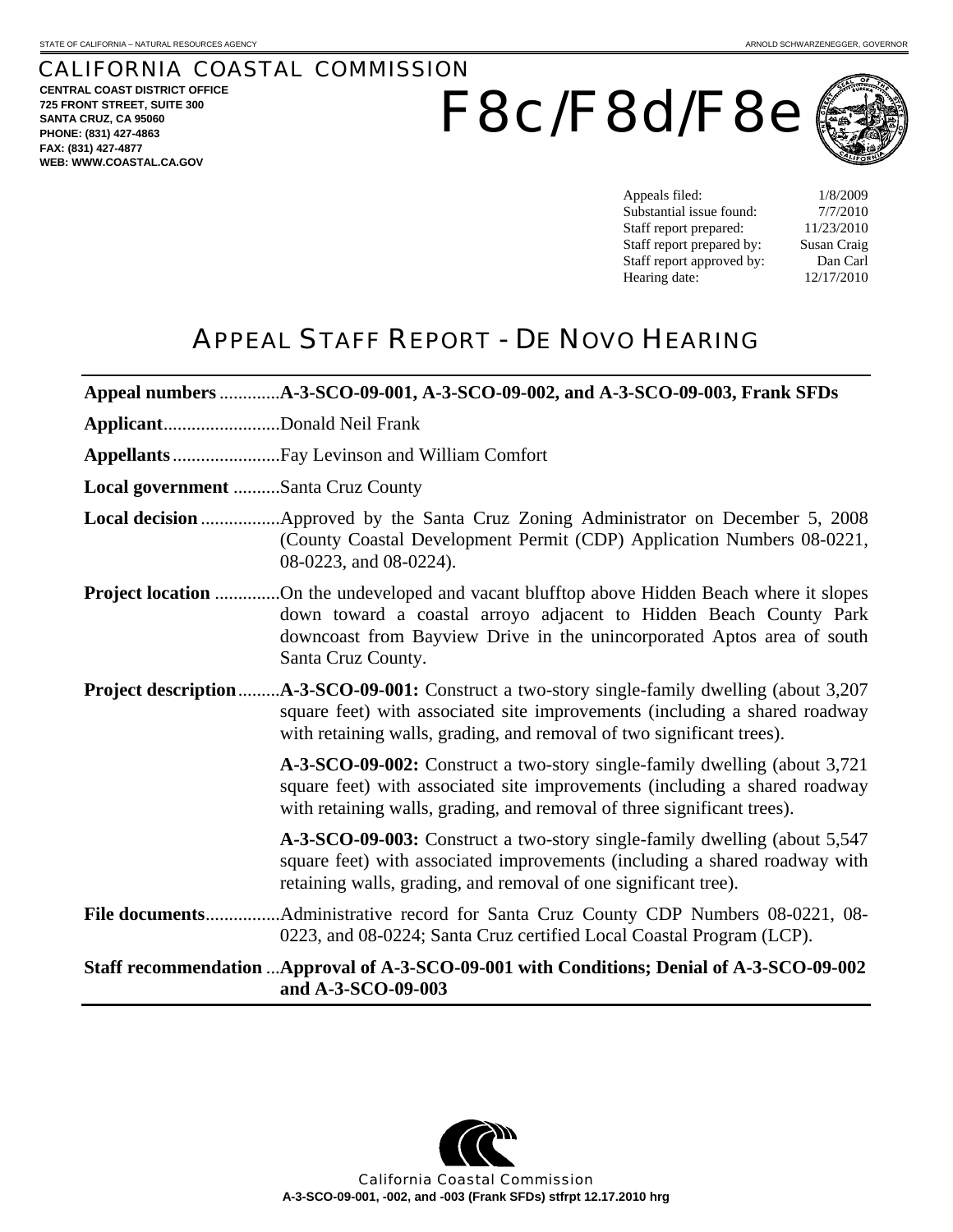# A. Staff Recommendation

## 1. Staff Note

 $\overline{a}$ 

Santa Cruz County approved three separate CDPs and thus there are three separate appeals/CDP applications. However, the Applicant is the same for each CDP/appeal and the property involved is in one contiguous location and owned entirely by the Applicant.<sup>1</sup> Each of the three proposed residences shares similar issues and the applications are best understood if evaluated jointly. As a result, these CDP/appeal matters are combined in this staff report, and the hearing on these items will be combined as well. Even so, because of the way the applications were considered separately by the County, there is a separate motion and resolution necessary for each Commission action (see pages 5 and 6).

# 2. Summary of Staff Recommendation

The Applicant proposes to construct three new two-story single-family residences and associated improvements on three contiguous undeveloped blufftop lots located above Hidden Beach in the unincorporated Aptos area of south Santa Cruz County. The proposed residences would range in size from 3,207 square feet to 5,547 square feet, and would be located within an LCP-mapped scenic resource area. The Commission previously found that each of the County's original CDP actions raised a substantial issue and took jurisdiction over the CDP applications for the proposed projects on July 7, 2010. The standard of review for the proposed projects is the certified Santa Cruz County LCP and the public access and recreation policies of the Coastal Act.

The Santa Cruz County LCP requires that risks be minimized and long-term stability and structural integrity be provided, and that development be sited, designed, and built to allow for natural shoreline processes to occur. All of this is required to be accomplished without the benefit of protective devices or other shoreline-altering construction. The LCP also requires that a coastal bluff building site be stable for a minimum of 100 years in its pre-development application condition, and that any development on it be set back an adequate distance to provide stability for the development's lifetime, and at least 100 years. The project sites are located on top of an actively eroding bluff. While the Applicant's geological representatives have established ocean-facing blufftop setbacks for the residences that are in the range of about 28 to 32 feet, the Commission's staff geologist has analyzed the proposed projects' setbacks in terms of applicable coastal hazards, including potential future sea level rise, coastal bluff retreat, and slope stability, and has determined that the proposed ocean-facing blufftop setbacks are significantly too narrow for long-term stability, and that these setbacks would need to be greatly increased (to 116 feet) to meet minimum LCP requirements. The proposed development on Lot 1 is located about 120 feet from the bluff edge and thus development on this lot can meet the required 116-foot blufftop setback. For this reason, the proposed development on Lot 1 can be found consistent with the LCP's coastal hazards policies. However, the proposed developments on Lots 2 and 3 do not meet the required 116-foot

<sup>1</sup> On July 7, 2010, two of the three lots were transferred from Donald Neil Frank to Arnold Land Company, LLC (Lot 2) and from Donald Neil Frank to Baltimore Land Company (Lot 3). As explained in greater detail in Section B below, Mr. Frank is authorized to act on behalf of these corporations and continues to control the development of all three parcels.

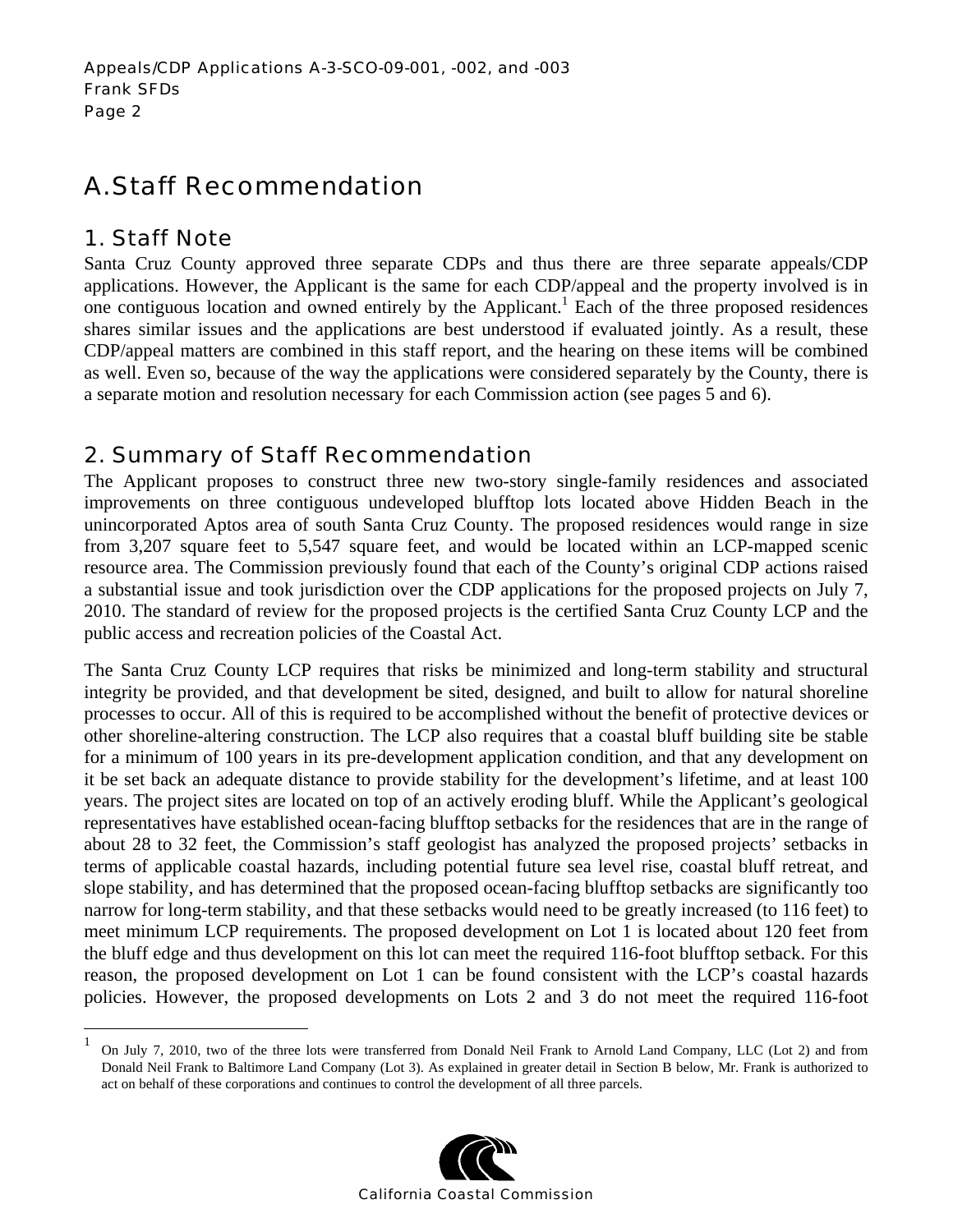setback identified and could not even if they were moved inland because there is insufficient space inland of the 116-foot setback on the property within which to site residential development. Thus, the proposed developments on Lots 2 and 3 would be significantly out of conformance with the LCP's coastal hazards policies. Staff is unaware of any modifications that could make residential structures on Lots 2 and 3 consistent with the coastal hazards policies and standards of the LCP. As a result, Staff recommends that the proposed development on Lots 2 and 3 be denied.

In addition, the LCP has multiple provisions that require development to be sited and designed to ensure protection of significant visual resources, including views within mapped scenic resource areas. The undeveloped lots proposed for development are located within an LCP-mapped scenic resource area. The proposed project sites are prominent in the foreground of views out to the ocean from significant public use areas at adjacent Hidden Beach County Park, including from the main beach/ocean overlook and the beach access trail, as well as from Hidden Beach itself. Views from beaches and parks are protected visual resources under the LCP. Such LCP policies and protections specifically protect areas having regional public importance for their natural beauty and prohibit the placement of new permanent structures which would be visible from a public beach, except where allowed on existing parcels of record, or for allowable shoreline protection and for public beach access. The proposed project sites are located on a section of undeveloped coastal bluff that forms a peninsula that is located across the bottom of the arroyo from the park. This peninsula slopes down from the higher coastal bluff (110 to 130 feet above sea level) located just upcoast, and terminates in the beach-level arroyo just downcoast of the project sites. The elevation of the three project sites ranges from about 50 to about 90 feet above sea level. The proposed development on Lot 1 is located about 120 feet inland from the edge of the coastal bluff and is the closest to Bayview Drive (i.e., Lot 1 is the farthest from the park and the primary park views) and thus is not highly visible from the park or the beach. Of the three lots, Lot 1 is located the farthest (hundreds of feet) from the nearby highly used park public access trail. Appropriately sited and designed development on Lot 1 would be integrated into the existing residentially-built environment and would be located a substantial distance away from the bluff and the edge of the peninsula. For these reasons, the proposed development on Lot 1 can be found consistent with the LCP's visual resource policies. However, given the topography and the location of the project sites and the size and scale of the proposed residential developments on Lots 2 and 3, the proposed projects on these lots will have a highly detrimental impact on the natural setting and viewshed as seen from the beach and from Hidden Beach County Park's overlook area and public access trail. Perhaps most critically, the overlook view toward the beach and ocean would be substantially adversely impacted by residential development on Lots 2 and 3. As such, the proposed developments on Lots 2 and 3 are inconsistent with the LCP's visual resource policies, including those that specifically provide protection to mapped scenic resource areas and views from beaches and parks.

#### **Staff recommends that the Commission deny CDPs for the proposed development on Lots 2 and 3.**

When the Commission denies a project, the question sometimes arises whether the Commission's action constitutes a "taking" of private property without just compensation, as this is not allowed under the Fifth Amendment of the United States Constitution, Section 30010 of the Coastal Act, or the LCP. The first step in this analysis is to define the property interest against which a taking will be analyzed and

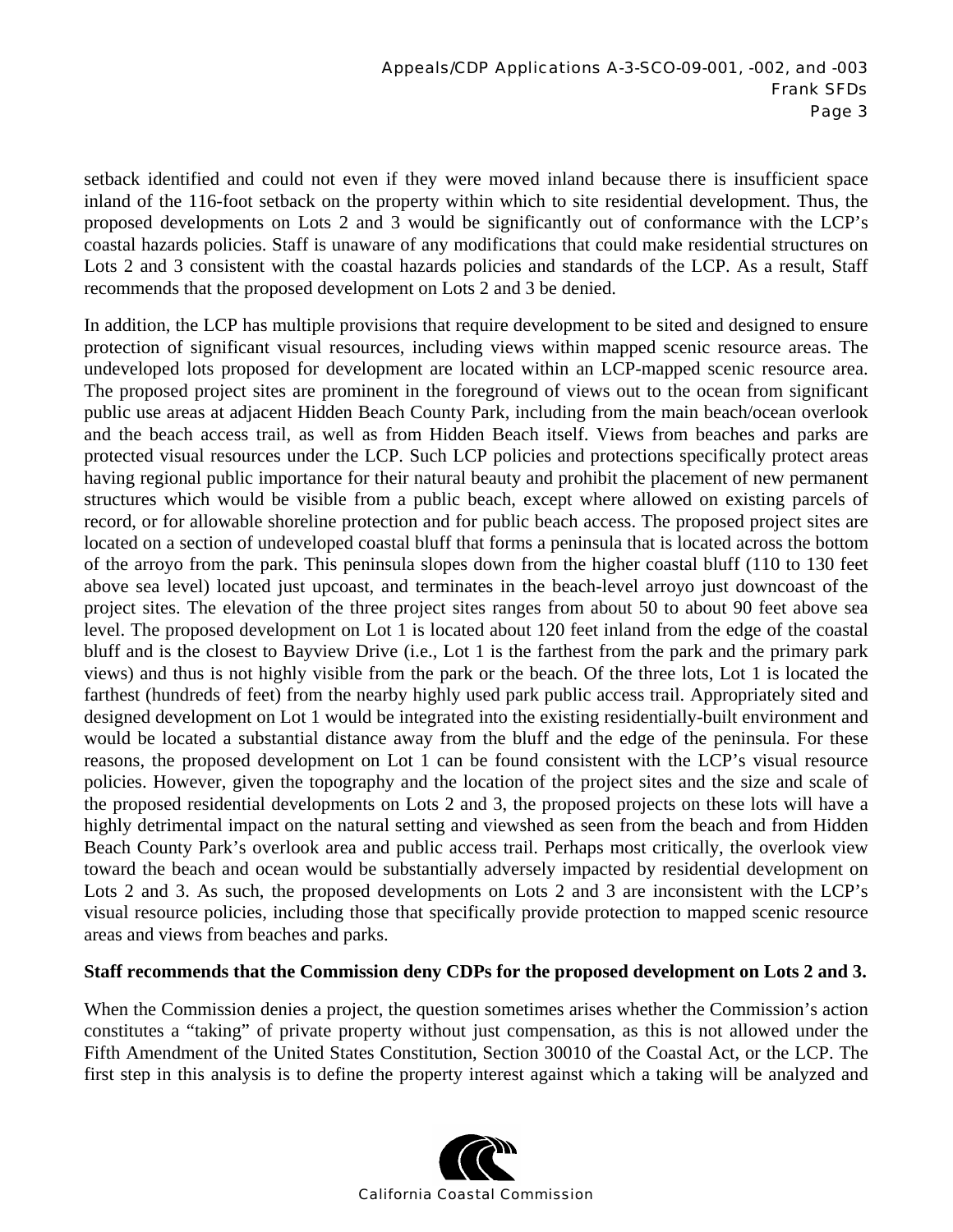measured. In this case, the single property subject to a potential takings claim consists of all three undeveloped and vacant lots purchased by the Applicant in 2006. Denial of two of the Applicant's proposed residences would not constitute a taking because the Commission is still approving construction of a residence on the property (i.e., on Lot 1), providing a reasonable economic use under the circumstances applicable here, including the significant constraints to development associated with this property. Consequently, the Commission's denial of the two additional residences on the rest of the property would be consistent with Coastal Act Section 30010 and the LCP.

To recognize the fatal difficulties for LCP-consistent development on Lots 2 and 3 of the Applicant's property, and to recognize the single underlying property appropriately (so as to not create potential future expectation for development of Lots 2 and 3), staff recommends that the Commission attach a special condition requiring that the three lots be formally combined and treated as a single parcel of land for all future purposes, including to ensure that these lots are not divided or sold separately.

Regarding the approvable residential development, staff recommends special conditions to require: 1) revised plans showing residential development on Lot 1 only; 2) an open space conservation easement over the required geologic setback areas and the significant public view corridor across the property; 3) appropriate landscaping to ensure that the viewshed is not adversely impacted; 4) drainage components located outside of the arroyo on the Applicant's property; 5) a prohibition on the construction of any future shoreline protective devices to protect the approved residence over its lifetime, and a requirement that the residence will be moved or removed if threatened by coastal hazards for which shoreline armoring and/or other shoreline altering development might otherwise be considered; 6) that the Applicant and all successors in interest assume all risks for development in an area subject to coastal hazards, including the project's location on an eroding bluff; and, 7) recordation of a deed restriction to ensure that the Applicant and all successors in interest clearly understand the terms and conditions of this permit as they apply to this property.

Staff believes that an approval for one residence at the site most appropriately addresses the significant coastal hazard and view issues, consistent with the LCP. The Applicant is thereby afforded residential development and, as modified by these special conditions, including elimination of two of the three proposed residences, the approved portion of the project can be found consistent with the requirements of the certified Santa Cruz County LCP and the public access and recreation policies of the Coastal Act.

## 3. Staff Recommendation on CDP Applications

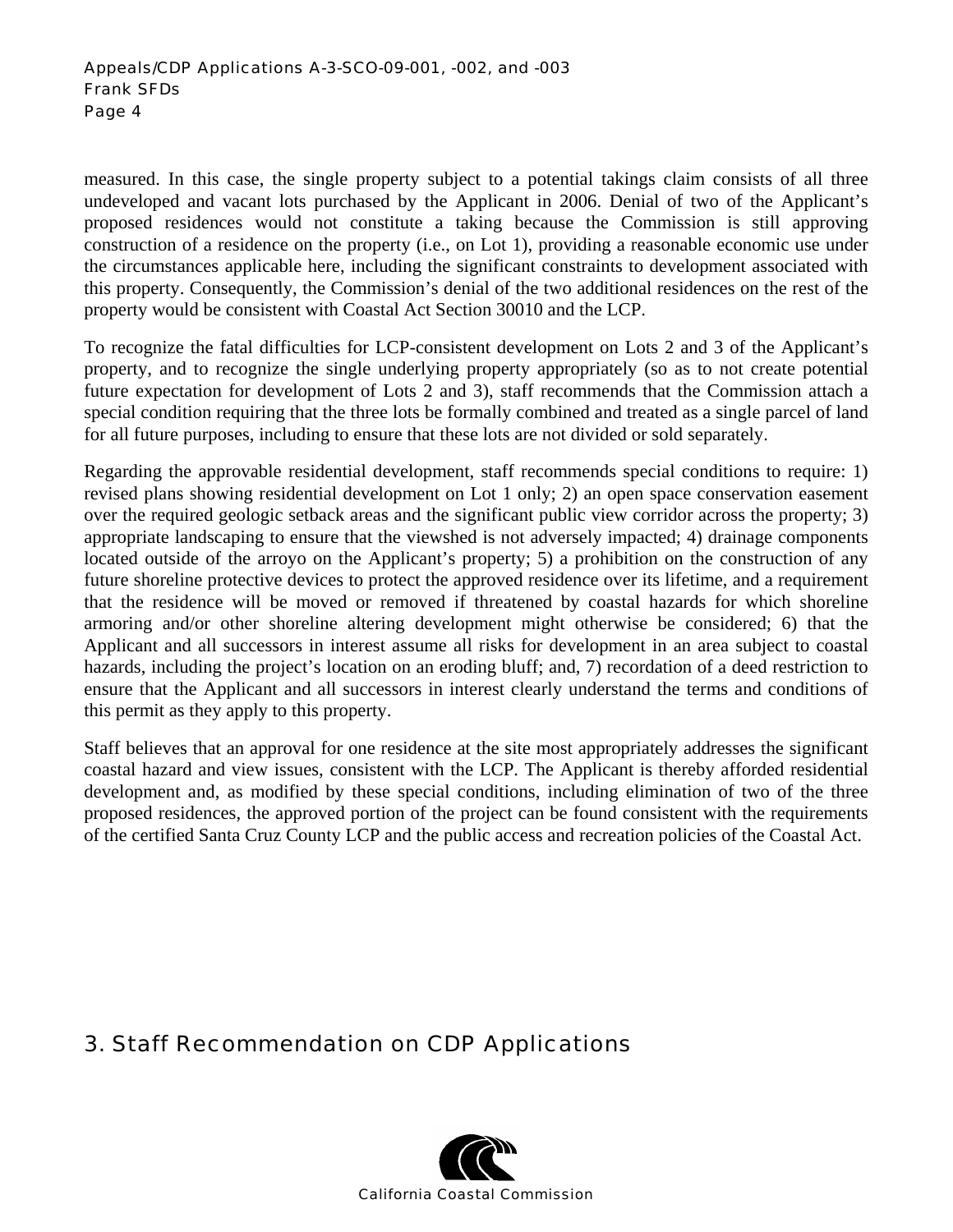Staff recommends that the Commission, after public hearing, approve CDP application A-3-SCO-09- 001 for the proposed development on Lot 1 subject to the standard and special conditions below, and that the Commission deny CDP applications A-3-SCO-09-002 and A-3-SCO-09-003 for the proposed developments on Lots 2 and 3. The Commission must act on three motions to effect this recommendation.

#### A. Motion/Action 1: Approval of CDP Application Number A-3-SCO-09-001

**Motion #1.** I move that the Commission approve coastal development permit number A-3-SCO-09-001 pursuant to the staff recommendation. I recommend a yes vote.

**Staff Recommendation of Approval.** Staff recommends a **YES** vote. Passage of this motion will result in approval of the coastal development permit as conditioned and adoption of the following resolution and findings. The motion passes only by affirmative vote of a majority of the Commissioners present.

**Resolution to Approve a Coastal Development Permit.** The Commission hereby approves the coastal development permit on the grounds that the development as conditioned will be in conformity with the policies of the Santa Cruz County Local Coastal Program and the public access and recreation policies of the Coastal Act. Approval of the coastal development permit complies with the California Environmental Quality Act because either: (1) feasible mitigation measures and/or alternatives have been incorporated to substantially lessen any significant adverse effects of the amended development on the environment; or (2) there are no feasible mitigation measures or alternatives that would substantially lessen any significant adverse effects of the amended development on the environment.

#### B. Motion/Action 2: Denial of CDP Application Number A-3-SCO-09-002

**Motion #2**. I move that the Commission approve coastal development permit number A-3-SCO-09-002 for the development proposed by the Applicant. I recommend a no vote.

**Staff Recommendation of Denial.** Staff recommends a **NO** vote. Failure of this motion will result in denial of the coastal development permit and adoption of the following resolution and findings. The motion passes only by affirmative vote of a majority of the Commissioners present.

**Resolution to Deny a Coastal Development Permit.** The Commission hereby denies a coastal development permit for the proposed development on the grounds that 1) the development will not conform with the policies of the Santa Cruz County Local Coastal Program, and 2) denial of the proposed development a) will not constitute a taking of private property for public use without payment of just compensation, and b) is an action to which the California Environmental Quality Act does not apply.

#### C. Motion/Action 3: Denial of CDP Application Number A-3-SCO-09-003

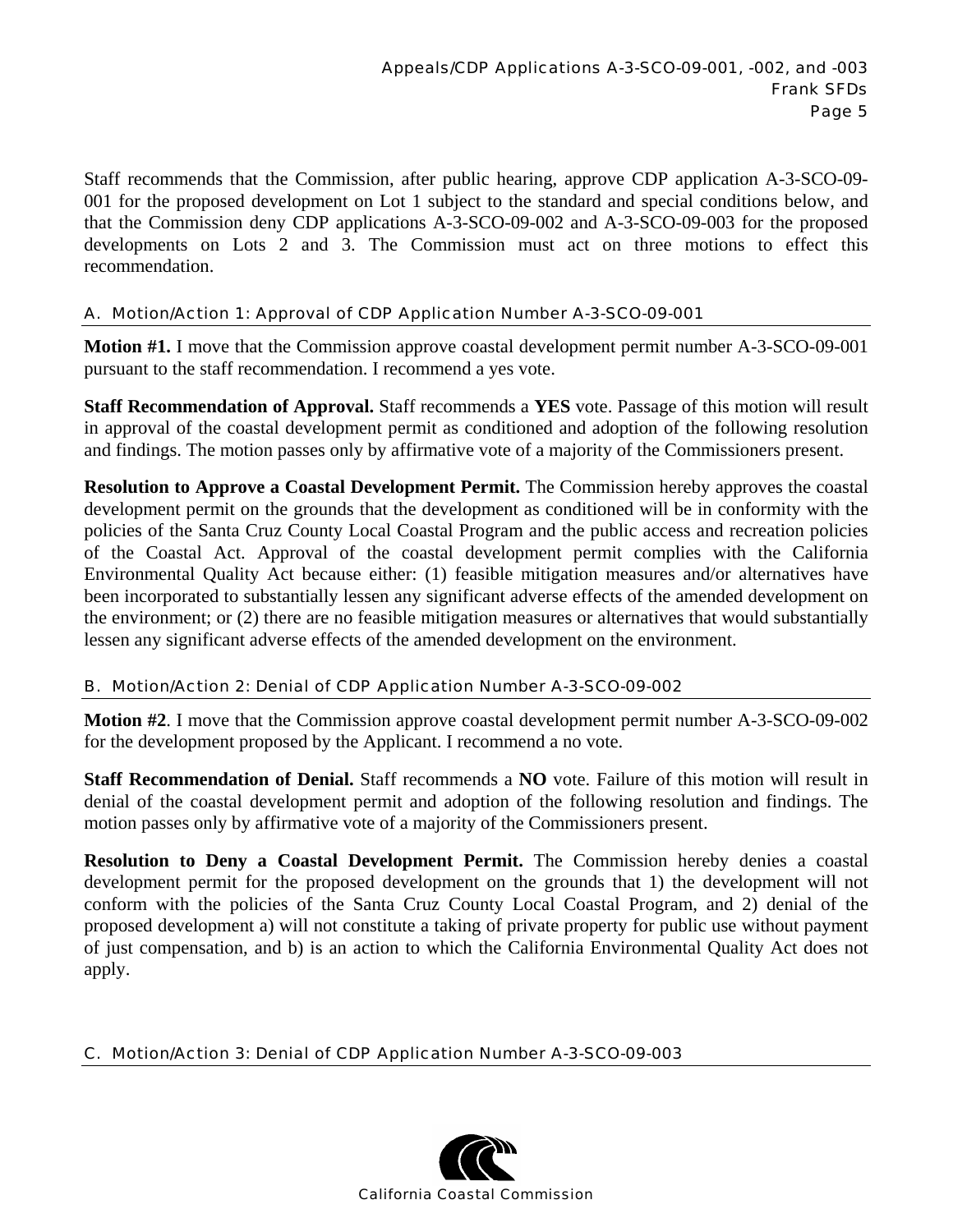**Motion #3**. I move that the Commission approve coastal development permit number A-3-SCO-09-003 for the development proposed by the Applicant. I recommend a no vote.

**Staff Recommendation of Denial.** Staff recommends a **NO** vote. Failure of this motion will result in denial of the coastal development permit and adoption of the following resolution and findings. The motion passes only by affirmative vote of a majority of the Commissioners present.

**Resolution to Deny a Coastal Development Permit.** The Commission hereby denies a coastal development permit for the proposed development on the grounds that 1) the development will not conform with the policies of the Santa Cruz County Local Coastal Program, and 2) denial of the proposed development a) will not constitute a taking of private property for public use without payment of just compensation, and b) is an action to which the California Environmental Quality Act does not apply.

# Report Contents

|                                                                                                                                                | 2.                                                          |  |  |  |  |  |
|------------------------------------------------------------------------------------------------------------------------------------------------|-------------------------------------------------------------|--|--|--|--|--|
|                                                                                                                                                | 3.                                                          |  |  |  |  |  |
| <b>B.</b>                                                                                                                                      |                                                             |  |  |  |  |  |
|                                                                                                                                                |                                                             |  |  |  |  |  |
| 2.                                                                                                                                             |                                                             |  |  |  |  |  |
|                                                                                                                                                |                                                             |  |  |  |  |  |
|                                                                                                                                                |                                                             |  |  |  |  |  |
|                                                                                                                                                |                                                             |  |  |  |  |  |
|                                                                                                                                                |                                                             |  |  |  |  |  |
| D. CDP Determination Conclusion - Partial Approval and Partial Denial21                                                                        |                                                             |  |  |  |  |  |
|                                                                                                                                                | 4.                                                          |  |  |  |  |  |
|                                                                                                                                                |                                                             |  |  |  |  |  |
|                                                                                                                                                |                                                             |  |  |  |  |  |
|                                                                                                                                                |                                                             |  |  |  |  |  |
|                                                                                                                                                | C. Exhibits                                                 |  |  |  |  |  |
|                                                                                                                                                | Click on the link at left to go<br>Exhibit 1: Location Maps |  |  |  |  |  |
|                                                                                                                                                | to the exhibits.<br>Exhibit 2: Project Area Photos          |  |  |  |  |  |
|                                                                                                                                                | Exhibit 3: Project Plans for Lot 1 (A-3-SCO-09-001)         |  |  |  |  |  |
|                                                                                                                                                | Exhibit 4: Project Plans for Lot 2 (A-3-SCO-09-002)         |  |  |  |  |  |
| Exhibit 5: Project Plans for Lot 3 (A-3-SCO-09-003)                                                                                            |                                                             |  |  |  |  |  |
| Exhibit 6: Commission Staff Geologist's Memorandum<br>Exhibit 7: Applicant's Responses to Commission Staff Geologist's Comments and Memorandum |                                                             |  |  |  |  |  |
|                                                                                                                                                |                                                             |  |  |  |  |  |
|                                                                                                                                                |                                                             |  |  |  |  |  |
|                                                                                                                                                | <b>California Coastal Commission</b>                        |  |  |  |  |  |

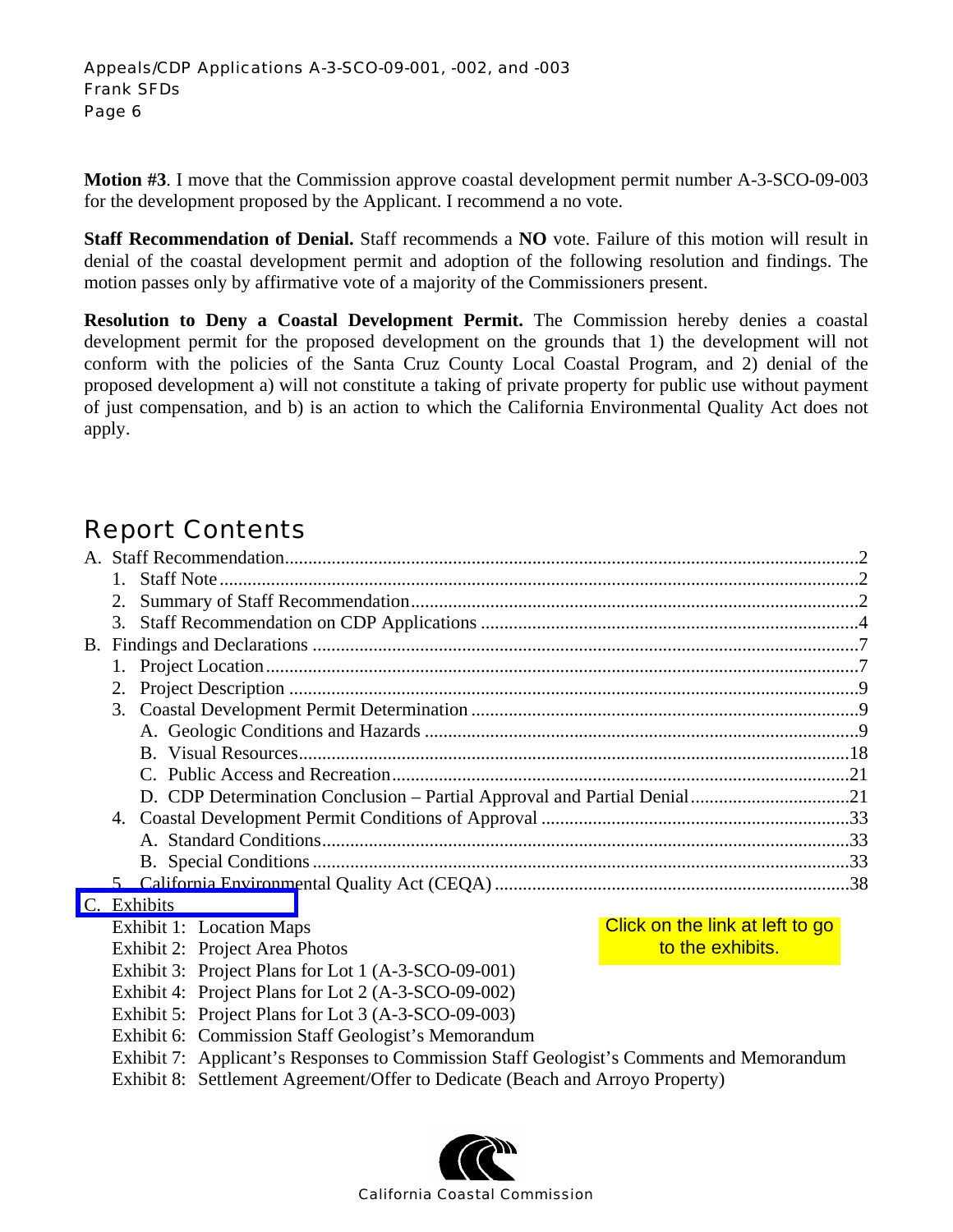Exhibit 9: Applicable Santa Cruz County LCP and Coastal Act Policies Exhibit 10: Lot Configuration Maps (Pre and Post County Approval of Lot Line Adjustment) Exhibit 11: Open Space Conservation Area Exhibit 12: Correspondence (Opposed to the Projects) (Powerpoint Presentation) Exhibit 13: Additional Correspondence (Opposed to the Projects) Exhibit 14: Additional Correspondence from the Applicant Exhibit 15: Ex Parte Communications Exhibit 16: Attorney General's Office Response to the Applicant

# B. Findings and Declarations

The Commission finds and declares as follows:

## 1. Project Location

 $\overline{a}$ 

The project sites are located on an undeveloped and vacant blufftop located just downcoast from the end of Bayview Drive in the unincorporated Aptos area of south Santa Cruz County. The blufftop area overlooks Hidden Beach and slopes down into a coastal arroyo adjacent to the property. Just downcoast of and partially including a portion of the arroyo is Hidden Beach County Park<sup>2</sup> including its blufftop coastal overlook and its heavily-used public access path that connects to the sand at Hidden Beach. A second publicly-used path extends along the bluff on the upcoast side of the arroyo extending from the sand at Hidden Beach inland to Hidden Beach Way. The bluff, beach, arroyo, and park area are located between the Beach Drive residential area (beach level) and Bayview Drive residential area (blufftop level) upcoast, and the terraced Aptos-Seascape residential area extending above the beach inland of the Via Gaviota seawall downcoast. This undeveloped bluff area between these built environments provides a natural landform respite from the more urban back-beach and bluff developments up and down coast, including because the Beach Drive and Via Gaviota neighborhoods are constructed on top of what was historically beach sand and extend onto the beach landform.<sup>3</sup> See Exhibit 1 for location maps and Exhibits 2 and 12 for site area photos.

Although the sloping blufftop area where the three residences are proposed is undeveloped, there is substantial residential development located upcoast and downcoast of Hidden Beach County Park from the project site. On the upcoast side, residential neighborhoods on the blufftop extend back towards Aptos Creek. However, most of this existing residential blufftop development is at 110 to 130 feet above sea level. The elevation of the coastal bluff begins to drop dramatically in the vicinity of the proposed project sites as the bluff drops into the arroyo itself. As a result, the elevation at the proposed project sites range from about 50 to 90 feet above sea level. In addition, although there is no residential

<sup>3</sup> Such residential development atop beach areas represents an anomaly within the Central Coast, where such beach level development is uncommon.



<sup>2</sup> Hidden Beach County Park is a 1.5-acre public park facility maintained by the County that provides a tot play area, lawn area, picnic tables, and public parking. The park extends linearly along the arroyo edge to the blufftop overlook and sandy beach at Hidden Beach.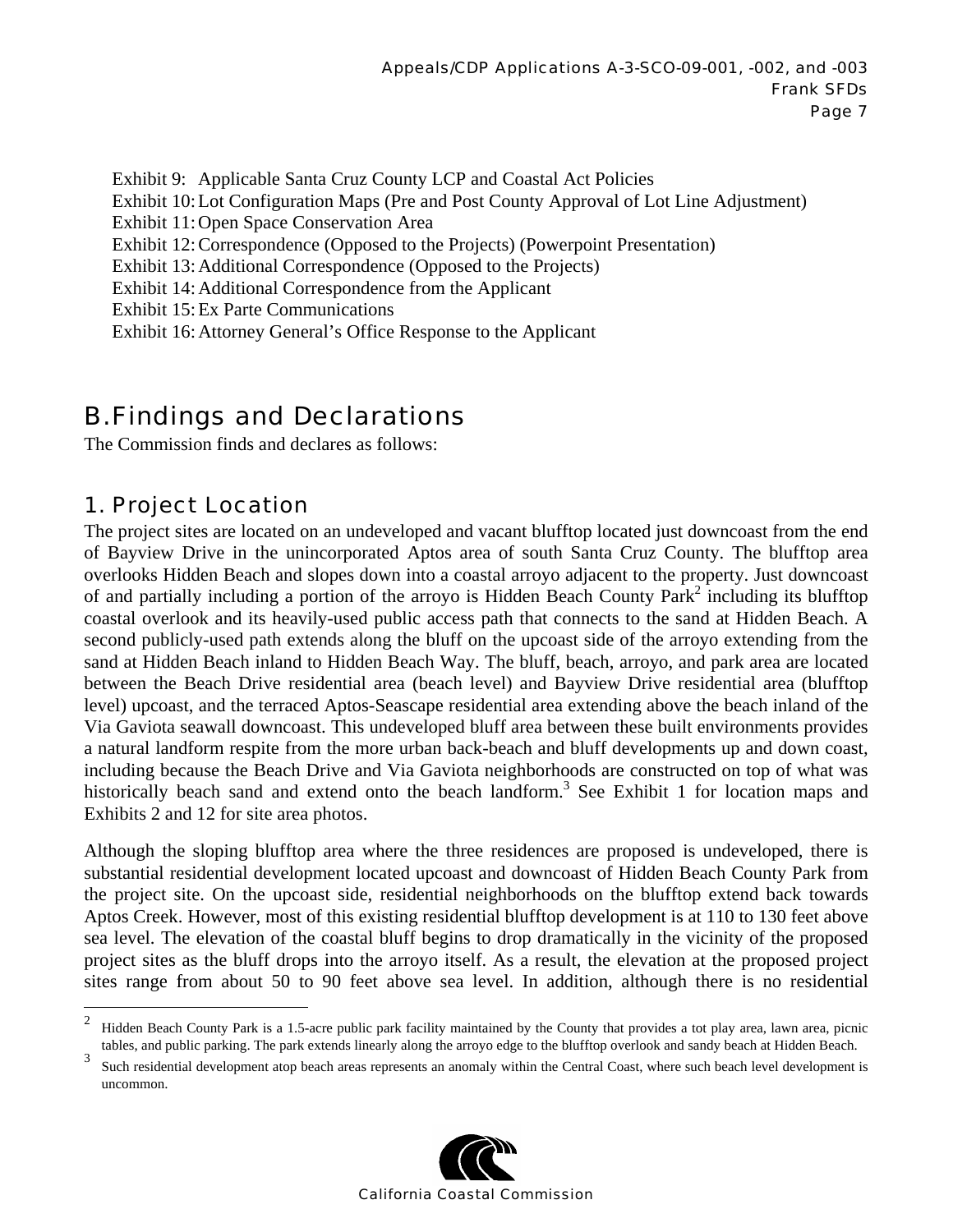development located on the beach directly below the project sites, the oceanfront residences on Beach Drive (just upcoast from the project sites) extend upcoast to the Aptos Creek area as well. Opposite the arroyo on the downcoast side, the natural bluffs were altered into a series of terraces and developed with residences starting in the 1960s. As a result, the natural bluff no longer exists and has been replaced with terraced residential development extending upslope from the Via Gaviota seawall, which is located downcoast of the arroyo and Hidden Beach (see photos of these areas in Exhibit 2).

The beach area at Hidden Beach between Beach Drive and Via Gaviota, as well as the arroyo area extending inland along Hidden Beach County Park, were the subject of a settlement agreement associated with prescriptive rights litigation between the Coastal Commission and the then fee-title landowner of this area. Per the settlement agreement, the property owner was permitted to construct a "bunker house" at the downcoast end of Beach Drive, provided that the owner offered to dedicate fee title to the Hidden Beach property and arroyo property to the State or other public entity to be maintained as open space for public recreational use. As a result of that settlement, the residence was constructed<sup>4</sup> and this entire area was offered to the public as open space land for public recreational use. The settlement agreement and the resultant fee offer prohibit new structures or improvements within this property. See Exhibit 8 for a copy of the settlement agreement/offer to dedicate.

The project area consists of three<sup>5</sup> undeveloped lots (see page 2 of Exhibit 10). Lot 1 is about 12,610 square feet. Lot 1 slopes down towards the coastal bluff and arroyo to the east. Lot 2 is about 7,354 square feet and is located adjacent to an existing single-story residence at 660 Bayview Drive. Lot 2 has the highest elevation of any of the three lots (about 65 to 90 feet above sea level). Lot 2 slopes down towards Lot 3 to the east, with the seaward coastal bluff located to the south. Lot 3 is about 13,601 square feet. Lot 3 is the lot that is located farthest from Bayview Drive and nearest to the beach/arroyo. Lot 3 is at the lowest elevation of the three lots (50 to 60 feet above sea level), with the coastal bluff and arroyo surrounding the lot on three sides.

Lots 2 and 3 are designated in the LCP Land Use Plan (LUP) as R-UL (Urban Low Density Residential) and are zoned R-1-6 (Single-Family Residential  $-6,000$  square foot minimum lot size). Lot 1 is designated in the LUP as partially R-UL and partially O-U (Urban Open Space) and is zoned partially R-1-6 and partially PR (Parks, Recreation, and Open Space). See page 1 of Exhibit 10 for the land use designation map and lot configuration.

The proposed project includes shared drainage improvements with a drainage line to be bored through the coastal bluff that will outlet onto the sand in the downcoast arroyo in an area off the Applicant's property that is subject to the settlement agreement described above (again, see Exhibit 8).

<sup>6</sup> The O-U (PR) designation for a portion of Lot 1 appears to be connected to the previous lot configuration where the O-U (PR) designation applied to a "trail" lot. Although the lot lines were adjusted in 2008, the underlying LCP designation and zoning were not changed.



 $\frac{1}{4}$ This residence can be seen on page 3 of Exhibit 2. It is the furthest downcoast (to the right in the photo) of the beach level residences.

<sup>5</sup> On May 29, 2008 the County approved a lot line adjustment (application 07-0049; processed as a Coastal Exclusion (no CDP required) pursuant to LCP section 13.20.076) to reconfigure the boundaries of what were then four adjacent lots on the site to result in the three lots that are the subject of this appeal. Please see further discussion of this lot line adjustment in the "Public Access" finding below.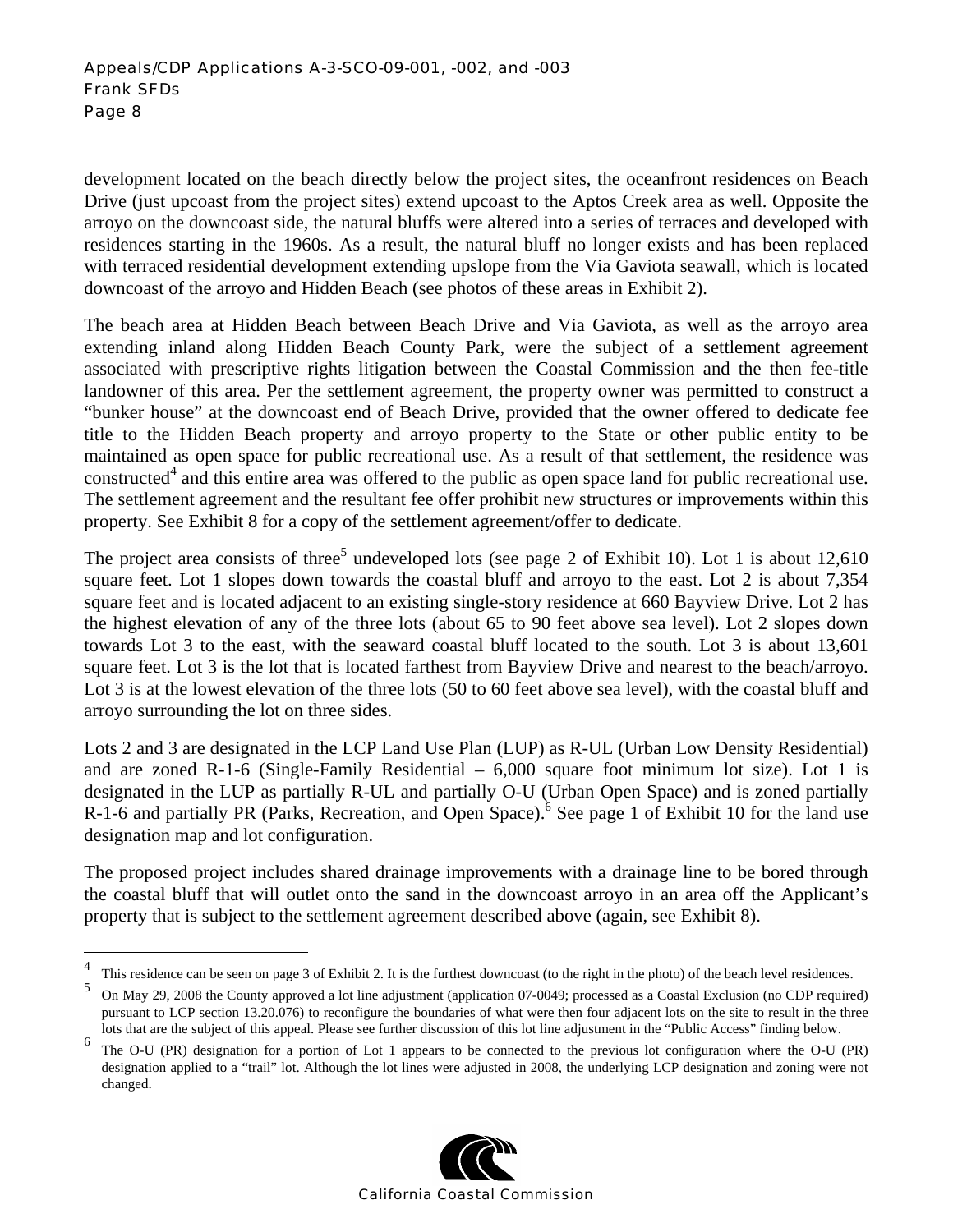All three lots are located within the LCP-designated and mapped scenic resource area associated with the public beach, park, and access path. See Exhibit 1 for location maps. See Exhibit 2 for photographs of the project sites, the arroyo, the two public access paths on either side of the arroyo, and the existing upcoast and downcoast residential development.

## 2. Project Description

The proposed project includes construction of three single-family residences on the three undeveloped blufftop lots:

Lot 1: Construct a three-bedroom, two-story single-family residence of about 3,207 square feet on a 12,610 square-foot lot (of which 4,911 square feet would be devoted to a driveway that would provide access to Lots 2 and 3).

Lot 2: Construct a three-bedroom, two-story single-family residence of about 3,721 square feet on a 7,354 square-foot lot.

Lot 3: Construct a four-bedroom, two-story single-family residence of about 5,547 square feet on a 13,601 square-foot lot (of which 1,404 square feet is a private driveway that would provide access to this lot only).

Associated improvements common to all three lots include a shared access driveway from Bayview Drive through Lot 1 and to Lots 2 and 3 that would provide vehicular access to all three lots. The shared access driveway includes construction of retaining walls that would extend up to 4.5 feet above and 8 feet below the driveway. Grading for all three projects would total approximately 437 cubic yards of cut and approximately 400 cubic yards of fill, and a total of eight trees (three dead and ranging from 10 inches to 51 inches in diameter) would be removed. Shared drainage improvements are proposed, with a drainage line proposed to be bored through the coastal bluff into a proposed rock dissipater to be constructed in the arroyo that is downcoast of the lots. See proposed project plans in Exhibits 3, 4, and 5.

## 3. Coastal Development Permit Determination

The standard of review for these applications is the certified Santa Cruz County LCP and the Coastal Act's public access and recreation policies (see Exhibit 9 for applicable LCP and Coastal Act policies).

## A. Geologic Conditions and Hazards

#### 1. Applicable Policies

The LCP requires that a coastal bluff building site be stable for a minimum of 100 years in its predevelopment application condition, and that any development on it be set back an adequate distance to provide stability for the development's lifetime, and at least 100 years. The minimum 100 years of stability must be established through the use of appropriate setbacks and siting, and without reliance on

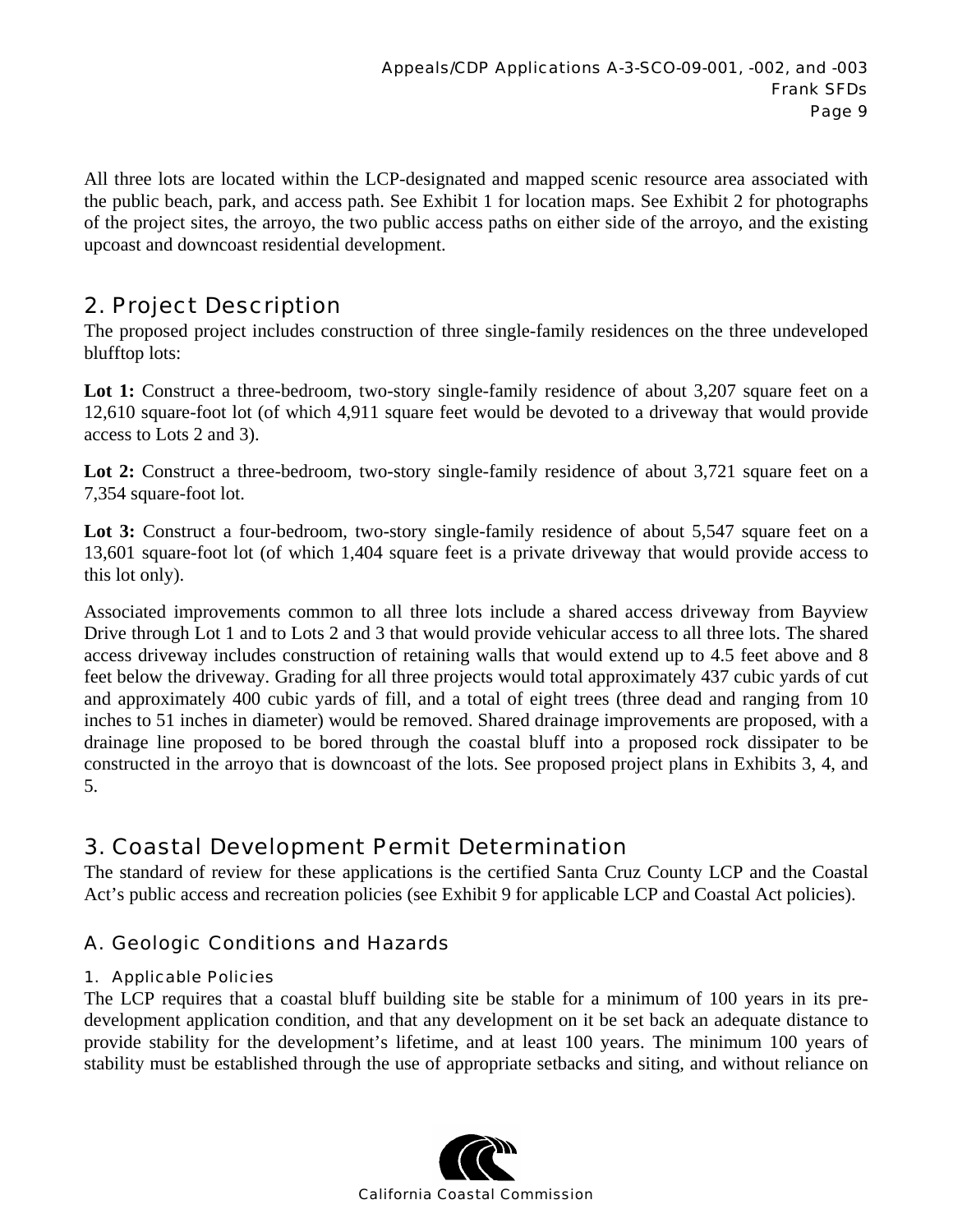engineering measures "such as shoreline protection structures, retaining walls, or deep piers" (LCP Section 16.10.070(h)(3)). Also, the LCP allows shoreline protection structures only "to protect existing structures from a significant threat" (LUP Policy 6.2.16). Thus, the LCP has a two-part minimum 100 year stability requirement: first, there must be a portion of the site in question that itself will be stable for at least 100 years in a pre-development (i.e., no project) scenario, without reliance on structural development to make it so; and second, ostensibly if the first test is met, any development then introduced onto the site must also be stable for its lifetime measured for at least 100 years without reliance on engineering measures.

On the whole, these LCP policies recognize that development is not appropriate in coastal hazard areas for which 100 years (minimum) of site and structural stability cannot be guaranteed (without relying on engineering measures) and allows shoreline protection in only very specific and limited circumstances for already existing structures. See pages 3-6 of Exhibit 9 for the applicable LCP requirements.

#### 2. Reports Submitted

The Applicant has submitted the following geologic and geotechnical engineering reports for the site:

- *Geologic Investigation, Lands of Frank, Aptos, California, County of Santa Cruz APN's 043- 161-51, -40, & -39* by Zinn Geology, dated August 16, 2006 (Zinn 2006).
- *Response to Comments by County of Santa Cruz Planning Department, Parcels Southeast of Bayview Drive, Aptos, California, County of Santa Cruz APNs 043-161-51, -40, & 39* by Zinn Geology, dated July 23, 2007 (Zinn 2007).
- *Geotechnical Investigation for Lands of Frank, Bayview Drive, Rio del Mar, California* by Pacific Crest Engineering Inc., dated August 2006 (PCEI 2006).

In addition, the following documents (see Exhibit 7) were submitted in response to initial verbal comments from the Commission's staff geologist, Dr. Mark Johnsson, regarding the above reports:

- *Projecting Future Sea-Level Rise: What is a Reasonable Estimate for the Next Century?* by G.E. Weber, Geologic Consultant, dated February 24, 2009 (Weber 2/2009) (see pages 1-8 of Exhibit 7).
- *Response to California Coastal Commission comments, Lands of Frank, Bayview Drive, A.P.N. 043-161-51, -40, -39, Rio del Mark, Santa Cruz County, California* by Pacific Crest Engineering, Inc., dated February 26, 2009 (PCEI 2009) (see pages 52-55 of Exhibit 7).
- *Supplemental Analysis in Response to California Coastal Commission comments, Parcels southeast of Bayview Drive, Aptos California, County of Santa Cruz, APN's 043-161-51, -40, & -39* by Zinn Geology, dated February 26, 2009 (Zinn 2009) (see pages 43-51 of Exhibit 7).

Dr. Johnsson reviewed all of the above documents and reports and developed a Geotechnical Review Memorandum, dated June 18, 2009, that synthesized his comments and recommendations on the

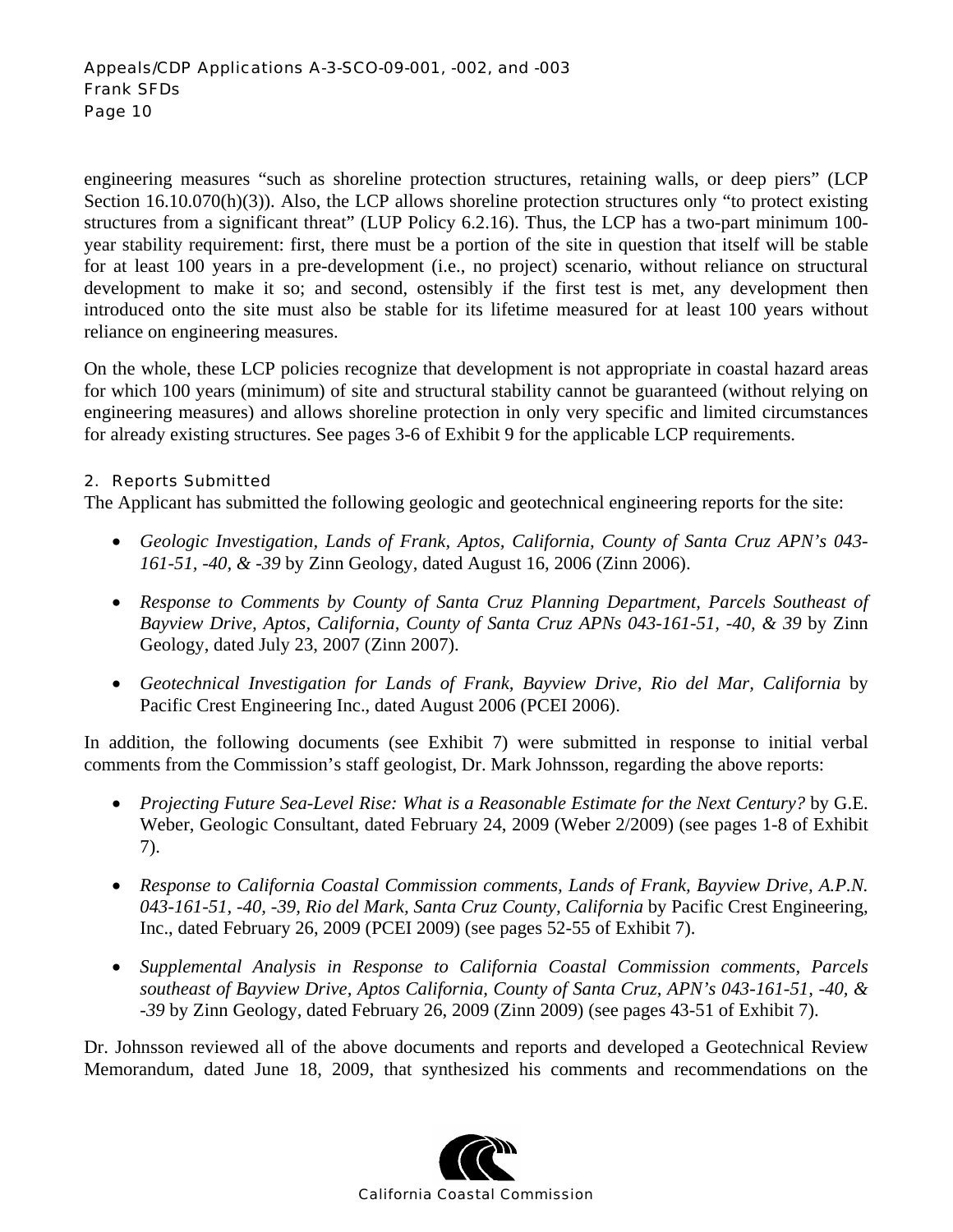geologic conditions and hazards applicable to the proposed projects (see Exhibit 6). Subsequent to Dr. Johnsson's memorandum, the Applicants submitted the following additional correspondence regarding the proposed projects (see Exhibit 7):

- *Appeal Numbers A-3-SCO-09-001, -002, -003 (Frank),* letter and attachments from G.E. Weber, Geologic Consultant, dated December 15, 2009 (Weber 12/2009) (see pages 9-28 of Exhibit 7).
- *Projections of Sea-Level Rise in the 21<sup>st</sup> Century, letter from G.E. Weber, Geologic Consultant,* dated February 2, 2010 (Weber 2010) (see pages 29-42 of Exhibit 7).

The geologic description of the site that follows derives primarily from the Zinn 2006 and PCEI 2006 reports.

#### 3. Site Geologic Characteristics

The project site includes three undeveloped lots located along the top of an ancestral fluvial<sup>7</sup> terrace surface that slopes gently to the southeast. The terrace is bordered to the east by a thickly-vegetated, nearly flat-bottomed arroyo, which has incised up to 40 feet into the terrace, creating a steepened 45-50 degree slope. The southwest edge of the terrace faces the sea and drops near vertically toward the beach for about the upper 6 to 8 feet, then tapers off to a shallower gradient of about 45 to 50 degrees, and then tapers again to between 37 and 40 degrees of slope between 10 and 30 feet above the broad sandy beach located below the project sites.

The project site lies on top of a wedge of poorly consolidated fluvial terrace sands ranging in thickness between about 12 and 35 feet, which in turn overlie an ancestral stream-cut terrace in the underlying Purisima formation sandstone bedrock. The coastal bluff side of the properties is partially buttressed by a steeply-dipping wedge of colluvium<sup>8</sup> that is likely an accumulation of many years of materials sloughing from the bluff.

Drainage at the site is primarily by sheet flow toward the arroyo, other than some minor rilling. No significantly large erosional landforms, such as gullies, aside from the arroyo itself, appear to be actively developing within the fluvial terrace surface of the project site. Surface borings done at the site encountered groundwater between 27 and 37 feet below the ground surface, where it appears to be perched on top of the bedrock shelf within the fluvial terrace deposits. The bedrock below the encountered groundwater does not appear to be saturated.

#### 4. Stability Requirements

 $\overline{a}$ 

<sup>8</sup> Defined in the *Glossary of Geology* as: a) A general term applied to any loose, heterogeneous, and incoherent mass of soil material and/or rock fragments deposited by rainwash, sheetwash, or slow continuous downslope creep, usually collected at the base of gentle slopes or hillsides. b) Alluvium deposited by unconcentrated surface runoff or sheet erosion, usually at the base of a slope. (J.A. Jackson, 1997, *Glossary of Geology*, Fourth edition: Alexandria, Virginia, American Geological Institute, 769 pp.)



<sup>7</sup> Defined in the *Glossary of Geology* as: a) Of or pertaining to a river or rivers. b) Existing, growing, or living in or about a stream or river. c) Produced by the action of a stream or river. (J.A. Jackson, 1997, *Glossary of Geology*, Fourth edition: Alexandria, Virginia, American Geological Institute, 769 pp.)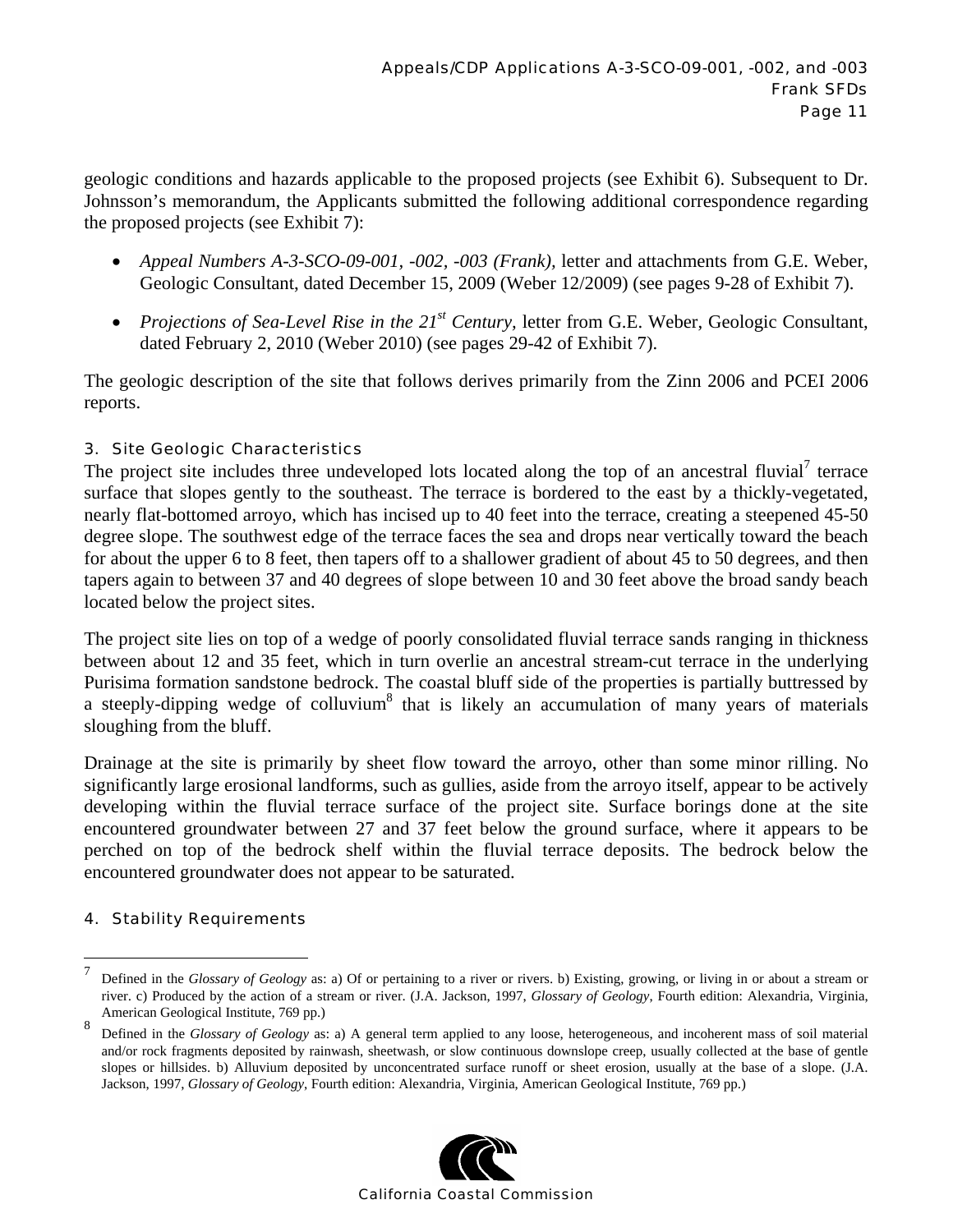As stated above, the LCP requires that a coastal bluff building site be stable for a minimum of 100 years in its pre-development application condition, and that any development on it be set back an adequate distance to provide stability for the development's lifetime, and at least 100 years. In both cases, the minimum 100 years of stability must be established without reliance on engineering measures, and the safety of the development must be established through the use of appropriate setbacks and siting. For bluff properties that are subject to erosion, setbacks and siting decisions must address individual potential hazards, but also hazards associated with the interplay of various hazards, such as the factor of safety for the overall slope as well as the expected erosion of the site over the life of the proposed development. In this case, the setbacks between the proposed residences and the arroyo bluff edge are about 25 feet (the minimum required by the LCP), and the setbacks from the seaward bluff edge range between about 120 feet for Lot 1, to about 28 to 32 feet for Lots 2 and 3. Dr. Johnsson's analysis indicates that the proposed 25-foot setbacks on the arroyo side of the project site are adequate for all three project sites. In addition, although he agrees that the proposed setback for Lot 1 is adequate to meet the 100-year minimum LCP requirement,<sup>9</sup> the proposed coastal bluff setbacks are inadequate to meet the LCP's minimum requirements for Lots 2 and 3. Dr. Johnsson further concludes that if these lots were developed, the residences would be endangered by coastal erosion and bluff retreat well in advance of the LCP's 100-year minimum stability requirement. See below for a discussion of projected future coastal erosion and bluff retreat for the proposed project sites.

#### 5. Future Sea Level Rise

 $\overline{a}$ 

The premise that sea level will continue to rise is based on a number of factors, including the warming of the earth that has taken place over the past several hundred years, and the projections that the earth will continue to warm over the next 100 years. This slow increase in temperature results in sea level rise due to thermal expansion of ocean water, which leads to a greater volume of water in the oceans, and also due to the melting of glacial ice and ice sheets, which increases the volume of the oceans as a result of the addition of water to the oceans. Estimating sea level rise is important with respect to the proposed projects because such changes in sea level will exacerbate the frequency and relative ferocity with which the ocean waves, including storm waves, impact the coastal bluff, resulting in accelerated coastal erosion and an increase in the rate of bluff retreat at the site.

The Applicant's sea level rise report (Weber 2/2009; see pages 1-8 of Exhibit 7) evaluated the amount of sea level rise that may occur over the next 100 years. The Weber report referenced recent literature on sea level rise while emphasizing the uncertainty in predicting future sea level rise. Regarding uncertainty in estimating future sea level rise, this report states that the rates of change in the warming of the atmosphere and the oceans, and the relationship between these rates of change and the volume of carbon dioxide in the atmosphere, are not clear, and therefore all projections of the total amount of sea level rise that will occur in the next 100 years are based on interpretations and assumptions. The Weber report determined that the least conservative estimate for sea-level rise should apply to single-family

<sup>9</sup> Of course, such minimum setback would also need to be appropriately tied to the development's lifetime, and after 100 years such development would be expected to be endangered. Such issues would need to be addressed through additional enforceable mechanisms (e.g., required removal/relocation of endangered structures, etc.) to be able to find such development LCP consistent for other LCP reasons.

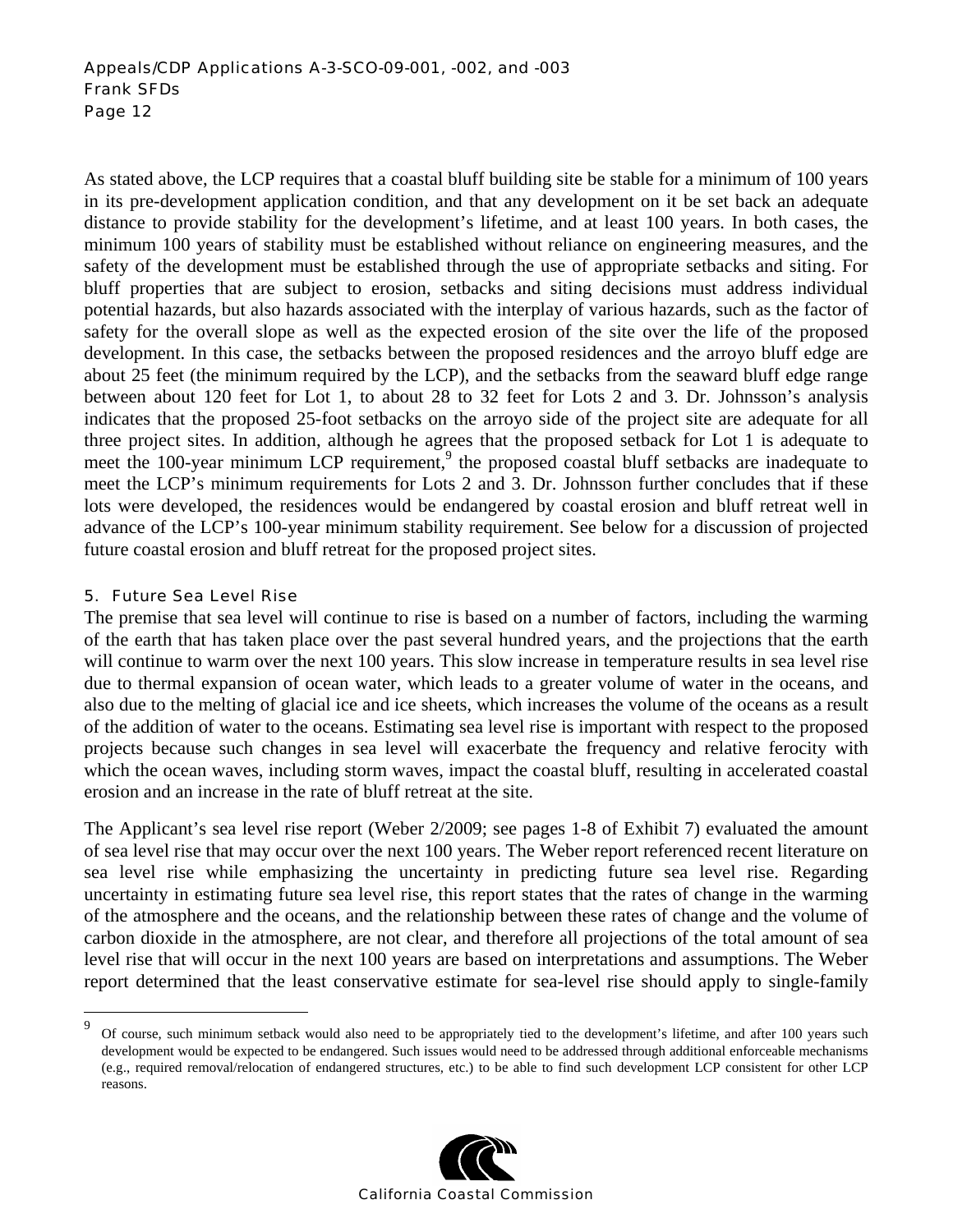residences (such as the proposed development) while "critical facilities" should assume a more conservative level (i.e., a higher rate) of sea level rise. Weber concluded that:

 *…a reasonable assumption for sea level rise in the next century, to be applied to geological hazard and risk analyses for single family residences…should be equal to or greater than the total sea level rise in the 20<sup>th</sup> century and consistent with the rate of rise (acceleration) over the past 20-30 years. This number would lie someplace between 300-340 mm, approximately 11 to 13 inches.* 

Dr. Johnsson notes in his memorandum (again, see Exhibit 6) that this amount of sea level rise is at the low end of what most researchers are now predicting for sea level rise over the next 100 years, and that some of the assumptions in reports cited in the Weber report already appear to be outdated. Dr. Johnsson's memorandum also notes that the Commission has recently been recommending that analysis for the effects of sea level rise with respect to proposed development<sup>10</sup> assume a minimum rate of 3 feet of sea level rise per century and evaluate higher rates in order to determine the amount of sea level rise that could put the proposed project at risk. In this case, Dr. Johnsson estimates a minimum of 3 feet of sea level rise over the next century. Currently, the ocean reaches the base of the bluff during storms and periods of higher tides (see pages 8-11 of Exhibit 2 and pages 17-22 of Exhibit 12 for photographs).<sup>11</sup> For this site, the expected result of an increase in sea level is that the higher water level will result in wave/tidal impacts against the bluff taking place on a more frequent basis. An increase in the frequency of waves and the ocean hitting the bluff face will lead to greater erosion of the bluff and an increase in the bluff retreat rate, which will lead to the residences on lots 2 and 3 being endangered by erosion well before 100 years.

#### 6. Coastal Bluff Retreat

 $\overline{a}$ 

The retreat of the slopes and the bluffs along this portion of Monterey Bay results from erosion, which occurs at the base of sea cliffs by hydraulic impact and scour from wave action, as well as from episodic landsliding processes associated with intense rainfall, seismic shaking, and lower bluff retreat/undermining. Using aerial photographs, the Zinn 2006 report found that the top of the coastal bluff at the project site has eroded at an average rate of between 0.27 and 0.30 feet per year since 1928. In a more recent report (dated February 26, 2009), Zinn assumes that if the ocean attacks the toe of the

<sup>&</sup>lt;sup>11</sup> The Applicants' geologist states that he is aware of only one coastal storm event (January 1983) in the last 70 years that has touched the colluvial wedge (see page 43 of Exhibit 7). It is reasonable to presume that the significant El Niño storms of 1982/83 (sometimes referred to as the 100-year storm) to which the Applicants' geologist refers resulted in ocean waters inundating the beach and attacking the bluffs here. However, it is also clear that such events are not limited to that single winter storm period alone. In fact, recent photographic evidence indicates that such events are more commonplace, with ocean waters reaching the subject bluffs in this location at least also in the winters of 1994/1995, 2001, and 2010 (again see, for example, photos in Exhibits 2 and 12). Lacking a more rigorous survey, it is difficult to say how often the ocean reaches the bluffs here, but it is clearly more often than the one time in 70 years identified by the Applicants. The fact that up and downcoast residential developments are fronted by significant armoring, albeit located slightly more seaward than the toe of bluff location below the Applicants' property, is indicative of at least a perceived need for protection from such occurrences, and are more evidence that such occurrences at this location are more common than not (see photos of bluffs and nearby armored areas in Exhibit 2).



 $10$  Contrary to Weber's conclusion in this respect, all development is treated equally in terms of this analysis, and residential development is not somehow subject to some lower or less conservative standard.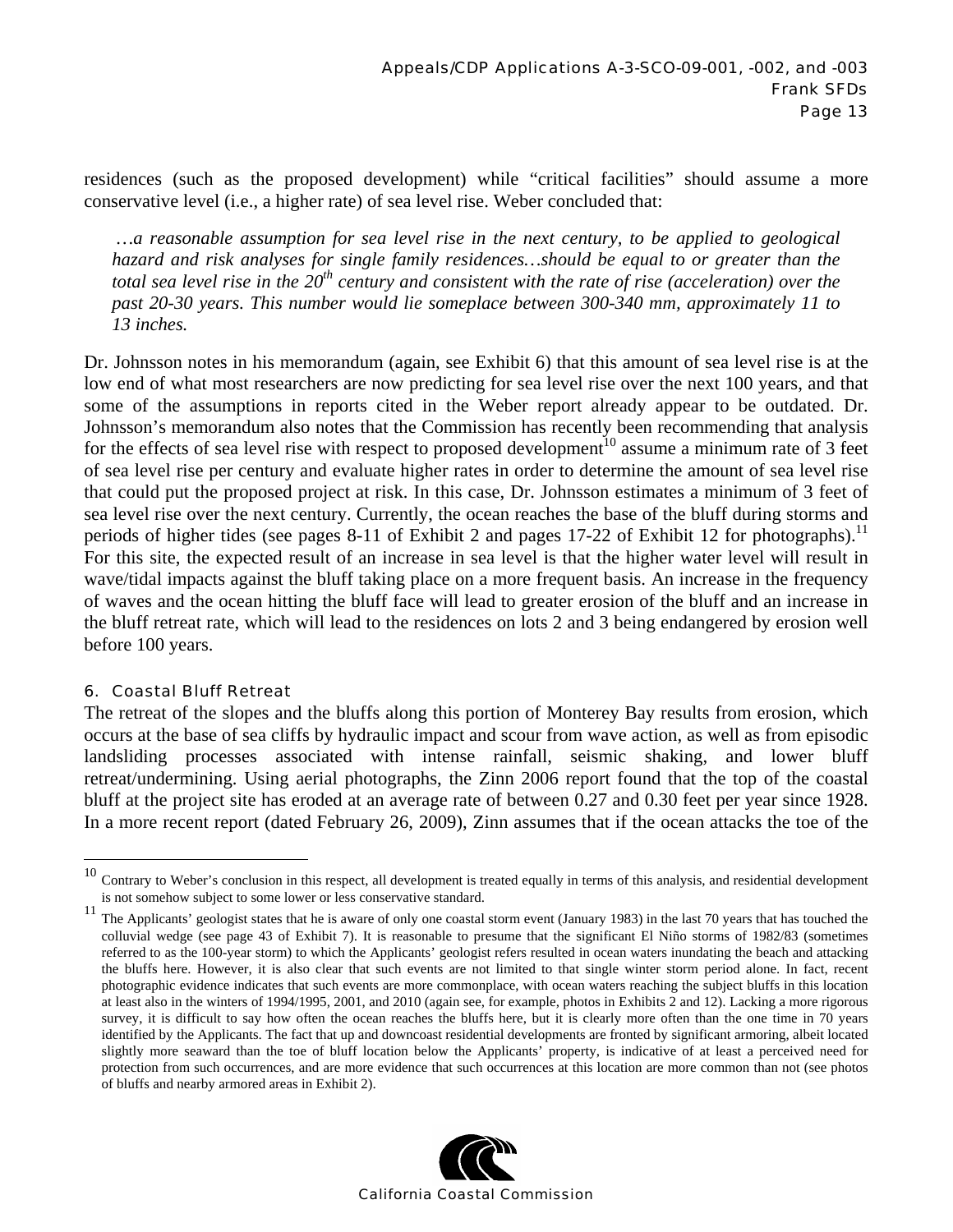bluff, the bluff will retreat at a rate of approximately one foot per year. The 2006 report additionally found that the arroyo that borders the properties to the east has eroded at an average rate of 0.05 feet per year since 1928. Regarding landslides, this report noted that the upper coastal bluff above the beach has retreated episodically through the process of terrestrial landsliding.<sup>12</sup>

According to Dr. Johnsson's memorandum (Exhibit 6):

*The Zinn reports assume that in order for the proposed structures to be threatened, the beach fronting the coastal bluff would need to be removed by coastal erosion or drowned by rising sea level; then the colluvial wedge at the base of the bluff would need to be eroded; and finally the coastal bluff would need to be eroded until a vertical projection of the base of the bluff would intersect the buildings' foundations. Working backwards from the latter condition, and assuming a bedrock erosion rate of 1 to 2 feet per year, the reports* [specifically the Zinn 2009 report – see pages 43-51 of Exhibit 7] *estimate the buildings sited as proposed would be threatened in…107 to 161.5 years.* 

Dr. Johnsson disagrees with a number of assumptions built into the Applicant's analysis. First, he notes that the reports by Zinn Geology use the estimated sea level rise figure from the Weber 2/2009 report (11 to 13 inches over the next century) instead of the 3 feet of sea level rise more commonly accepted for Commission siting decisions. Second, Dr. Johnsson notes that the assumption that the buildings will be threatened by upper bluff retreat at the same time that the bedrock has been eroded to a point located vertically beneath the buildings' foundations is inappropriate. Coastal bluffs are typically not vertical. In fact, as described in the Zinn 2006 report, although the top of the bluff at this site is near vertical for the first 6 to 8 feet, it tapers off to a shallower gradient of about 45 to 50 degrees, and then tapers again to between 37 and 40 degrees of slope between 10 and 30 feet above the beach. In other words, the bluff at this location is not vertical, but rather exhibits retreat and a configuration that is typical and indicative of a combination of erosive processes that leave the bluff materials with insufficient strength to retain a vertical profile. In short, the upper bluff edge will intersect the building foundations long before the toe of the bluff lies vertically beneath the foundations.

Third, the residences will be threatened by erosion long before the upper bluff edge intersects the foundations. As mentioned above, the LCP requires that stability be demonstrated for the development's lifetime, and at least 100 years. The industry standard definition of stability for slopes is typically taken as a factor of safety against sliding of 1.5, meaning that the forces tending to resist slope movement (essentially the strength of the bluff materials) must exceed forces tending to initiate slope movement (essentially the weight of the bluff materials as projected onto the most likely slide plane) by 50%. As discussed below, this level of stability is achieved at a point some distance landward of the bluff edge.

Although the colluvial wedge at the base of the bluff will help to reduce the erosion rate of the bluff, its gradual removal will ultimately result in increased instability of the upper bluff. This increased instability may result in future bluff failures which will cause the bluff to retreat far faster than the 1 to 2

1



<sup>&</sup>lt;sup>12</sup> In fact, in the time since the Zinn 2006 report, a landslide occurred at the site – see page 7 of Exhibit 2 for a photo.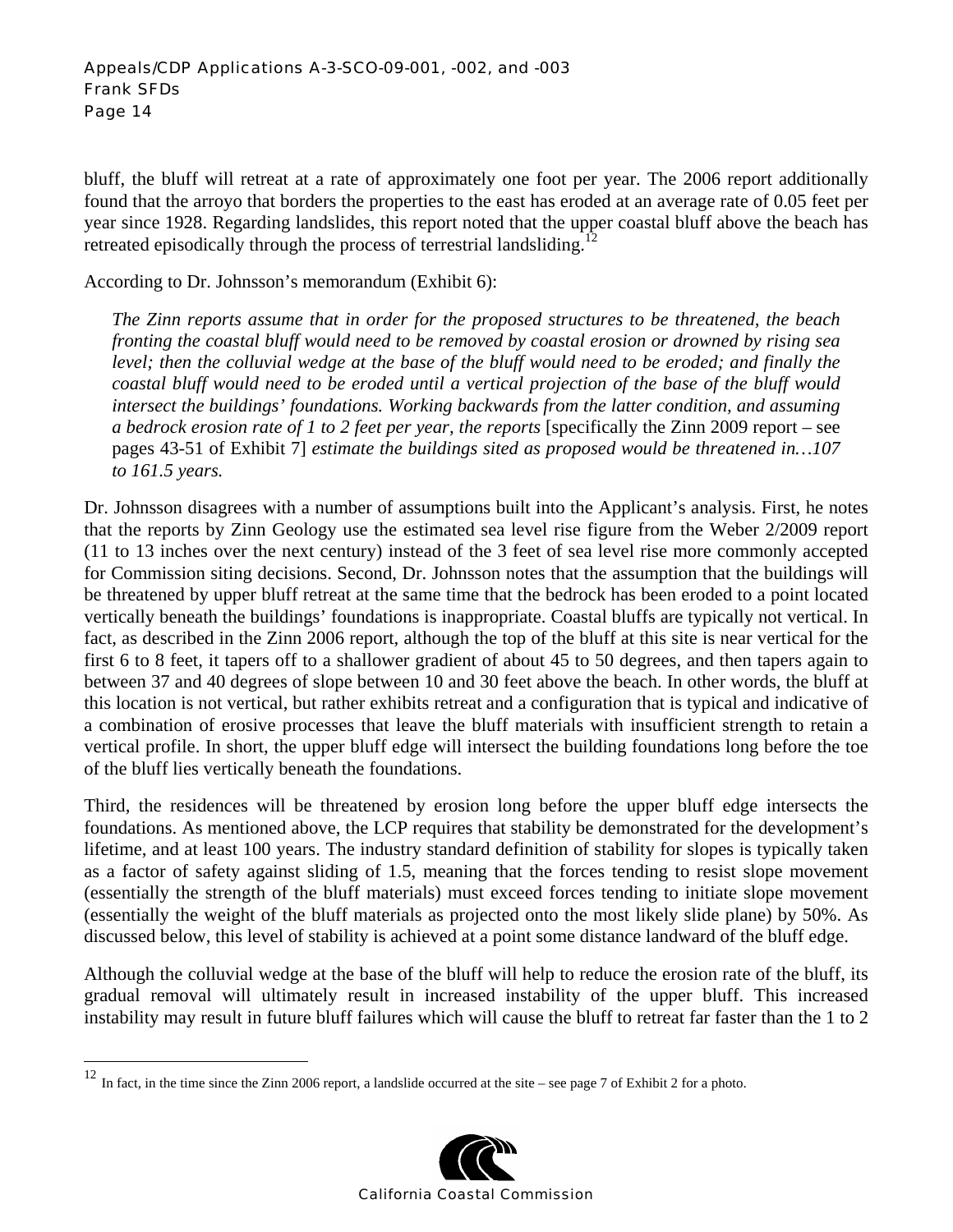feet per year long-term average cited by the Applicant in the Zinn 2009 report (see pages 43-51 of Exhibit 7). According to Dr. Johnsson, it is far preferable to evaluate the movement of the upper bluff edge through time and, taking into account the distance from the upper bluff edge at which a factor of safety of 1.5 is achieved, evaluate setbacks with respect to the upper bluff edge rather than the location of the base of the bluff.

#### 7. Slope Stability

 $\overline{a}$ 

The field of slope stability encompasses the analysis of static and dynamic stability of natural and artificial slopes. If the forces available to resist movement are greater than the forces driving movement, then the slope is considered stable. A factor of safety is calculated by dividing the forces resisting movement by the forces driving movement. A higher factor of safety means that a slope is less likely to fail; a lower factor of safety indicates slope instability. Generally, a factor of safety of 1.5 is considered suitable for new development (sometimes referred to as the "static" factor of safety). In earthquakeprone areas, such as the project site, an additional analysis is typically included where the seismic forces from a potential earthquake are added to the analysis (sometimes referred to as the "pseudo-static" factor of safety). Generally, a pseudo-static factor of safety of 1.1 is considered adequate for new development.

The initial slope stability analysis for the project site (PCEI 2006) did not determine a minimum factor of safety for all potential failure modes. The calculated factor of safety for the assumed failure surface was deemed to be 2.54 for the project site. According to Dr. Johnsson, this is a much higher factor of safety than typically reported for coastal bluffs of this height and inclination. Indeed, a failure of the upper bluff below the project sites that occurred in early 2009 (see page 10 of Exhibit 6) demonstrates that the bluffs at this location do not have such an unusually high factor of safety. Such a bluff failure indicates that, at that time, the forces driving the slide exceeded the forces resisting the slide, meaning that the factor of safety dropped below 1.0.

Dr. Johnsson requested that the project's geotechnical engineer provide additional information regarding the calculation of the factor of safety with respect to the soil strength parameters used and the minimum factor of safety for a circular failure surface. PCEI 2009 (see pages 52-55 of Exhibit 7) provided supporting documentation for the soil strength parameters, and Dr. Johnsson reviewed this documentation and concluded that the parameters were reasonable. The PCEI 2009 report contained an analysis of a circular failure of the upper bluff terrace deposits (which is the most likely type of failure to occur and is the analysis that was requested by Dr. Johnsson) but did not include an analysis of the global stability of the entire bluff. In addition, the Applicant provided a pseudo-static analysis, but not a static analysis. In any event, the Applicant's slope stability analysis under pseudo-static conditions indicates that a factor of safety of 1.1 was found to be located about 8 feet landward of the bluff edge. On the immediately adjacent property, the static analysis found that a factor of safety of 1.5 would be attained 18 feet inland of the bluff edge.<sup>13</sup> Barring additional analysis for this site, this condition can be

<sup>&</sup>lt;sup>13</sup> For appeal/CDP applications A-3-SCO-08-029 and A-3-SCO-08-042 (Trousdale SFDs). These County decisions were likewise appealed to the Commission, the Commission took jurisdiction over the appeals, and is considering the associated CDP applications at the same Commission meeting as this appeal matter.

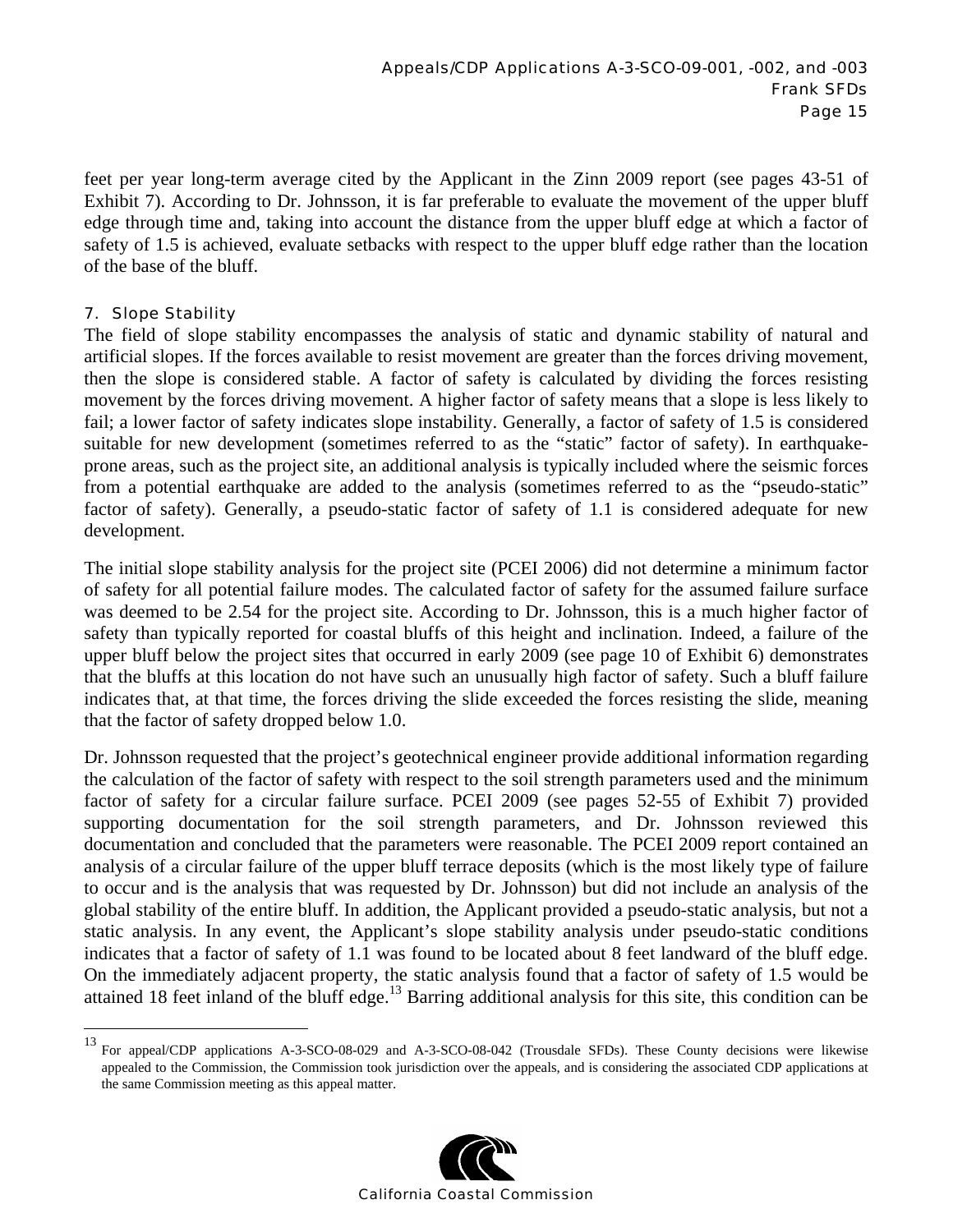assumed to prevail at this site, which is geologically and topographically very similar.

For the arroyo-facing slope, the static factors of safety were 1.6 to 2.2, indicating that the arroyo bluffs are currently stable.

#### 8. Regional Studies by the U.S. Geological Survey and the California Energy Commission

In 2007 the U.S. Geological Survey (USGS) released a report that evaluated the long-term average bluff erosion rate along the California coast. For the stretch of coast located adjacent to the project sites, the rates were generally 0.66 to 0.98 feet per year.<sup>14</sup> These numbers are consistent with those previously reported by other experts in the field<sup>15</sup> and are consistent with those ultimately used by the Applicant's geologist (Zinn 2009; see pages  $43-51$  of Exhibit 7).<sup>16</sup> In March 2009, the California Energy Commission released a report that evaluated the impacts of future sea level rise on the California coast. This report cited sea level rise forecasts between 1.0 meter (about 3 feet) and 1.4 meters (about 4.5 feet) of rise by 2100. The report included a set of hazard maps showing the project area at high risk from coastal erosion using the erosion rate from the 2007 USGS study in combination with the predicted increase in wave attack based on the 1.4 meter sea-level rise scenario. For the project sites, this "erosion high hazard area" included the first 112 feet inland from the current bluff edge.

#### 9. Hazards Conclusion

 $\overline{a}$ 

Given all of the above, Dr. Johnsson concludes that the recommended LCP-required 100-year minimum coastal blufftop setback for the project sites would be 116 feet. This is based on using the long-term average annual erosion rate of 0.98 feet per year from the USGS study.<sup>17</sup> This rate of erosion would equal 98 feet of coastal bluff erosion over 100 years. Additionally, the slope stability analysis concluded that a static factor of safety of 1.5 is attained about 18 feet landward of the present bluff edge on the directly adjacent upcoast property.<sup>18</sup> Using the method outlined by Dr. Johnsson, these two numbers (98) feet and 18 feet) are added together to create the appropriate LCP-required 100-year minimum coastal blufftop setback of 116 feet. In other words, residential development sited inland of the 116-foot setback

<sup>&</sup>lt;sup>18</sup> As indicated previously, no static factor of safety was calculated for these three proposed project sites, but it is appropriate to use the factor of safety calculated for the neighboring site as a proxy as it is directly adjacent to these sites and appears to share similar characteristics.



Hapke, C.J., and Reid, D., 2007, National Assessment of Shoreline Change, Part 4: Historical Coastal Cliff Retreat along the California Coast, U.S. Geological Survey, 51pp.

<sup>15</sup> For example: Griggs, G., Patsch, K., and Savoy, L., 2005, *Living with the changing California Coast:* Berkeley, California, University of California Press, 540 pp.

<sup>&</sup>lt;sup>16</sup> Zinn originally estimated long-term average erosion between 0.09 and 0.3 feet per year at the top of the bluff (Zinn 2006) and later adjusted this estimate to be 1 to 2 feet per year over the whole bluff (Zinn 2009).

<sup>&</sup>lt;sup>17</sup> The use of the higher of the two USGS values from the range identified is based on applying the precautionary principle that dictates using the worst case scenario where uncertainty is present, and it is also appropriate as a means of taking into account a potential increase in the historic erosion rate due to accelerated sea level rise. This value also compares to the lower of the rates most recently identified by the Applicants' geologist where he ultimately estimates such retreat at this location to range from 1 to 2 feet per year (Zinn 2009). Although the higher of the Applicants' geologist's identified erosion rates (i.e., 2 feet per year) could be used applying the same precautionary principle, it is reasonable in this case to use the 0.98 feet per year so as to recognize recent significant literature findings, and to not unfairly penalize the Applicants by using the highest of the rates their geologist identifies in this context.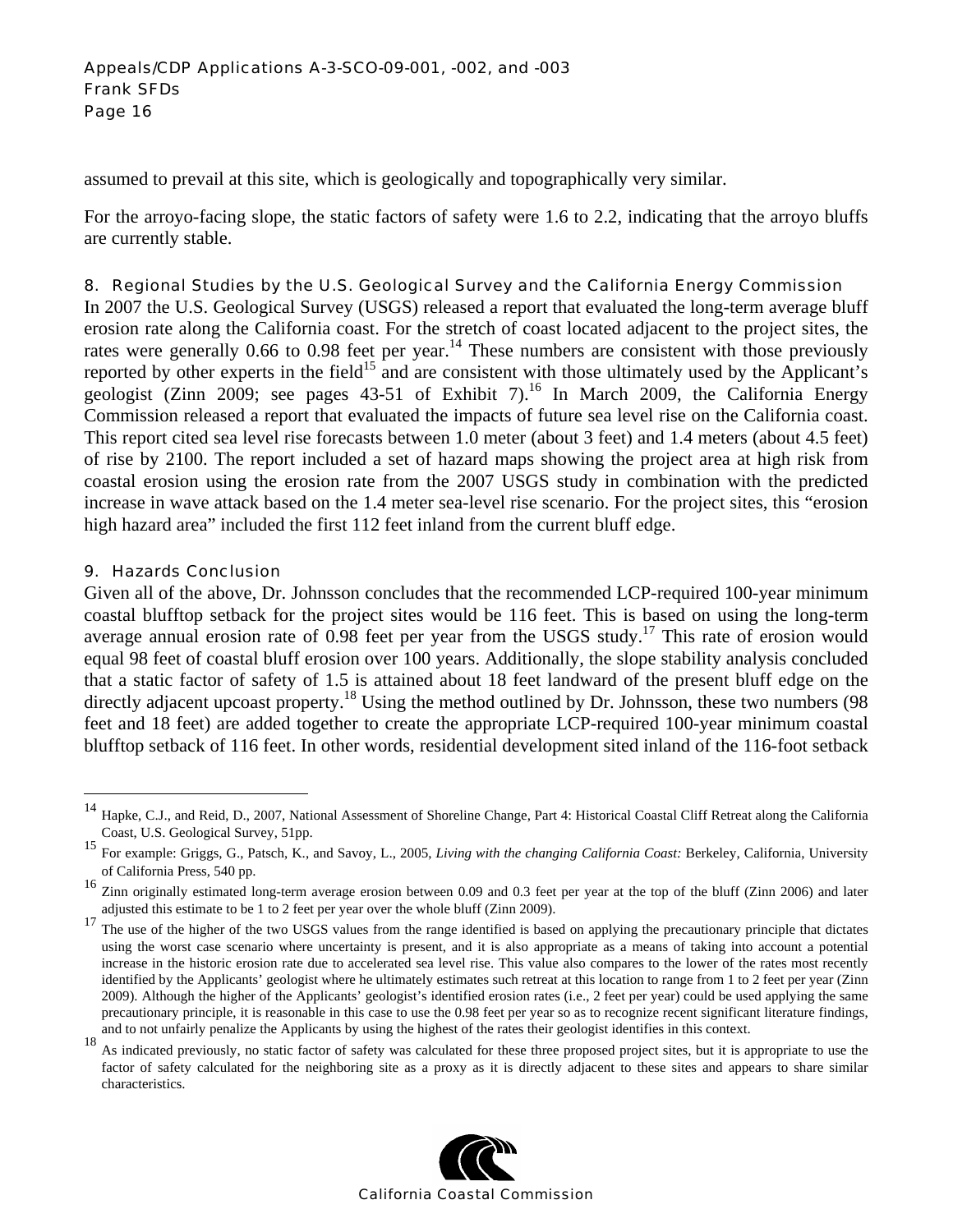area should be safe from erosion for the LCP required minimum of 100 years. <sup>19</sup>

While this setback is required to meet LCP provisions, the Applicant has noted that many other homes in the area have been constructed with smaller setbacks. Although this is true, many neighboring homes were built before the California Coastal Act was adopted. Moreover, those other cases are not before the Commission at this time, and in most cases the County's approval of those homes were not appealed to the Commission, so the Commission did not have the opportunity to examine the appropriate coastal blufftop setback in those cases. The proposed projects, along with the adjacent Trousdale projects (appeals/CDP applications A-3-SCO-08-029 and A-3-SCO-08-042), present the Commission with its first opportunity to assess the appropriate blufftop setbacks for new development in this area on parcels without shoreline protective devices.

Although the Applicant claims that Dr. Johnsson's calculations are factually incorrect, the erosion rate he used is taken from independent reports and is ultimately nearly the same rate as that used by the Applicant's geologist. In addition, as noted above, the erosion high hazard area identified in the March 2009 sea level rise report issued by the California Energy Commission depicts a very similar hazard area for the bluffs at issue. Thus, Dr. Johnsson's conclusions are consistent with those of an independent agency with no stake in the outcome of this particular application for development.

The slopes on the arroyo side of the lots exceed a 1.5 factor of safety and are seldom subject to wave attack. Thus, a much smaller setback is necessary here, and the 25-foot LCP minimum setback recommended by the Applicant's consultants should be sufficient for the required 100-year minimum period.

As discussed above, the LCP requires that a site demonstrate a minimum of 100 years of stability for new development.<sup>20</sup> At the 100-year minimum threshold, the 116-foot setback means that two of the lots (Lots 2 and 3) are essentially undevelopable (i.e., the required setback will occupy essentially all of these two lots). However, as shown on the project plans (pages 2-3 of Exhibit 3), the proposed development on Lot 1 is set back about 120 feet from the edge of the coastal bluff. Thus, this lot can meet the minimum 100-year stability requirement and may be developed as proposed by the Applicant. To ensure LCP consistency, Special Condition 1 requires submittal of revised project plans that eliminate all residential development from Lots 2 and 3, and that retain the residential development on Lot 1 in substantial conformance with the residence approved by Santa Cruz County. To recognize the fatal difficulties for LCP and Coastal Act consistent development on Lots 2 and 3 of the Applicant's property, and to recognize the single underlying property appropriately (so as to not create potential

 $\overline{a}$ 

<sup>20</sup> Although, of course, 100 years is the minimum, and a larger number of years could be used to generate appropriate setbacks, in this case the 100-year setback, or 116 feet, is appropriate for LCP site stability purposes, including because this is the method typically applied by the Commission and because such a setback would move residential development inland sufficiently to address the LCP's long-term stability requirements. Again, of course, there would also need to be associated requirements to avoid shoreline armoring, and/or other shoreline altering development (if such residential development were threatened by erosion and/or related coastal hazards) in the future to be LCP-consistent in that regard as well.



<sup>&</sup>lt;sup>19</sup> Again, of course, after 100 years such development would be endangered, and such issues would need to be addressed through enforceable mechanisms (e.g., required removal/relocation of endangered structures, etc.) to be able to find such development LCP consistent for other LCP reasons.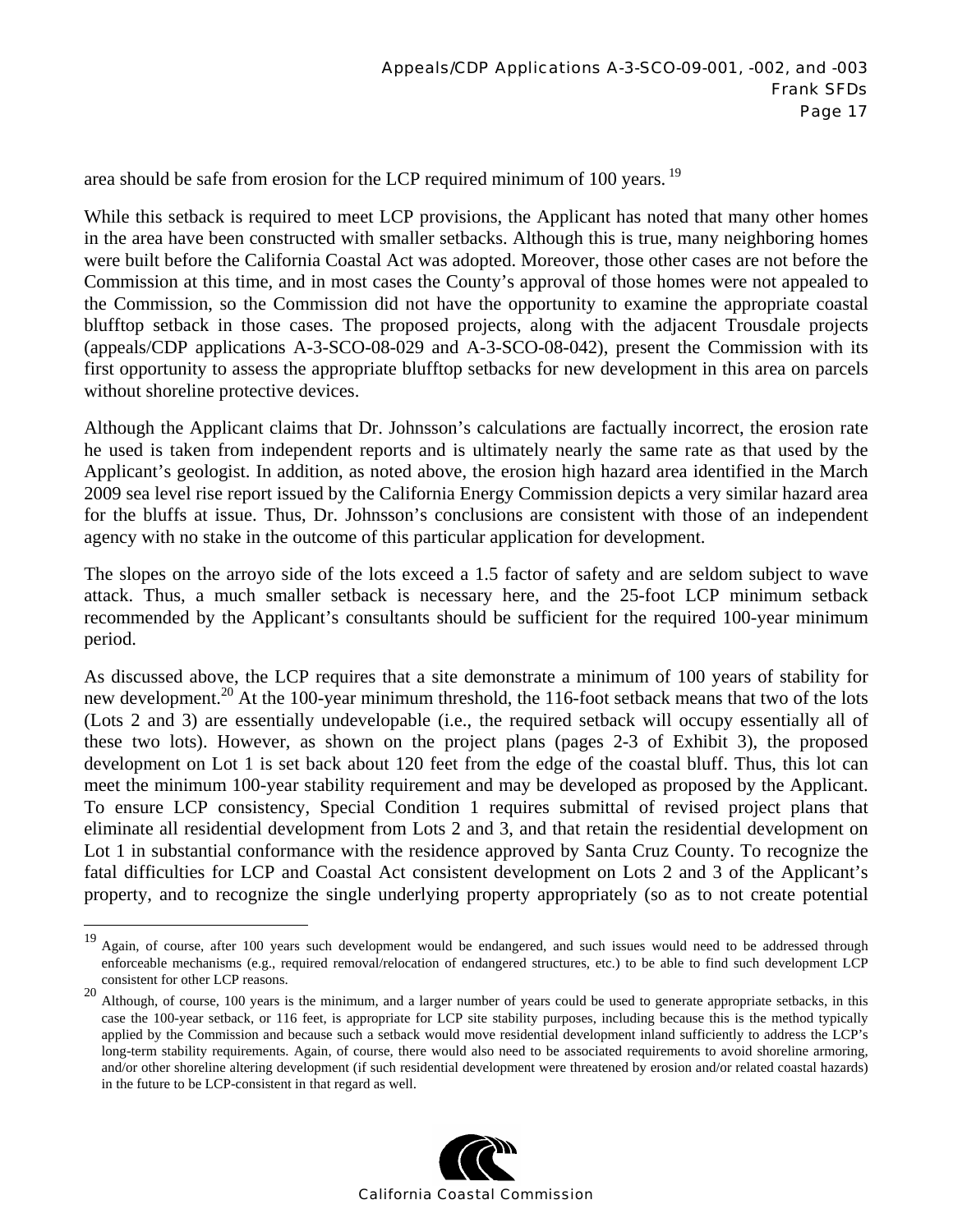future expectation for development of Lots 2 and 3), Special Condition 2 requires that the three lots be formally combined and treated as a single parcel of land for all future purposes, including to ensure that these lots are not divided or sold separately (see also Section D below).

For the approvable development on Lot 1, the LCP further requires that it not lead to shoreline armoring and/or other bluff altering development should it be threatened by erosion and related coastal hazards in the future. The 100-year setback addresses this issue, but cannot by itself assure these LCP requirements are also met. Thus, this approval both prohibits future construction of a seawall, shoreline protection device, bluff retaining wall, or similar structures, and requires that the residence be moved or removed if threatened by coastal hazards for which shoreline armoring and/or other shoreline altering development might otherwise typically be considered (see Special Condition 6). Also, given the project's location on a blufftop area that is subject to extreme coastal hazards, and given that the Applicant is willingly pursuing residential development nonetheless, this condition also requires that the Applicant assumes all risks for developing at this location so as to ensure that the public is not unfairly burdened by any problems that may arise here.

The proposed drainage plan includes shared drainage improvements with a drainage line to be bored through the coastal bluff that would empty out into a rock dissipater that would be constructed in the adjacent arroyo on property not owned by the Applicant. Development of such a drainage system raises a number of LCP-conformity issues, including those related to arroyo resource protection. Perhaps more importantly in this case, such arroyo development is currently prohibited, and thus such a drainage apparatus could not be sited as proposed. Specifically, as stated above, the arroyo area is subject to an easement offer, which requires that this area be protected as public open space, and which prohibits the installation of structures such as the drainage structures proposed (see page 5 of Exhibit 8). Fortunately, the elimination of residential development on Lots 2 and 3 will allow for all drainage from Lot 1 to be handled on site, thus eliminating the need for a drainage line extending to the arroyo. Special Condition 1 requires submission of a drainage plan that shows all drainage retained through infiltration or other means on the undeveloped portions of the project site in such a way that does not exacerbate geologic hazards or degrade visual resources (see also visual resource findings that follow).

The terms and conditions of this approval are meant to be perpetual. In order to inform future owners of the requirements of the permit, this approval is conditioned to require recordation of a deed restriction that will record the project conditions against the affected property (see Special Condition 7).

The Commission finds that as modified by these special conditions, including elimination of two of the three proposed residences through denial of these two CDP applications, the project can be found consistent with the blufftop setback and coastal hazards requirements of the certified Santa Cruz County LCP, and thus development on Lot 1 (only) is conditionally approved here, and development on Lots 2 and 3 is denied.

## B. Visual Resources

1. Applicable Policies

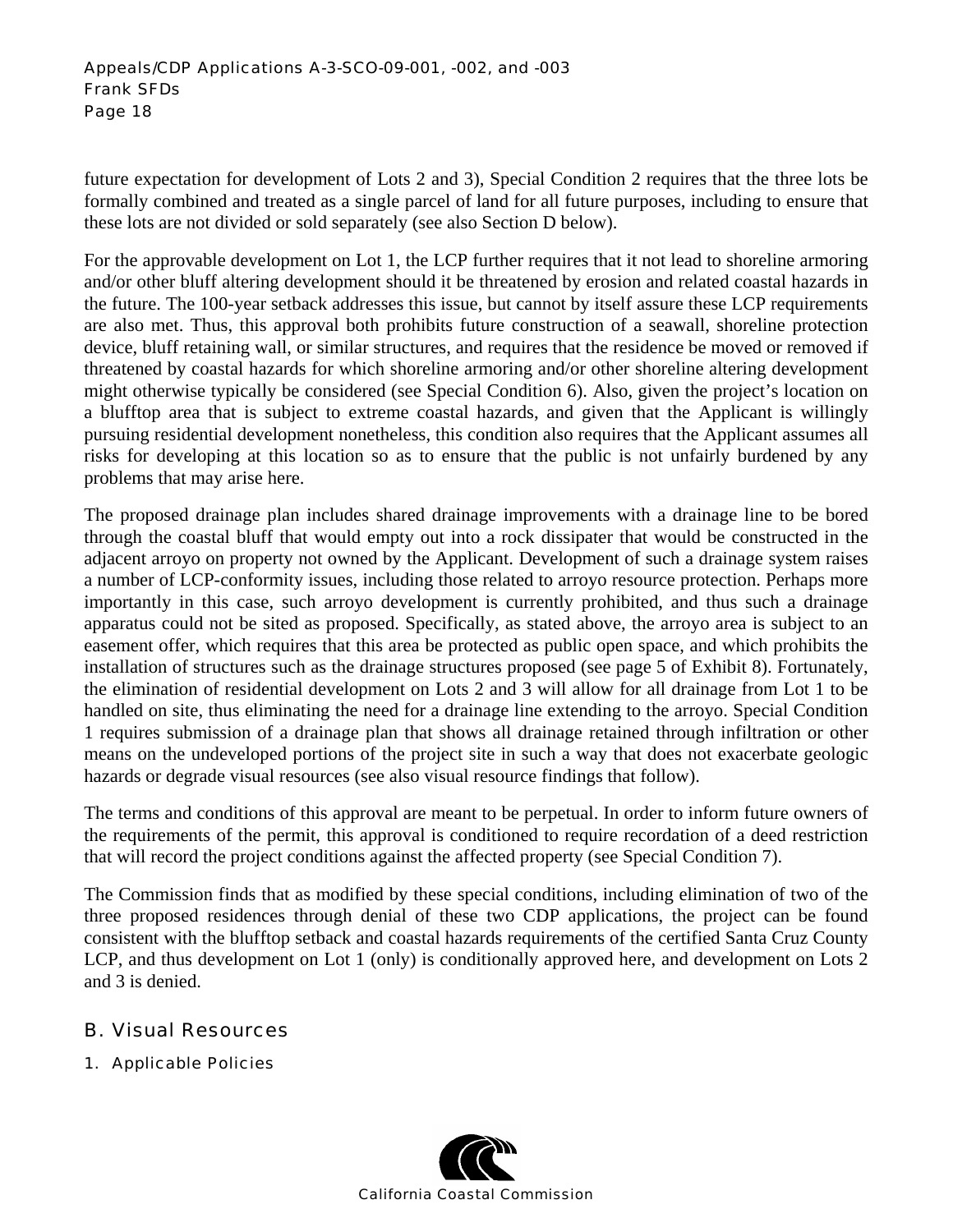The LCP has multiple provisions that require development to be sited and designed to ensure protection of significant visual resources, including views within mapped scenic resource areas. Such policies and protections specifically protect areas having regional public importance for their natural beauty by ensuring that new development is appropriately sited and designed to have minimal to no adverse impact upon identified visual resources. Views from beaches and parks (including the public access overlook and path associated with Hidden Beach County Park in this case) are protected visual resources under the LCP.

The LCP also contains provisions for residential development for land designated Urban Low Density Residential and Parks and Recreation (Lot 1 has this dual designation<sup>21</sup>; Lots 2 and 3 are designated for residential use). See pages 2-3 of Exhibit 9 for the applicable LCP visual resource protection policies.

#### 2. Analysis

 $\overline{a}$ 

The undeveloped property proposed for development is located within an LCP-mapped scenic resource area. This property is located within the public beach viewshed as well as the public beach/ocean viewshed associated with the public access path and overlook components of Hidden Beach County Park (see photos in Exhibit 2).

The proposed project sites are located on a section of undeveloped coastal bluff that forms a peninsula of sorts between the County Park's public access path, overlook, and the beach. This peninsula slopes down from the higher coastal bluff (110 to 130 feet above sea level) located just upcoast, and terminates in the beach-level arroyo just east of the project sites. The elevation of the three project sites ranges from about 50 to 90 feet above sea level. Thus, these lots are much more visible from the adjacent beach and path compared to the blufftop lots located just upcoast on Bayview Drive that are at a higher elevation (110 to 130 feet above sea level) and that are not located directly adjacent to the Hidden Beach County Park public access path and overlook area. In addition, the existing residence directly upcoast of the project sites is single-story and less intense than the residential development located farther upcoast and downcoast of the project sites, and this residence is the first seen from the beach and park extending upcoast along the bluff. Given the low elevation of the coastal bluff here and the project location directly adjacent to the Hidden Beach County Park path and overlook (especially Lots 2 and 3), development of three two-story houses ranging in size from 3,207 square feet to 5,547 square feet would be extremely visible from the adjacent beach and extremely visible from the park's public access path and overlook area. In particular, a portion of the beach and ocean view from the existing park overlook would be directly blocked by proposed development on Lots 2 and 3. The proposed 5,547 square foot residence on Lot 3 would especially stand out against the natural backdrop, it would be highly visible from the public viewshed, and it would block views. This is because Lot 3 is located on the lowest portion of the coastal bluff (50 to 60 feet above sea level) and it is located directly between the beach and the park overlook. The proposed residence on Lot 3 would consist of a two-story, 5,547 square foot, 28-foot tall wall mass directly facing the public access pathway and overlook associated with Hidden Beach County Park, and would be at an elevation of only 50 to 60 feet above the beach. Similarly, the

<sup>&</sup>lt;sup>21</sup> Id (Lot 1 formerly included a "trail lot" designated O-U (PR), and the underlying land use designations have not changed for this area).

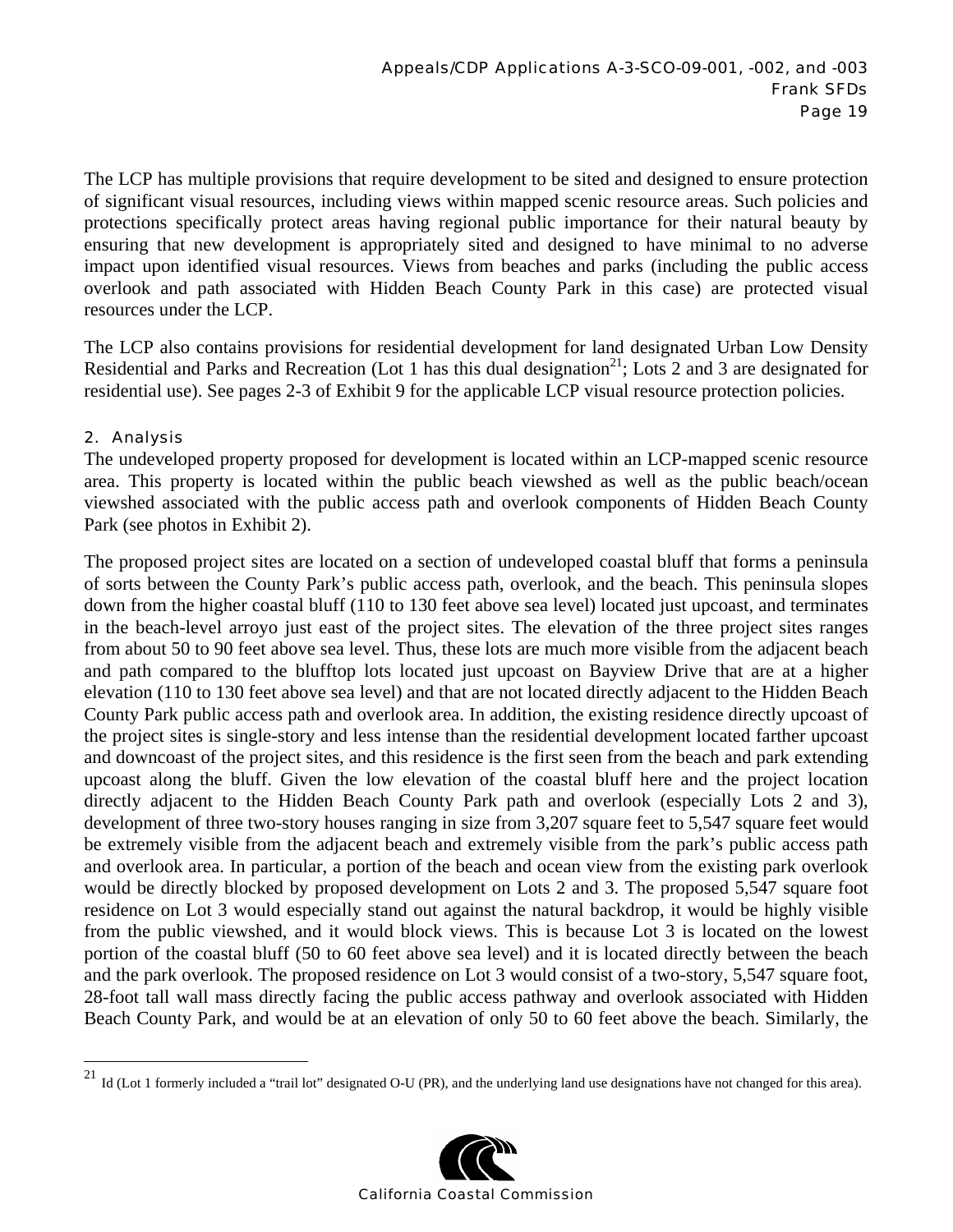proposed development on Lot 2 (3,721 square feet and 28-feet tall) would also be highly visible from the public path, the overlook area, and the beach and would result in similar visual degradation as development on Lot 3, albeit at a slightly reduced level given its location slightly upslope/upcoast of Lot 3. In both cases, the proposed homes on Lots 2 and 3 would only have setbacks of about 30 feet from the edge of the coastal bluff, which would likewise make them highly visible from the beach, given this limited setback and the relatively low topography of the sites, particularly as seen from downcoast on the beach (i.e., looking upcoast and toward the arroyo).

Given the topography of the project sites and the size and scale of the proposed residential developments on Lots 2 and 3, the proposed projects on these lots will have a highly detrimental impact on the natural setting and viewshed as seen from the beach and the Hidden Beach Park public access trail and overlook area. As such, the proposed projects on Lots 2 and 3 are inconsistent with the LCP's visual resource policies, including those that specifically provide protection for mapped scenic resource areas. Such visual impact will also reduce the overall value and utility of these important public beach<sup>22</sup> and park resources.

The proposed development would not minimize viewshed disruption, would not retain ocean vistas to the maximum extent possible, would not keep non-recreational structures off of the blufftop, would not integrate development into the character of the surrounding area, would not result in development that is subordinate to the natural character of the site, and overall would not adequately protect significant public views recognized by the LCP as "areas having regional public importance for their natural beauty" – all of which are LCP requirements (see applicable policies in Exhibit 9). Thus, the proposed residences on Lots 2 and 3 cannot be approved as proposed. Even substantially reduced-scale development on these lots would raise similar concerns at this location, and such substantially-reduced development could not be found consistent with the LCP's coastal hazard requirements. As a result, the development on Lots 2 and 3 cannot be found consistent with the LCP and must be denied.

With respect to the proposed development on Lot 1, the proposed residence would be located about 120 feet from the edge of the coastal bluff and would be the farthest away from the Hidden Beach County Park public access path and overlook area (i.e., it is farthest inland and closest to Bayview Drive). Also, at 3,207 square feet, the house proposed on Lot 1 is the smallest of the three proposed houses and will present a relatively reduced visual impact in terms of mass and scale than the proposed developments on Lots 2 and 3. Although development at this location will still be visible from within the protected public viewsheds, its location away from the bluff and near Bayview Drive (and directly adjacent to inland residential development) will temper its public viewshed impact, including because of intervening vegetation and topography. Thus the proposed development on Lot 1 can be found consistent with the visual resource protection policies of the LCP. Special Condition 1 requires revised plans showing only development on Lot 1. The project is also conditioned to ensure the long-term protection of the primary view across Lots 2 and 3 from/to the beach and park overlook. This viewshed area overlaps with the hazard setback area previously described (i.e., it doesn't result in additional restricted development area, it simply provides a different reason for a portion of the same restricted area). Specifically, Special

 $\overline{a}$ 



 $22$  Including a public beach that was dedicated to the public to resolve prescriptive rights litigation, as previously described.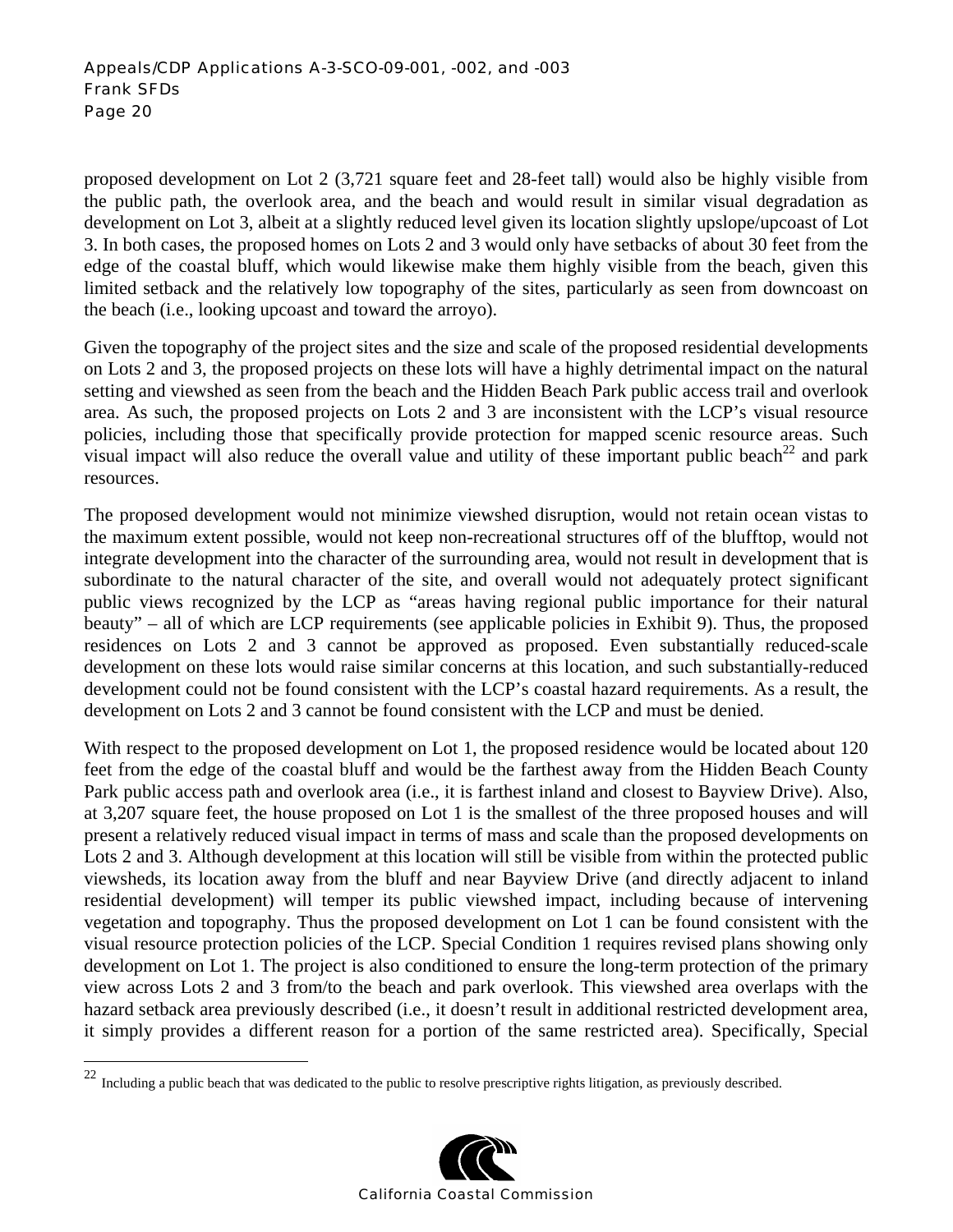Condition 3 requires recordation of a deed restriction that prohibits future development in the viewshed across Lots 2 and 3. Special Condition 1 also requires that landscaping be appropriately maintained to protect the viewshed. To recognize the fatal difficulties for LCP and Coastal Act consistent development on Lots 2 and 3 of the Applicant's property, and to recognize the single underlying property appropriately (so as to not create potential future expectation for development of Lots 2 and 3), and to ensure that the lot pattern does not inappropriately induce development proposals on Lots 2 and 3, Special Condition 2 requires that Lots 2 and 3 be formally combined with Lot 1 and treated as a single parcel of land for all future purposes, including to ensure that these lots are not divided or sold separately (see also Section D below). With these conditions, the project can be found consistent with the visual resource protection policies of the certified LCP.

## C. Public Access and Recreation

#### 1. Applicable Policies

Coastal Act Section 30604(c) requires that every coastal development permit issued for any development between the nearest public road and the sea "shall include a specific finding that the development is in conformity with the public access and public recreation policies of [Coastal Act] Chapter 3." The proposed project is located seaward of the first through public road and thus such a finding is required for a CDP approval. Coastal Act Sections 30210 through 30213 and 30221 specifically protect public access and recreation. Likewise the LCP provides similar and related protection for such public recreational resources. See Exhibit 9 for these applicable Coastal Act and LCP policies.

#### 2. Analysis

Public access to and from the beach is provided by two existing well-used public access trails, one located on each side of the arroyo (see pages 1 and 12 of Exhibit 2). On the upcoast side of the arroyo, the path is a narrow unpaved footpath that extends primarily adjacent to residential fences and related development from the sandy beach to Hidden Beach Way. Downcoast is the wider and partially paved Hidden Beach County Park trail. These trails provide public access to the beach from the existing residential neighborhood and through Hidden Beach County Park. In addition, the sandy beach at Hidden Beach is well used. Within this context, although clearly the subject property could augment and enhance public access in relation to existing public use areas, it is not required for Coastal Act and LCP consistency. Access, including over the offered arroyo, is adequate, and there is not a compelling need for use of the subject property for this purpose. Thus, the project site is not necessary for direct public access, and thus development on Lot 1 can also be found consistent with Coastal Act and LCP public access and recreation requirements.

#### D. CDP Determination Conclusion – Partial Approval and Partial Denial

#### 1. Denial

As discussed in the above findings, one of the proposed residential developments can be found consistent with the LCP and the Coastal Act and can be conditionally approved (CDP application A-3-

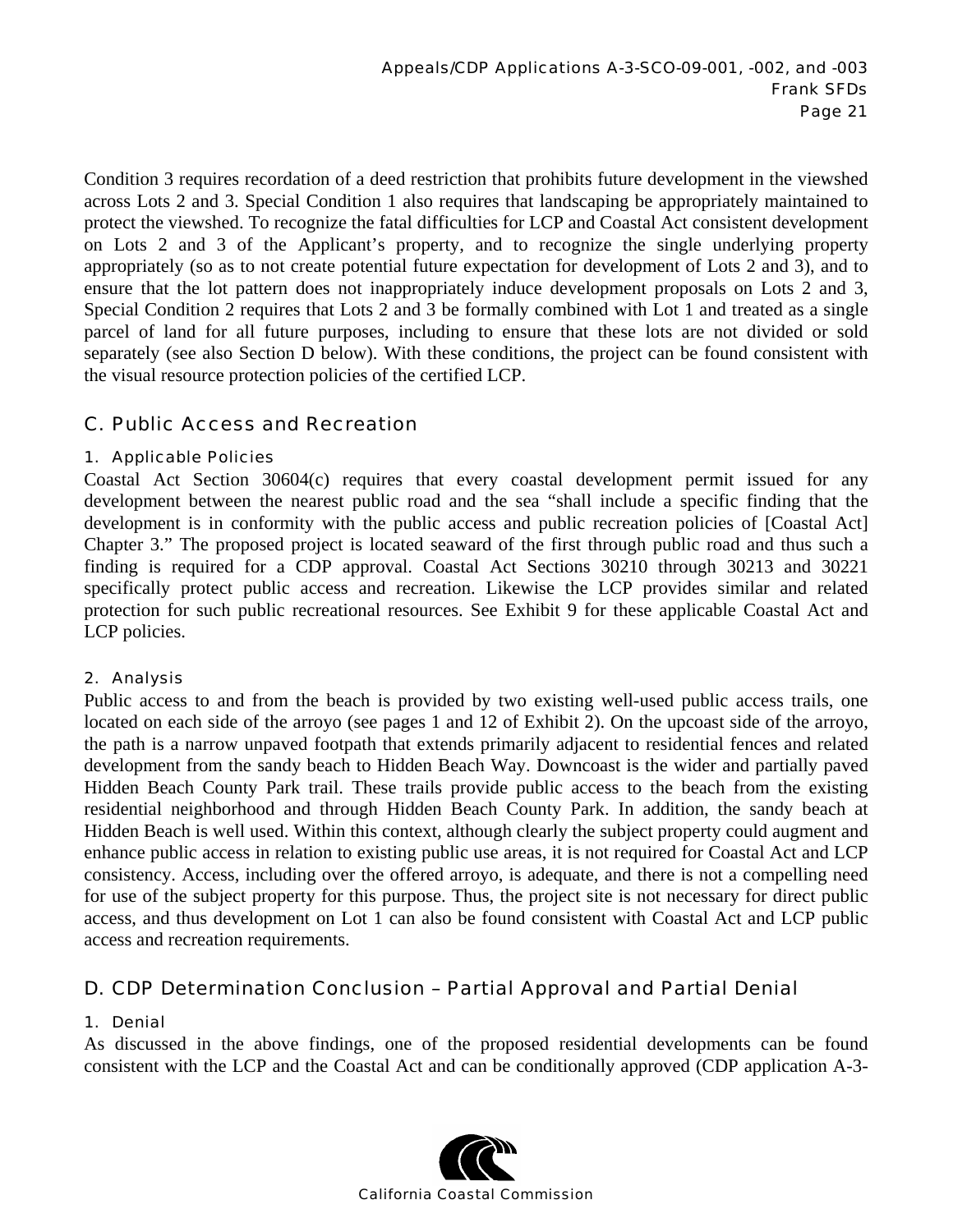SCO-09-001). However, two of the proposed residential developments are significantly inconsistent with the policies of the LCP (CDP applications A-3-SCO-09-002 and A-3-SCO-09-003), and must be denied. When the Commission reviews a proposed project that is inconsistent with the applicable standard of review, there are several options available to the Commission. In many cases, the Commission will approve the project but impose reasonable terms and conditions to bring the project into conformance with the LCP and/or the Coastal Act. In other cases, the range of possible changes is so significant as to make conditioned approval infeasible. In this situation, the Commission denies the project components on Lots 2 and 3 because the proposed residences are significantly out of conformance with the LCP, due to the lack of 100 years of geologic stability, including inadequate coastal blufftop setbacks, and would result in unavoidable and inappropriate impacts on LCP-protected visual resources. For these two lots there are no feasible conditions that could bring the projects into conformance with the LCP, and there are no obvious feasible alternatives consistent with the LCP that the Commission might suggest to this Applicant. Thus, the Commission is denying these two project components. Conversely, the development on Lot 1 can be found consistent with the LCP and the Coastal Act's public access and recreation policies, and this part of the proposed project is approved subject to conditions designed to protect against future development inconsistent with the LCP and the Coastal Act, as well as conditions to ensure protection of visual and other coastal resources.

#### 2. Takings

As discussed above, two of the three houses proposed for development are inconsistent with the LCP and must be denied. When the Commission denies a project in this way, a question may arise whether the denial results in an unconstitutional "taking" of the Applicant's property without payment of just compensation. Coastal Act Section 30010 addresses takings and states as follows:

*The Legislature hereby finds and declares that this division is not intended, and shall not be construed as authorizing the commission, port governing body, or local government acting pursuant to this division to exercise their power to grant or deny a permit in a manner which will take or damage private property for public use, without the payment of just compensation therefor. This section is not intended to increase or decrease the rights of any owner of property under the Constitution of the State of California or the United States.* 

Similarly, the LCP indicates as follows:

*Neither the County General Plan, the County LCP Land Use Plan, nor any implementing ordinance shall be construed as authorizing the County or any agency thereof to exercise its power to approve, conditionally approve, or deny any land use application in a manner which will take or damage private property for public use, without the payment of just compensation therefor. The County General Plan, County LCP Land Use Plan, and each and every implementing ordinance thereof shall be interpreted so as to avoid such taking in the absence of a duly adopted resolution of necessity for eminent domain proceedings. This section is not intended to increase or decrease the rights of any owner of property under the Constitution of the State of California or the United States of America.* 

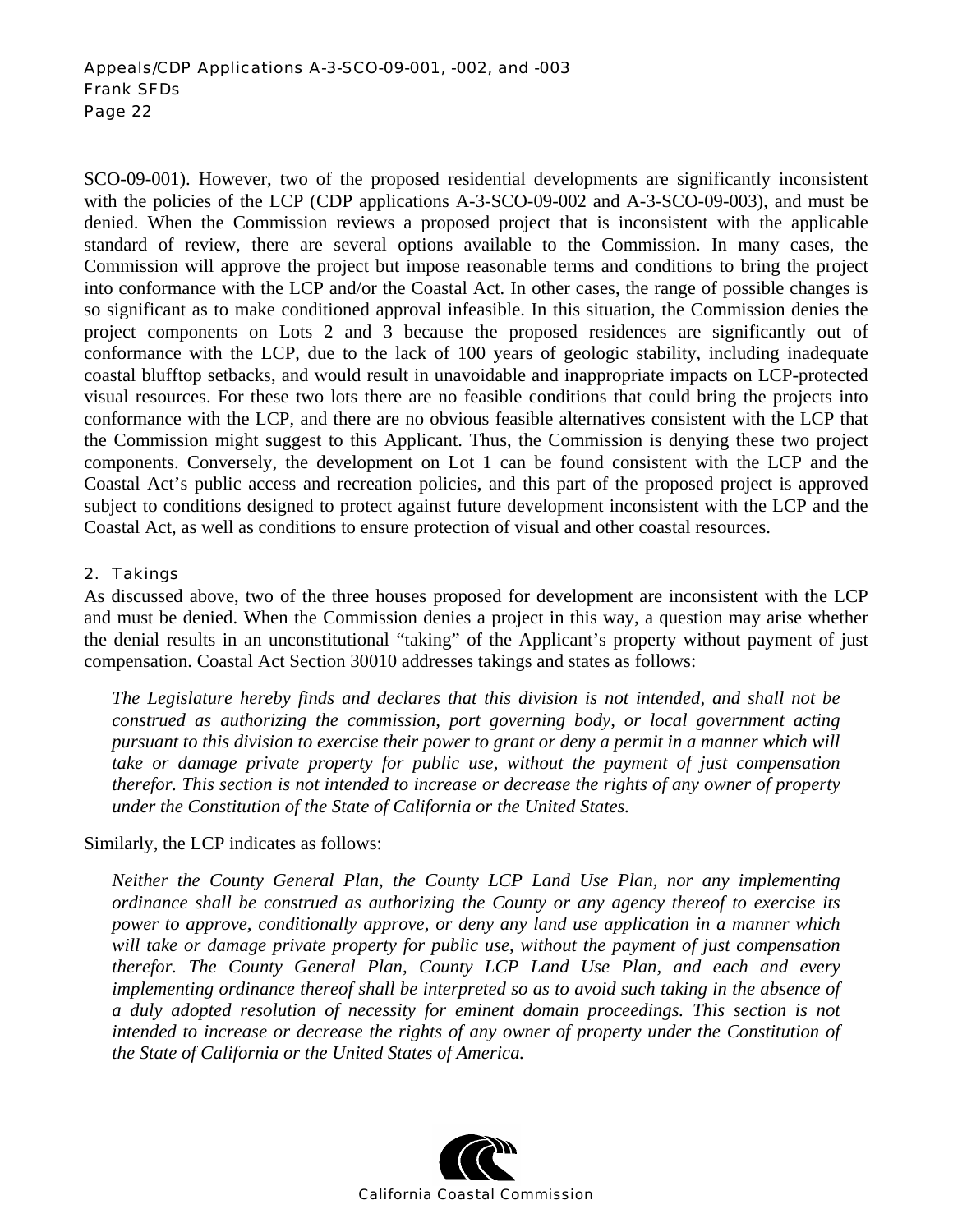Consequently, although the Commission is not a court and may not ultimately adjudicate whether its action constitutes a taking, the Coastal Act imposes on the Commission the duty to assess whether its action might constitute a taking so that the Commission may take steps to avoid it. If the Commission concludes that its action does not constitute a taking, then it may deny the project while still complying with Section 30010 and the LCP. If the Commission concludes that its action might constitute a taking, then Section 30010 and the LCP require the Commission to approve some level of development, even if the development is otherwise inconsistent with LCP policies. In this latter situation, the Commission will propose modifications to the development to minimize its LCP inconsistencies while still allowing some reasonable amount of development.<sup>23</sup>

In the remainder of this section, the Commission considers whether, for purposes of compliance with Section 30010 and the LCP, its denial of a portion of the project would constitute a taking. The Commission finds that, under any of the prevailing takings tests, the denial of the project would not constitute a taking.

#### General Takings Principles

 $\overline{a}$ 

The Fifth Amendment of the United States Constitution provides that private property shall not "be taken for public use, without just compensation."<sup>24</sup> Article 1, Section 19 of the California Constitution provides that "[p]rivate property may be taken or damaged for public use only when just compensation…has first been paid to, or into court for, the owner."

The idea that the Fifth Amendment proscribes more than the direct appropriation of property is usually traced to *Pennsylvania Coal Co. v. Mahon* ((1922) 260 U.S. 393). Since *Pennsylvania Coal*, most of the takings cases in land use law have fallen into two categories (see *Yee v. City of Escondido* (1992) 503 U.S. 519, 522-523). First, there are the cases in which government authorizes a physical occupation of property (see, e.g., *Loretto v. Teleprompter Manhattan CATV Corp.* (1982) 458 U.S. 419). Second, there are the cases in which government merely regulates the use of property (*Yee, supra,* 503 U.S. at pp. 522- 523). A taking is less likely to be found when the interference with property is an application of a regulatory program rather than a physical appropriation (e.g., *Keystone Bituminous Coal Ass'n. v. DeBenedictis* (1987) 480 U.S. 470, 488-489, fn. 18). The Commission's actions here would be evaluated under the standards for a regulatory taking.

The Supreme Court itself has recognized that case law offers little insight into when, and under what circumstances, a given regulation may be seen as going "too far" (*Lucas v. South Carolina Coastal Council* (1992) 505 U.S. 1003, 1014). In its recent takings cases, however, the Court has identified two circumstances in which a regulatory taking might occur. The first is the "categorical" formulation identified in *Lucas, supra.* In *Lucas,* the Court found that regulation that denied all economically viable

<sup>24</sup> The Fifth Amendment was made applicable to the States by the Fourteenth Amendment (see *Chicago, B. & Q. R. Co. v. Chicago* (1897) 166 U.S. 226).



<sup>23</sup> For example, in CDP A-3-SCO-00-033 (Hinman), the Commission in 2000 approved residential development on a site that was entirely ESHA even though it was not resource dependent development and thus was inconsistent with the Santa Cruz County LCP (which was the standard of review in that case).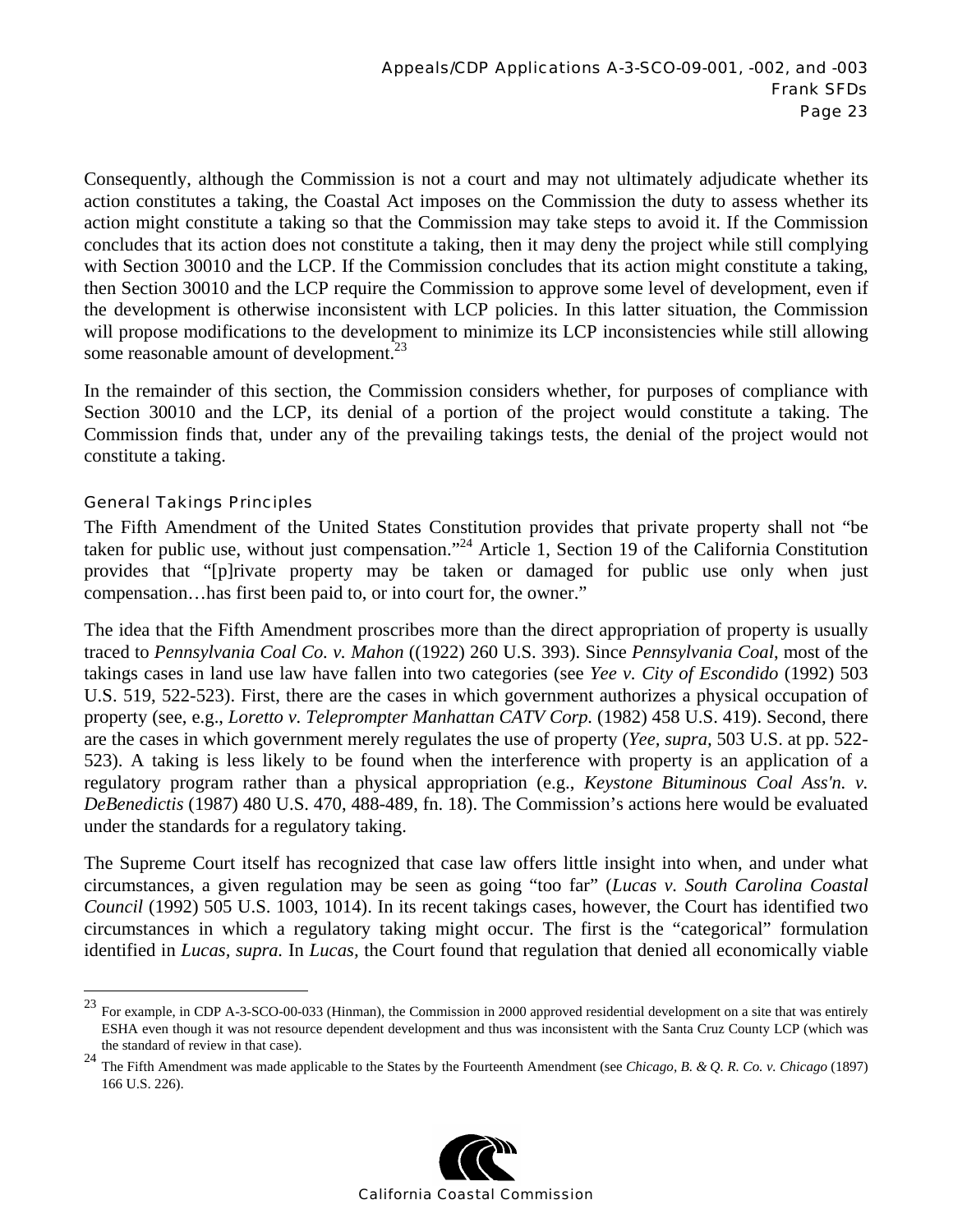use of property was a taking without a "case specific" inquiry into the public interest involved (*Id*. at p. 1014). The *Lucas* court emphasized, however, that this category is extremely narrow, applicable only "in the extraordinary circumstance when *no* productive or economically beneficial use of land is permitted" or the "relatively rare situations where the government has deprived a landowner of all economically beneficial uses" or rendered it "valueless" (*Id.* at pp. 1016-1017 [emphasis in original]) (see *Riverside Bayview Homes, supra,* 474 U.S. at pg. 126 [regulatory takings occur only under "extreme circumstances"]).<sup>25</sup>

The second circumstance in which a regulatory taking might occur is under the three-part, ad hoc test identified in *Penn Central Transportation Co.* (*Penn Central*) v*. New York* (1978) 438 U.S. 104, 124. This test generally requires an examination into the character of the government action, its economic impact, and its interference with reasonable, investment-backed expectations (*Id*. at p. 134; *Ruckelshaus v. Monsanto Co.* (1984) 467 U.S. 986, 1005). In *Palazzolo v. Rhode Island* (2001) 533 U.S. 606, the Court again acknowledged that the *Lucas* categorical test and the three-part *Penn Central* test were the two basic situations in which a regulatory taking might be found to occur (see *id.* [rejecting *Lucas*  categorical test where property retained value following regulation but remanding for further consideration under *Penn Central*]).

#### The Commission's Action Would Not Constitute A Taking

<u>.</u>

As a threshold matter, before a taking claim can be analyzed it is necessary to define the property against which the taking claim will be measured. In most cases, this is not an issue because there is a single, readily identifiable parcel of property on which development is proposed. The issue is complicated in cases where the landowner owns or controls adjacent or contiguous lots/parcels that are related to the proposed development. In these circumstances, courts will analyze whether the lots are sufficiently related so that they should be aggregated as a single property for takings purposes. In determining whether lots should be aggregated, courts have looked to a number of factors, such as unity of ownership, the degree of contiguity, the dates of acquisition and the extent to which the property has been treated as a single unit (e.g., *District Intown Properties, Ltd. v. District of Columbia* (D.C.Cir.1999) 198 F.3d 874, 879-880 [nine individual lots treated as single parcel for takings purposes]; *Ciampitti v. United States* (Cl.Ct. 1991) 22 Cl.Ct. 310, 318).

Applying the above factors, the Commission concludes that the property to be analyzed for takings purposes in this case is a single property that is comprised of three lots (Lots 1, 2, and 3) on which development is proposed in these applications. First, there is unity of ownership because the Applicant acquired all three lots<sup>26</sup> in 2006 and for the purposes of this analysis should still be considered the owner of all of the subject properties. In an apparent attempt to circumvent the Commission's application of the Coastal Act and the certified LCP, on July 7, 2010 the Applicant claims to have transferred

<sup>&</sup>lt;sup>26</sup> The lots were adjusted from four lots to three lots in 2008; thus the Applicant actually acquired four lots made of up current Lots 1, 2, and 3 in 2006. The land area is the same.



 $25$  Even where the challenged regulatory act falls into this category, government may avoid a taking if the restriction inheres in the title of the property itself; that is, background principles of state property and nuisance law would have allowed government to achieve the results sought by the regulation (*Lucas, supra,* 505 U.S. at pages 1028-1036).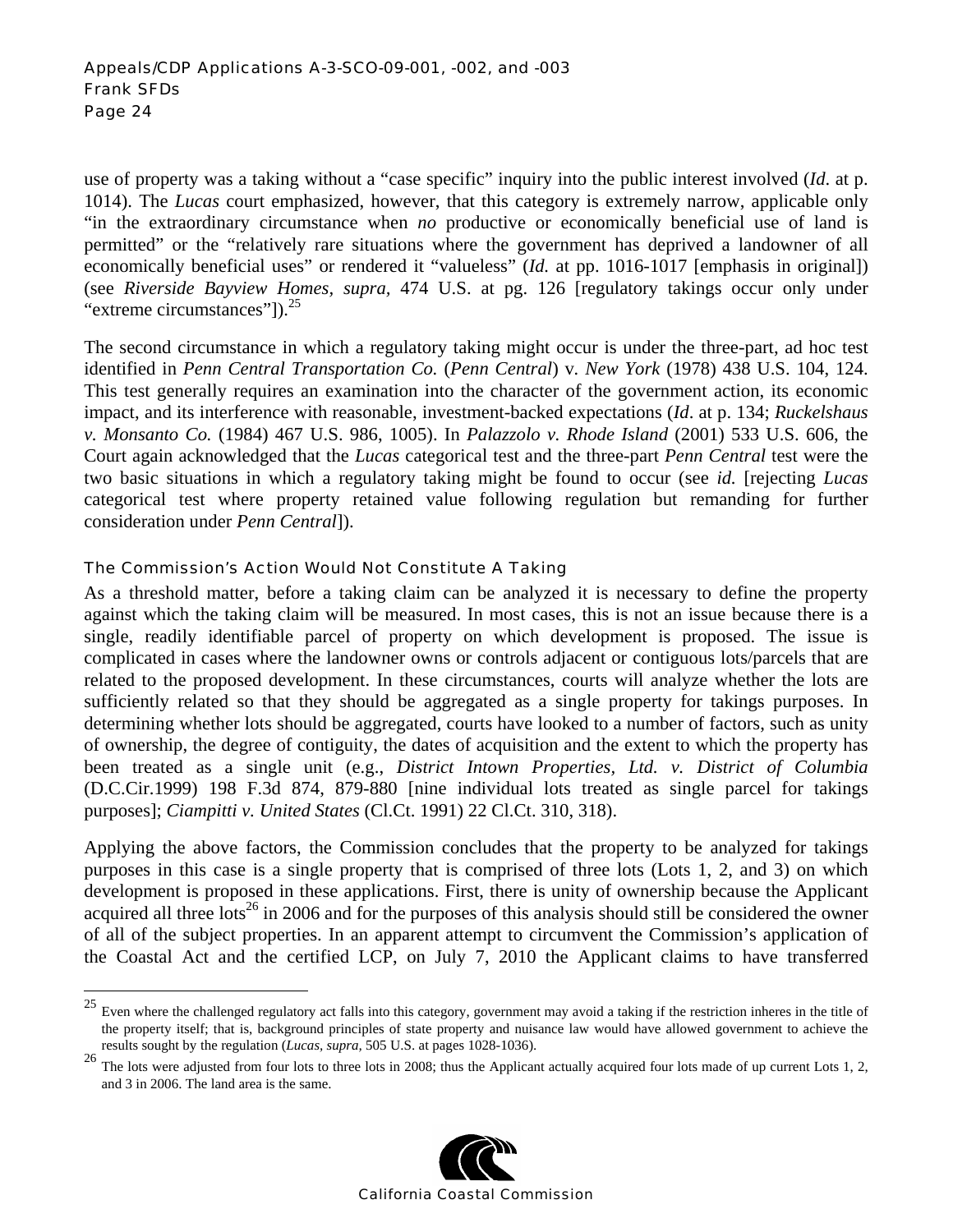ownership of Lot 2 to the Arnold Company, LLC and Lot 3 to the Baltimore Land Company, LLC (each of which was registered with the California Secretary of State on July 1, 2010 – one week after the Commission's staff issued a report recommending denial of the development on two of the Applicant's three properties).<sup>27</sup> "Ownership" for purposes of this factor of the test should not be based solely on the name on the property's title but on what entity has possession or control of the property. In a recent case, the Court of Appeal held that for purposes of merger statutes, local agencies may "look past the paper title in determining whether properties are under common ownership" (*Kalway v. City of Berkeley*, (2007) 151 Cal.App.4th 827, 833). In that case, a property owner transferred title to one of two contiguous parcels that he had inherited into his wife's name, in order to avoid merger of his parcels (*Id*. at 831). The court upheld the City of Berkeley's conclusion that this transfer had no effect on its merger proceedings (*Id*. at 835-36). In a similar case, a court upheld a local government's authority to prevent applicants from circumventing the Subdivision Map Act through a scheme designed to avoid its effects (*Pratt v. Adams* (1964) 229 Cal.App.2d 602, 606 (holding that Santa Cruz County could deny a building permit to applicants "where the permit is sought as the culmination of a plan to circumvent the law by one of the planners")).

Similarly, here, the Applicant transferred title to two of his properties into the names of two LLCs, although he still apparently controls those LLCs, as evidenced by his acting on their behalf when signing the form identifying his agent for purposes of this permit application (see Exhibit 14). His purpose in transferring ownership of these two lots to newly-created LLCs was to circumvent LCP policies preventing construction of homes on geologically unstable bluffs. The Applicant cannot avoid the application of the LCP and Coastal Act to his properties through "the simple expedient of transferring paper title to someone else" (*Id.* at 832). Thus, there is still unity of ownership here, weighing in favor of aggregating these lots for the takings analysis.

The second factor of the aggregation test also weighs in favor of aggregation because the lots are contiguous, framed by Bayview Drive inland, by the bluff and the beach seaward, and the arroyo downcoast, and are primarily subject to the same local land use designation (R-UL (Residential – Urban Low Density) and zoning  $(R-1-6)$ .<sup>28</sup>

Third, the date of acquisition also supports aggregation of the lots. Even if the owner acquires parcels several months apart, so long as the owner foresees the parcels in a single development scheme, courts favor aggregation (*Walcek v. U.S*. (2001) 49 Fed.Cl. 248, 260). Here, all the lots were acquired by this Applicant at the same time as part of a unified development scheme. In fact, all of the lots were the subject of a 2008 lot line adjustment application to the County that reconfigured the property into current Lots 1, 2, and 3.

 $\overline{a}$ 

<sup>&</sup>lt;sup>28</sup> As indicated previously, one of the lots has the dual land use designation of O-U (Urban Open Space) and R-UL (Urban Low Density Residential) and the dual zoning of PR (Parks, Recreation, and Open Space) and R-1-6. As indicated previously, this dual designation appears to be due to the lot configuration prior to the 2008 lot line adjustment, and due to the presence at that time of what was described as a "trail lot" to which the O-U (PR) designation applications. The O-U (PR) designation continues to apply to that same area, but lot itself no longer exists.



 $27$  As of November 17, 2010, the Santa Cruz County Recorder's office shows no record of any transfer of ownership of lots 2 and 3, so if such transfers took place, they have yet to be recorded in the chain of title for either of the relevant lots.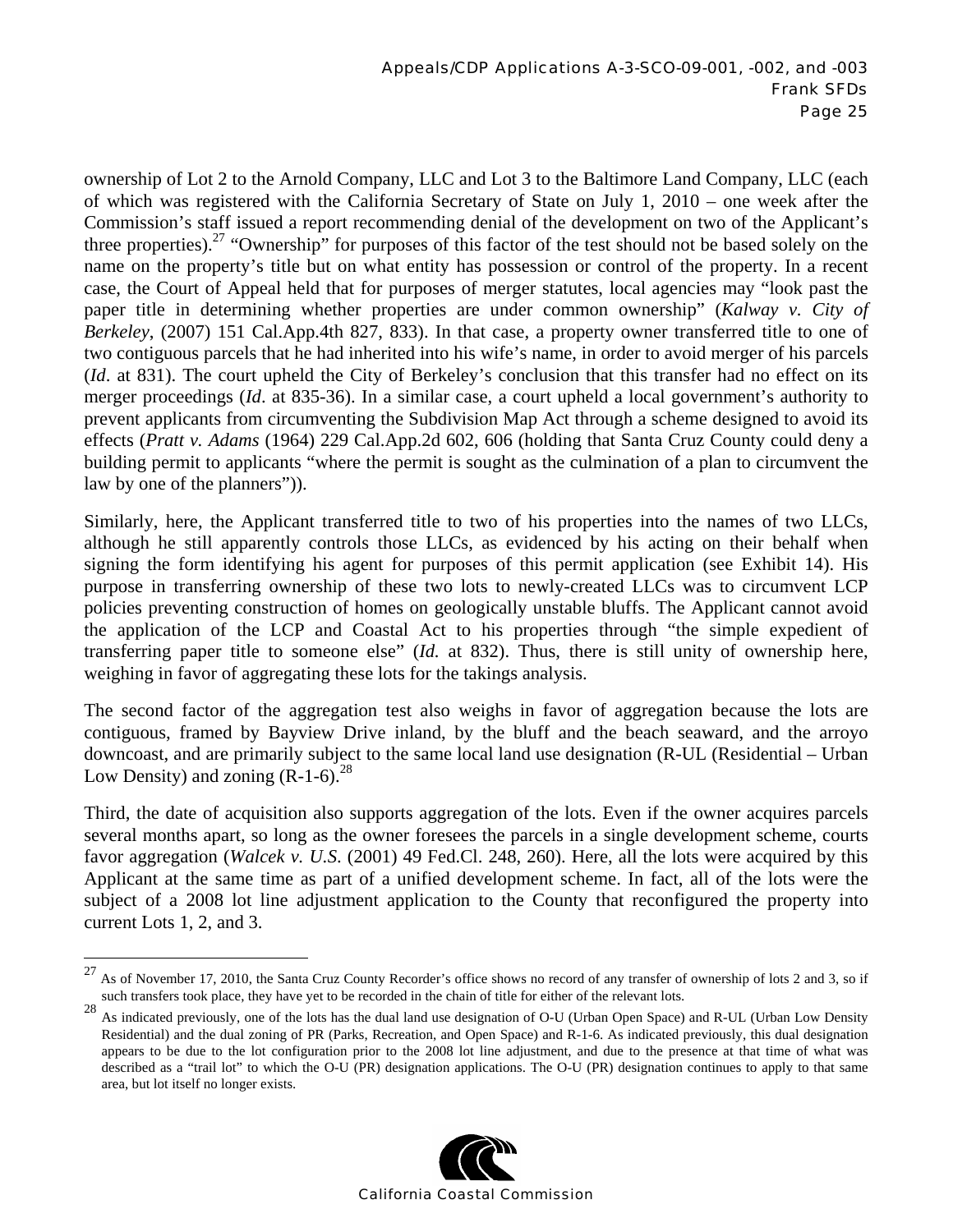Finally, the lots have historically been treated as a single unit. Courts are inclined to aggregate parcels when they are treated as one income-producing unit or when they comprise a single, comprehensive development scheme (*Norman v. U.S.* (Fed. Cl. 2004) 63 Fed.Cl. 231, 257-259). Here, as noted above, the Applicant purchased all of the lots together and has pursued a unified development scheme since then. He pursued (and obtained) approval from Santa Cruz County to reconfigure the property into the current Lots 1, 2, and 3. He also hired the same architect to design all three proposed homes, and he used the same technical consultants to analyze and produce reports that applied to the full development proposal (i.e., all three lots). Planning for development of these three lots was therefore coordinated as part of a single, comprehensive development scheme. Courts are also more likely to aggregate when a plaintiff finances and purchases property as a single parcel (*Ciampitti*, 22 Cl. Ct. at 319). The Applicant paid a single purchase price for all three lots combined and financed them as a unit. In this transaction, the Applicant did not assign separate values or purchase prices to the separate lots; rather they were treated as a single unit. Also, all of the lots (excluding the "trail lot" that has since been merged with the other lots<sup>29</sup>) have been in common ownership since 1971. Although the Applicant submitted three separate CDP applications for development of the three lots, they were submitted at the same time as part of a unified plan by the Applicant to develop all three. Thus, at least since 1971, the lots have been treated as a single unit, so this factor, too, weighs in favor of aggregation of the units.

In sum, all four factors courts consider in determining whether to aggregate lots for purposes of a takings analysis support aggregation in this case. Thus, when determining whether a "taking" may occur as a result of the Commission's decision, the relevant "parcel/property" is all three lots combined.

To ensure that the three lots are always considered a single economic unit for purposes of determining whether a taking has occurred, as well as to ensure that these three lots are never placed into divided ownership with a future owner (not controlled by the Applicant) separately owning the undeveloped parcels, the Commission attaches Special Condition 2, requiring that the three parcels be combined and treated as a single parcel of land for all purposes, including but not limited to sale, conveyance, development, taxation or encumbrance and that these parcels never be divided or sold separately. The condition requires the Applicant to execute and record a deed restriction, free and clear of prior liens, and including a legal description and graphic depiction of the three parcels being combined and unified, reflecting the restrictions set forth above. The imposition of this condition by the Commission is necessary to ensure both that the non-developable parcels are never conveyed separately and that neither the current nor a future owner can establish a separate takings challenge for either of the nondevelopable parcels.

#### The Denial Of A Portion Of The Project Would Not Constitute A Categorical Taking

As discussed, the first test is whether there has been a categorical taking of property under the *Lucas*  standards*.* To constitute a categorical taking, the regulation must deny all economically viable use of property; in other words, it must render the property "valueless" (*Lucas, supra,* 505 U.S. at p. 1012). If the property retains any value following the Government's action, the *Lucas* categorical taking

 $\overline{a}$ 



<sup>&</sup>lt;sup>29</sup> The "trail lot" has been in common ownership with the other lots since 1994.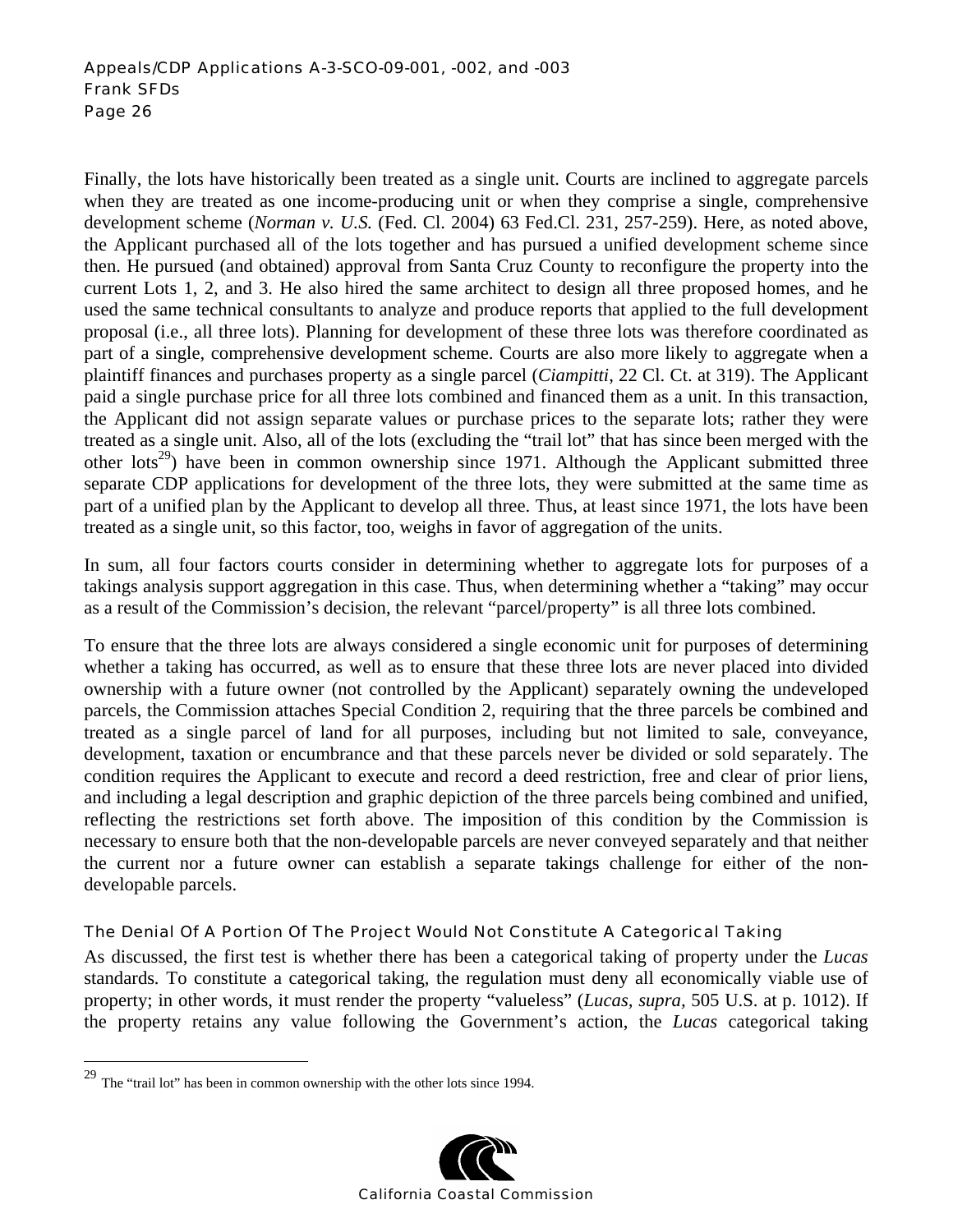formulation is unavailable and the property owner must establish a taking under the three-part Penn Central test (see *Tahoe-Sierra Pres. Council, Inc. v. Tahoe Reg'l Planning Agency* (2002) 535 U.S. 302, 330; *Palazollo, supra,* 533 U.S. at pp. 630-632). Because permit decisions rarely render property "valueless," courts seldom find that permit decisions constitute takings under the *Lucas* standard.

In *Norman v. US*, the court found that "if there is no destruction of *all* use, then there is no categorical taking" (*Norman v. US*, (2004) 63 Fed.Cl. 231, 258. [emphasis in original]). There is no categorical taking of property even if the government takes away a property's most beneficial use *(Ibid).* "[T]he destruction of one "strand of the bundle [of property rights] is not a taking. Only where Congress takes away every beneficial use does a categorical taking occur" (*Maritrans, Inc. v. United States* (2003) 342 F.3d 1344, 1354). In *Maritrans,* the Federal Circuit found no categorical taking of property where a statute limited plaintiff's use of its single hull tank barges but plaintiff still had some other beneficial use of its barges for shipping operations *(Id).* Moreover, in *Cooley v. United States* ((2003) 324 F.3d 1297, 1305), the court found no categorical taking when the Corps of Engineers denied a Section 404 wetland fill permit, resulting in a 98.8% decrease in the economic value of plaintiff's property.

In this case, approval of one single-family residence and associated development on a blufftop lot will render the property extremely valuable, even after the denial of two of the proposed residences, thus there is no categorical taking.

The Commission's denial of two residential structures leaves the Applicant with the significant use of one single-family residence and associated development, all of which have economic value to the Applicant, for which the Applicant would (and did) pay valuable consideration. In these circumstances, the Commission's denial of two of the three proposed residences does not render the undeveloped lots valueless and does not constitute a categorical taking under *Lucas.* 

Even if the three lots were not considered together as a single economic parcel for purposes of a takings analysis, the Commission's action still would not be a taking under the court's holding in *Lucas*. *Lucas* provides that a regulatory action does not constitute a taking if the restrictions inhere in the title of the affected property; that is, "background principles" of state real property law would have permitted government to achieve the results sought by the regulation (*Lucas, supra*, 505 U.S. at pp. 1028-1036). These background principles include a State's traditional public nuisance doctrine or real property interests that preclude the proposed use, such as restrictive easements. Here, the proposed project, if allowed, would constitute a public nuisance, and for this additional reason the Commission's denial of the project would not constitute a taking.

Specifically, the Commission has found that the proposed homes on Lots 2 and 3 cannot be sited in a location where they will be safe from geologic hazards for the LCP minimum 100 years and their expected economic life. The proposed homes would be subject to danger from coastal hazards including but not limited to episodic and long-term shoreline retreat and coastal erosion, high seas, ocean waves, storms, tsunami, coastal flooding, landslides, bluff and geologic instability, and the interaction of same in the future. In fact, the subject bluffs are vulnerable to episodes of landslides and sloughing, as evidenced by the landslide in 2009 on the bluffs below the subject sites. If the homes on Lots 2 and 3

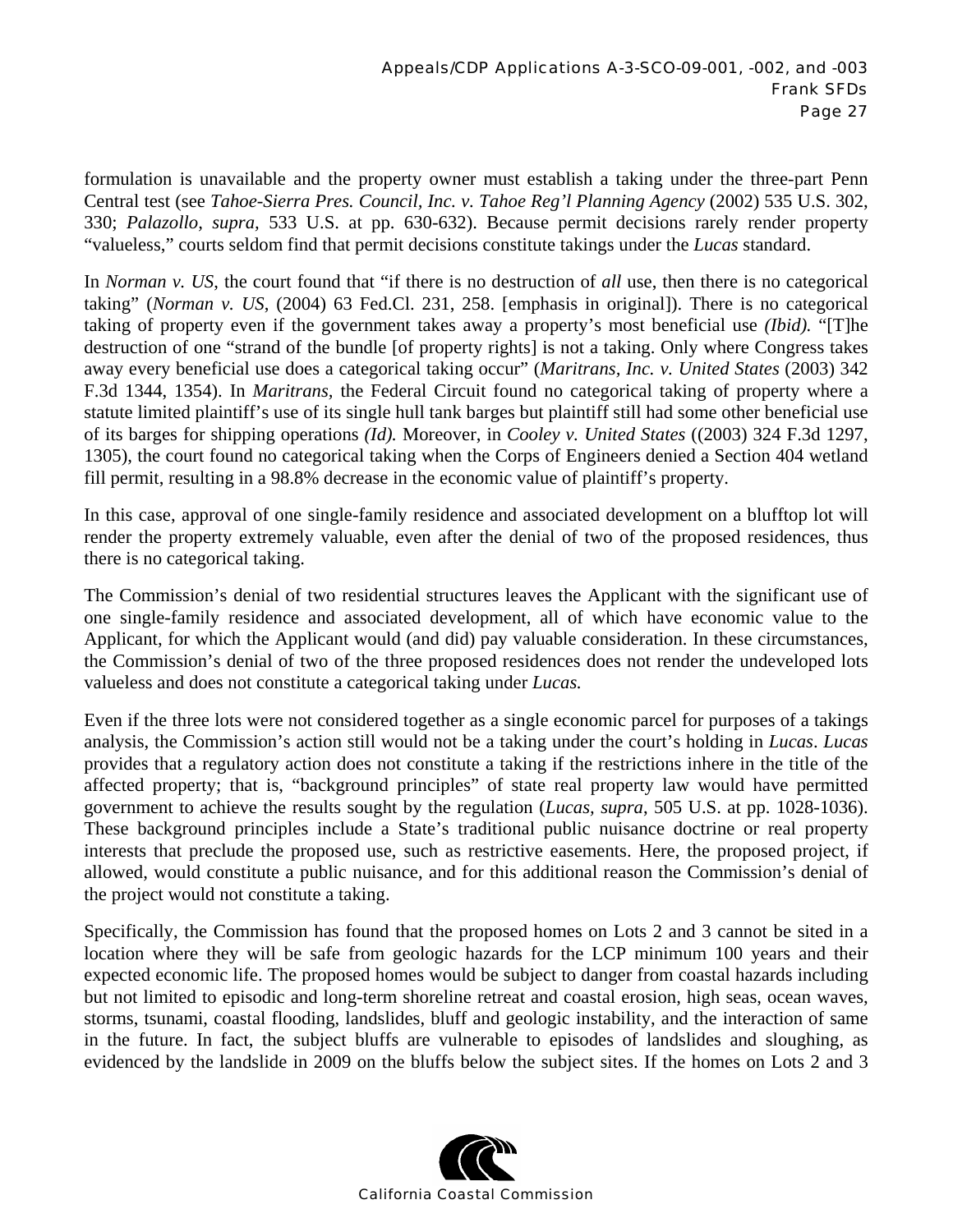were approved and constructed, then an event such as this recent bluff failure could cause all or portions of the homes and accessory development to slide from the cliff to the public beach below the proposed homes. Such falling debris would have a high potential to injure the public using the beach, and could lead to further public injury should it be resuspended by ocean processes. It would also have the potential to damage adjacent structures if it were moved around in a storm setting. This would lead to additional costs that the public would bear for repairing damage to public facilities and perhaps private structures under government disaster relief programs. The falling debris could also injure habitat resources in the area, particularly if some debris were washed into the ocean and/or the arroyo. Thus, the proposed new homes on Lots 2 and 3 pose an unreasonable risk to public health and safety and would be a public nuisance.

#### The Denial Of A Portion Of The Permit Is Not A Taking Under The Ad Hoc Penn Central Test

If a regulatory decision does not constitute a taking under *Lucas*, a court may consider whether the permit decision would constitute a taking under the ad hoc inquiry stated in *Penn Central Transp. Co. v. New York City* ((1978) 438 U.S. 104, 123-125). This ad hoc inquiry generally requires an examination into factors such as the character of the government action, its economic impact, and its interference with reasonable, investment-backed expectations. When applied to the facts of this case, each of these factors demonstrates that the Commission's denial of a portion of the project is not a taking.

**Reasonable Investment-Backed Expectations.** The absence of reasonable investment-backed expectations is usually dispositive of a taking claim under the *Penn Central* standards (*Ruckelshaus v. Monsanto Co.* (1984) 467 U.S. 986, 1005, 1008-1009). The reasonableness of an investment-backed expectation must be based on more than a "unilateral expectation or an abstract need" (*Webb's Fabulous Pharmacies, Inc. v. Beckwith* (1980) 449 U.S. 155, 161). In addition, even if a government action prevents an applicant from either pursuing the most profitable or "the highest and best use" of his property, this action does not, in and of itself, constitute a taking (*MacLeod v. County of Santa Clara*, (1984) 749 F.2d 541, 547-548, *cert. denied*, 472 U.S. 109 (1985)).

In order to determine whether the Commission's action has deprived the Applicant of his reasonable investment-backed expectations, one must look at what he invested in the property and what reasonable expectations were and are for developing such property. In this case, the Applicant purchased the parcel (including all three lots) for \$2,660,000 with a sale date of May 1, 2006. On May 5, 2006, a Grant Deed was recorded in the Official Records of the Santa Cruz County Recorder's Office, effectively transferring and vesting fee-simple ownership to the Applicant. Thus, the Applicant made a substantial investment in this property, so one must next consider the reasonable expectation for potential development in this area.

An applicant's knowledge of the pertinent regulatory framework is a relevant factor in determining whether or not an applicant has a reasonable investment-backed expectation (*Palazzolo v. Rhode Island*  (2001) 533 U.S. 606, 633, O'Connor, J., concurring; *Tahoe-Sierra Preservation Council, Inc. v. Tahoe Regional Planning Agency* (2002) 535 U.S. 302, 335-336 [citing O'Connor's concurring opinion in *Palazollo*]). If an applicant submits a CDP application, knowing that approval of his or her proposed development is contingent on it being consistent with either the relevant LCP policies or Chapter 3

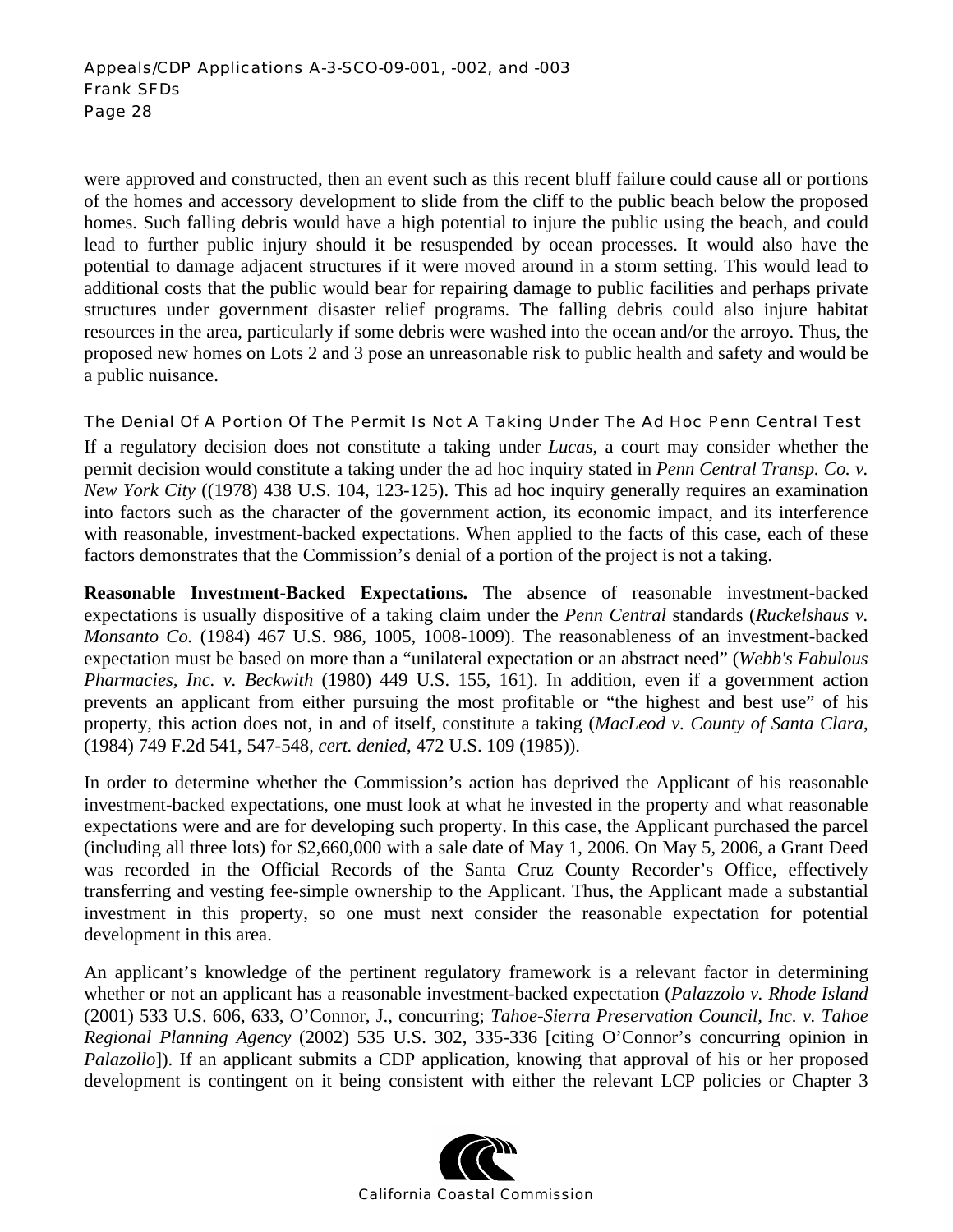policies of the Coastal Act, or both, then the reasonableness of the applicant's investment-backed expectations must be consistent with his or her knowledge of this regulatory backdrop (*Ruckelshaus v. Monsanto Co., supra*, 467 U.S. at pp. 1005-1006). Here, the Applicant has submitted permit applications to the County in the past and was aware that this property was in the coastal zone (including by virtue of the 2008 CDP exclusion processed by the County for the lot line adjustment). Thus, at the very least, the Applicant is aware that there are land use regulations that restrict certain development on his property.

In addition, the lots the Applicant purchased are blufftop lots, subject to specific LCP policies, such as protection from geological hazards. They are also located adjacent to the public access path and overlook components of a County park and a publicly-used beach, and are in an LCP-mapped and designated scenic resource area. A reasonable person would have viewed the lots and investigated the physical constraints to development in these terms. This investigation would have revealed that the lots are located atop an actively eroding bluff, and that they are prominent in a significant and LCPprotected public viewshed associated with important public park and public beach resources.

A reasonable person also would have investigated the regulatory restraints regarding development of the site that existed at the time, including the relevant LCP provisions applicable to the site (e.g., geologic hazards and required setbacks, visual resources, etc.). When the Applicant purchased the property, the LCP prohibited new development of the type proposed in coastal hazard areas such as this site. For example, LCP Policies 5.10.2, 5.10.3, 5.10.6, 5.10.7, and 6.2.15, and LCP Section 16.10.070(h) state, respectively:

*5.10.2 - Development Within Visual Resource Areas: Recognize that visual resources of Santa Cruz County possess diverse characteristics…. Require projects to be evaluated against the context of their unique environment and regulate structure height, setbacks and design to protect these resources consistent with the objectives and policies of this section.…* 

*5.10.3 - Protection of Public Vistas: Protect significant public vistas…from all publicly used roads and vistas points by minimizing disruption of landform and aesthetic character caused by grading operations,… inappropriate landscaping and structure design.* 

*5.10.6 - Preserving Ocean Vistas: Where public ocean vistas exist, require that these vistas be retained to the maximum extent possible as a condition of approval for any new development.* 

*5.10.7 - Open Beaches and Blufftops: Prohibit the placement of new permanent structures which would be visible from a public beach, except where allowed on existing parcels of record, or for shoreline protection and for public beach access…* 

*6.2.15 - New Development on Existing Lots of Record: Allow development activities in areas subject to storm wave inundation or beach or bluff erosion on existing lots of record, within existing developed neighborhoods, under the following circumstances: (a) A technical report (including a geologic hazards assessment, engineering geology report and/or soil engineering report) demonstrates that the potential hazard can be mitigated over the 100-year lifetime of the structure. Mitigations can include, but are not limited to, building setbacks, elevation of the* 

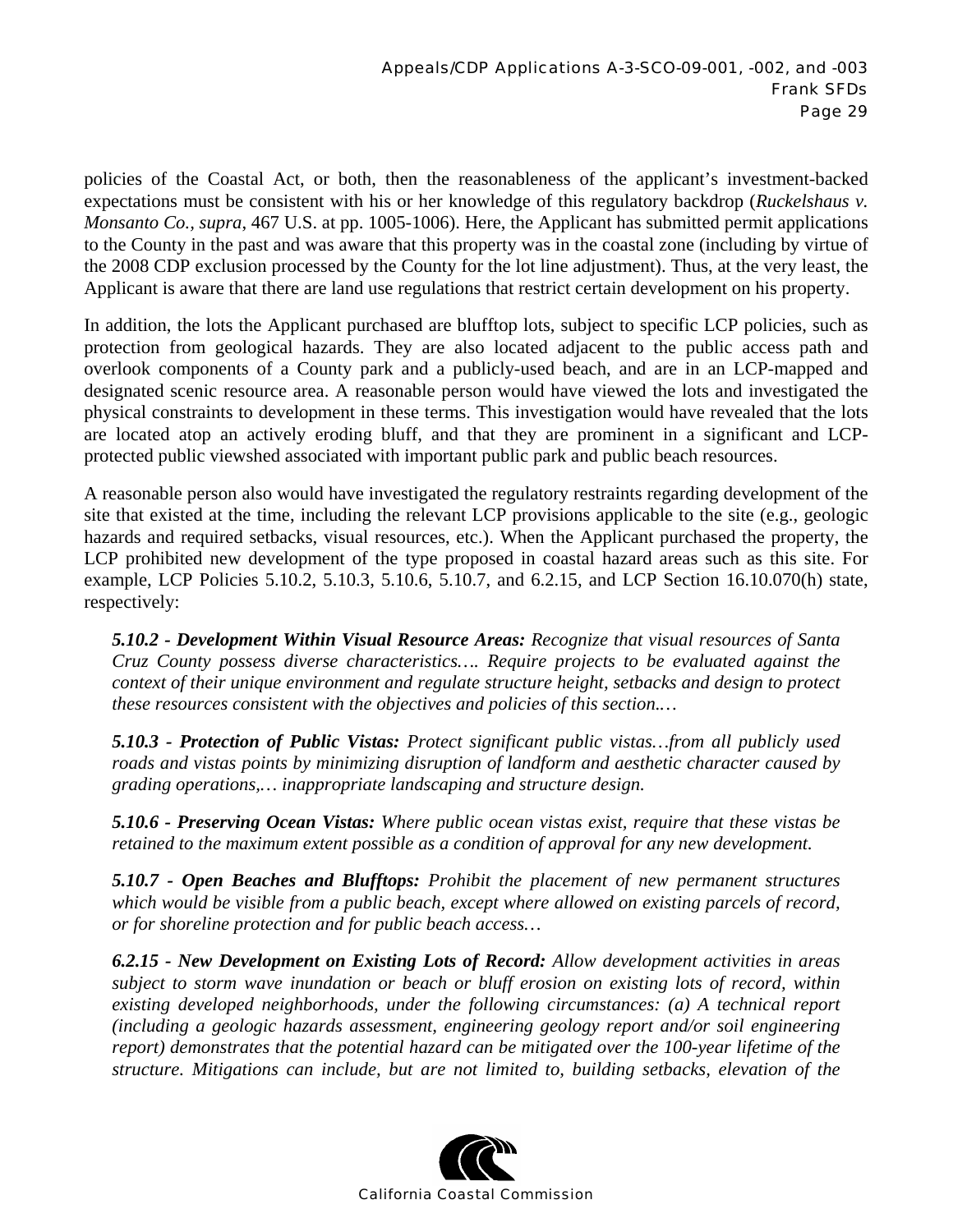*structure, and foundation design; (b) Mitigation of the potential hazard is not dependent on shoreline or coastal bluff protection structures, except on lots where both adjacent parcels are already similarly protected; and (c) The owner records a Declaration of Geologic Hazards on the property deed that describes the potential hazard and the level of geologic and/or geotechnical investigation conducted.* 

*16.10.070(h) - Coastal Bluffs and Beaches: 1. Criteria in Areas Subject to Coastal Bluff Erosion: Projects in areas subject to coastal bluff erosion shall meet the following criteria: (i) for all development and for non-habitable structures, demonstration of the stability of the site, in its current, pre-development application condition, for a minimum of 100 years as determined by either a geologic hazards assessment or a full geologic report. (ii) for all development, including that which is cantilevered, and for non-habitable structures, a minimum setback shall be established at least 25 feet from the top edge of the coastal bluff, or alternatively, the distance necessary to provide a stable building site over a 100-year lifetime of the structure, whichever is greater. (iii) the determination of the minimum setback shall be based on the existing site conditions and shall not take into consideration the effect of any proposed protection measures, such as shoreline protection structures, retaining walls, or deep piers. (iv) foundation replacement and/or foundation upgrades that meet the definition of development per Section 16.10.040(s) and pursuant to Section 16.10.040(r), shall meet the setback described in Section 16.10.070(h)(1), except that an exception to the setback requirement may be granted for existing structures that are wholly or partially within the setback, if the Planning Director determines that: a) the area of the structure that is within the setback does not exceed 25% of the total area of the structure, OR b) the structure cannot be relocated to meet the setback because of inadequate parcel size. (v) additions, including second story and cantilevered additions, shall comply with the minimum 25 foot and 100 year setback. (vi) The developer and/or the subdivider of a parcel or parcels in an area subject to geologic hazards shall be required, as a condition of development approval and building permit approval, to record a Declaration of Geologic Hazards with the County Recorder. The Declaration shall include a description of the hazards on the parcel and the level of geologic and/or geotechnical investigation conducted. (vii) approval of drainage and landscape plans for the site by the County Geologist. (viii) service transmission lines and utility facilities are prohibited unless they are necessary to serve existing residences. (ix) All other required local, state and federal permits shall be obtained.* 

In other words, in an LCP-mapped scenic resource area, such as the proposed project sites, development must protect visual resources to the maximum extent feasible, and such development must be stable for a minimum of 100 years. A reasonable person would have investigated the applicable LCP policies and determined their impact on the potential development of these lots. Had the Applicant undertaken this investigation, he would have known that the LCP prohibited construction of homes on two out of three of the lots that he purchased. Finally, a reasonable person would also have investigated why the lots had not yet been developed. A neighborhood investigation would have revealed almost no undeveloped properties. A reasonable person would have concluded that the constraints to development had obviously been considered to be a huge impediment to development at this location.

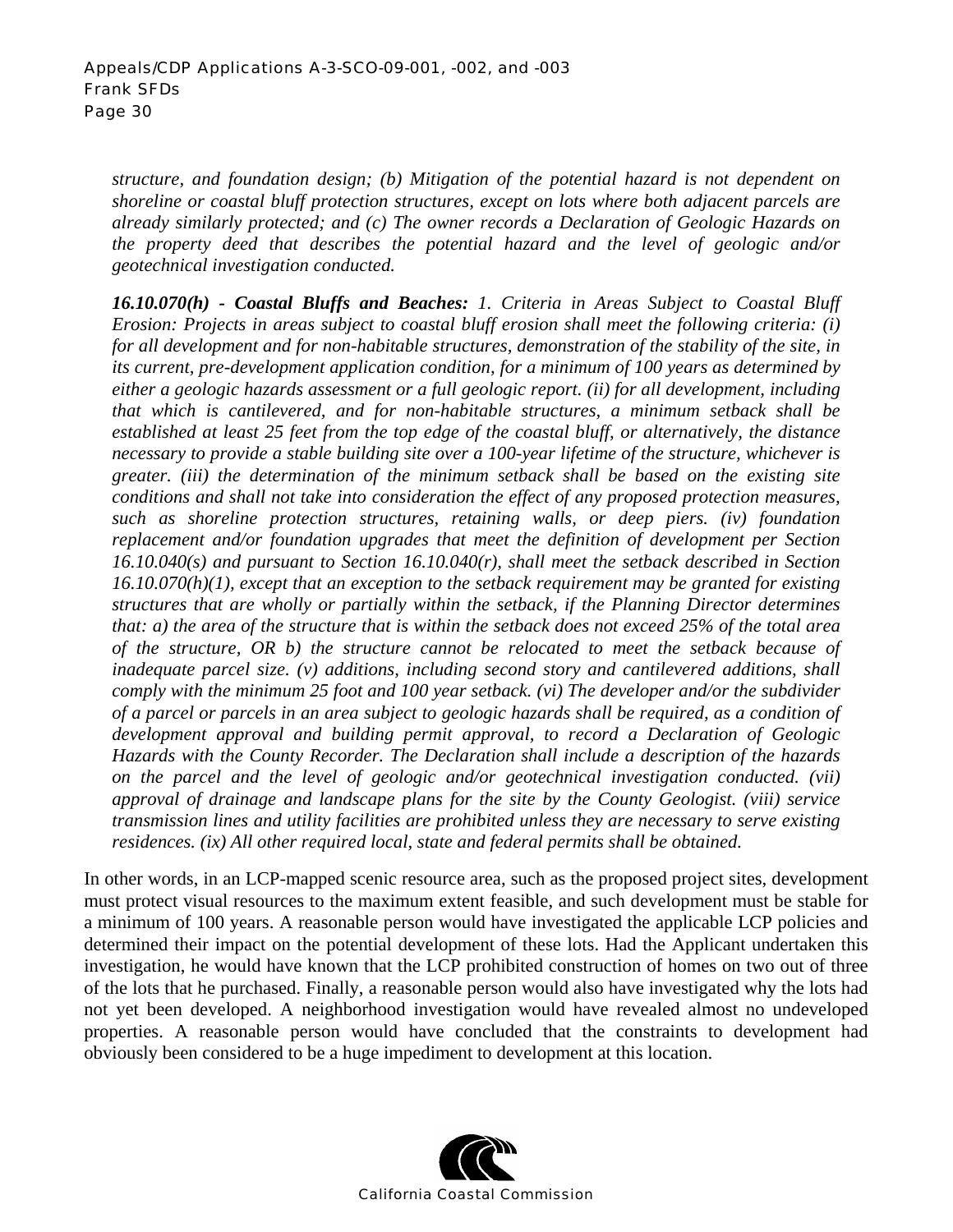Ultimately, the effect of the Commission's action is to prevent the Applicant from constructing two out of three proposed homes, but it still allows him to construct one large home in a highly desirable location. While the Commission's action may not allow the Applicant to obtain the profit from development of the lots that he had anticipated, courts have routinely rejected landowners' attempts to satisfy the reasonable investment-backed expectation element with speculative profit expectations, finding that the Fifth Amendment does not protect such expectations (*Andrus v. Allard* (1979) 444 U.S. 51, 66; *Penn Central, supra,* 438 U.S. at p. 130; *Macleod* 749 F.2d at pp. 547-549). Thus, although the Commission's action will reduce the Applicant's expected return for development of the three lots, especially given that the lots were purchased under significantly better economic conditions than the developer faces today, such lost profits do not rise to the level of a "taking" under the Fifth Amendment.

In summary on this point, the Applicant did not have a reasonable, investment-backed expectation that he could construct single-family residences on sloping bluff-edge lots prominently located within significant public viewsheds when the LCP specifically prohibits such development. Thus, the Commission's action has not deprived him of his reasonable investment-backed expectations.

**Economic Impact.** The second prong of the *Penn Central* analysis requires an assessment of the economic impact of the regulatory action on the Applicant's property. Although a landowner is not required to demonstrate that the regulatory action destroyed all of the property's value, the landowner must demonstrate that the value of the property has been very substantially diminished (see *Tahoe-Sierra Pres. Council, Inc., supra,* [citing *William C. Haas v. City and County of San Francisco* (9<sup>th</sup> Cir. 1979) 605 F.2d 1117 (diminution of property's value by 95% not a taking)]; *Rith Energy v. United States* (Fed.Cir. 2001) 270 F.3d 1347 [applying *Penn Central*, court finds that diminution of property's value by 91% not a taking]).

In this case, the evidence demonstrates that the Commission's action would afford the Applicant the opportunity to construct a large home on a large lot in a highly desirable location. The following table shows recent single-family home sales for blufftop ocean view homes on large lots along or within several parcels of the immediate shoreline located on Bayview Drive and nearby Seaview Drive and Kingsbury Drive in Aptos from 2006 to 2009. The chart also shows, for comparison purposes, the Applicant's 2006 purchase of the subject undeveloped property.<sup>30</sup>

| <b>Address</b>          | <b>Year Sold</b> | <b>Sale Price</b> | <b>Lot Square Footage</b> |
|-------------------------|------------------|-------------------|---------------------------|
| <b>Applicant's Lots</b> | 2006             | $$2,660,000^{31}$ | 31,798                    |
| 350 Kingsbury           | 2006             | \$1,850,000       | 6,534                     |
| 611 Bayview             | 2007             | \$1,095,000       | 8,276                     |
| 668 Bayview             | 2007             | \$1,100,000       | 6,970                     |

 $30\,$  It is difficult to compare undeveloped lot sales as there are very few undeveloped lots in this area. As a proxy, single-family homes can be used, but it is acknowledged that a home on a property sells for a different price than an undeveloped property. The difference can be the cost to build a house and the associated infrastructure.

 $\overline{a}$ 

<sup>&</sup>lt;sup>31</sup> The Applicant paid \$2,660,000 for an undeveloped property. All of the other sales shown in this table were for an existing single-family home on a property.

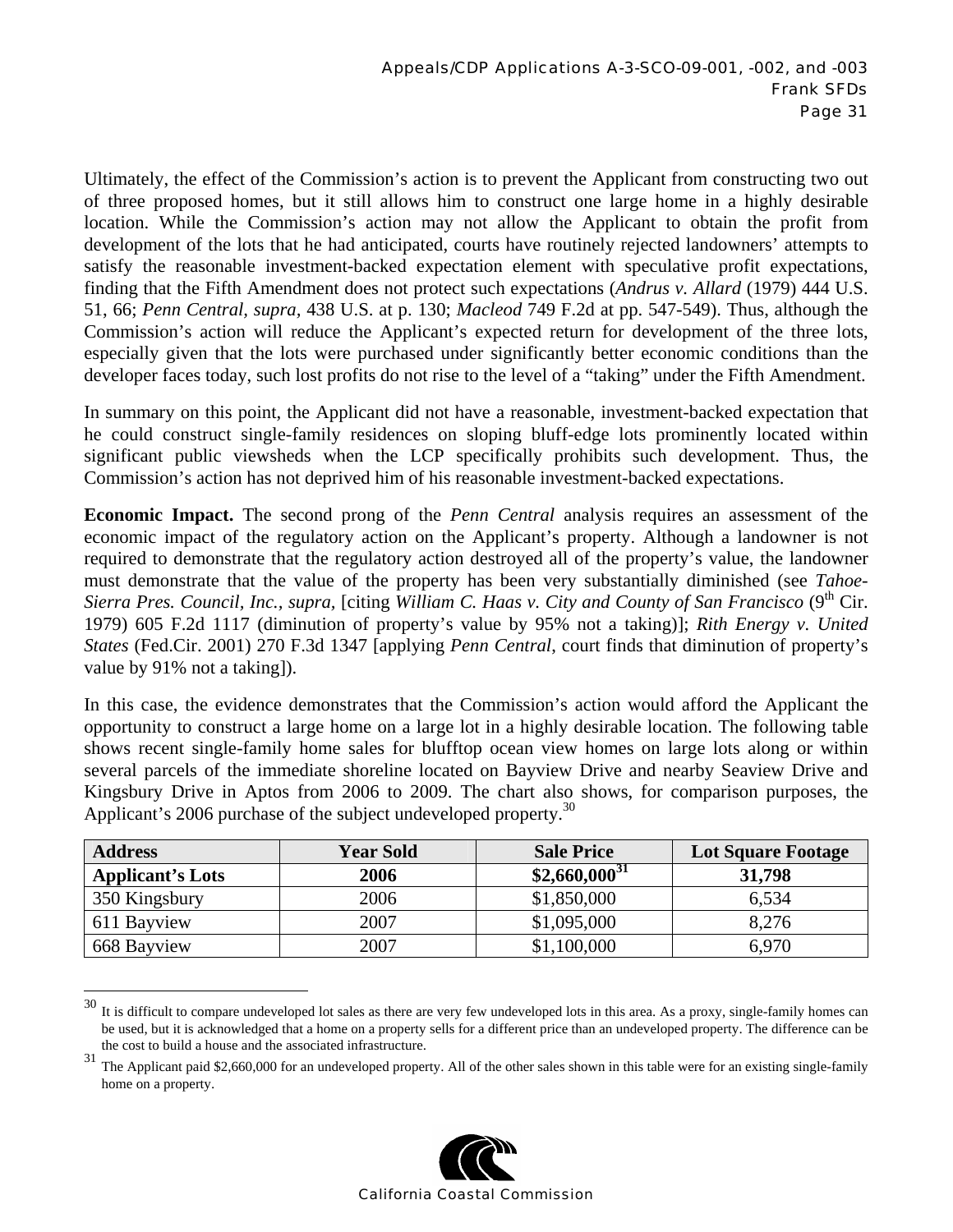#### Appeals/CDP Applications A-3-SCO-09-001, -002, and -003 Frank SFDs Page 32

| 307 Kingsbury | 2008 | \$2,810,000 | 11,326 |
|---------------|------|-------------|--------|
| 313 Kingsbury | 2008 | \$2,400,000 | 13.939 |
| 337 Kingsbury | 2008 | \$2,900,000 | 12.632 |
| 426 Seaview   | 2009 | \$3,500,000 | 18,210 |

Sources: Santa Cruz County Assessor's Office Transaction Database and www.realquest.com.

While three of these homes sold for between \$1 million and \$2 million in this timeframe, all of the homes on lots larger than 10,000 square feet sold for \$2.4 million or more, with the most comparable property in size (at 426 Seaview Drive) selling for \$3.5 million after the recent decline in real estate values (this same property was sold by the Applicant for \$4.5 million in 2007). Thus, even after the economic downturn, a smaller, but similarly situated property sold for more than what the Applicant paid for his undeveloped lots in 2006 and the lot value (without the house) was deemed to be comparable to the Applicant's purchase price even though the lot was significantly smaller (by about  $40\%$ ).<sup>32</sup> Thus, there is clearly still a significant value associated with the construction of one singlefamily residence in such a desirable location, particularly where the resulting home will have ocean views and a location immediately adjacent to a protected natural area (the arroyo and beach) and the County park. Under these circumstances, the Applicant cannot show that the Commission's action will result in such a significant diminution in the value of his property that the action rises to the level of a regulatory taking. As noted above, courts have found that regulatory actions resulting in more than 90% diminution in the value of property do not constitute takings.

**Ad-Hoc Takings: Character of the Commission's Action.** The final prong of the *Penn Central* test requires a consideration of the character or nature of the regulatory action. A regulatory action that is an exercise of the police power designed to protect the public's health, safety and welfare is much less likely to effect a taking (*Keystone Bituminous Coal Ass'n, supra*, 480 U.S. at pp. 488-490; *Penn Central, supra*, 438 U.S. at p. 127), than, for example, a government action that is more like a physical appropriation of property (see *Loretto, supra*, 458 U.S. 419).

In this case, the Commission's denial of a portion of the Applicant's proposal promotes important policies that protect the public's health, safety and welfare. Detailed earlier in this report, these policies include the fostering of public safety from coastal hazards, and the preservation of scenic resources and community character, and the protection of public access resources, including existing public park/accessway, and beach facilities. At the same time, the Commission's action involves no physical occupation or appropriation of the Applicant's property interests. Consequently, application of the third prong of *Penn Central* strongly weighs against a finding that the denial of this project constitutes a taking.

For all of these reasons, the Commission's denial of two of three proposed residences would not constitute a taking under the ad hoc *Penn Central* standards.

 $\overline{a}$ 



 $32$  According to the County Assessor's Office, this property has a land value of \$2,100,000 and an improvement value (i.e., the residence and related development) of \$1,400,000.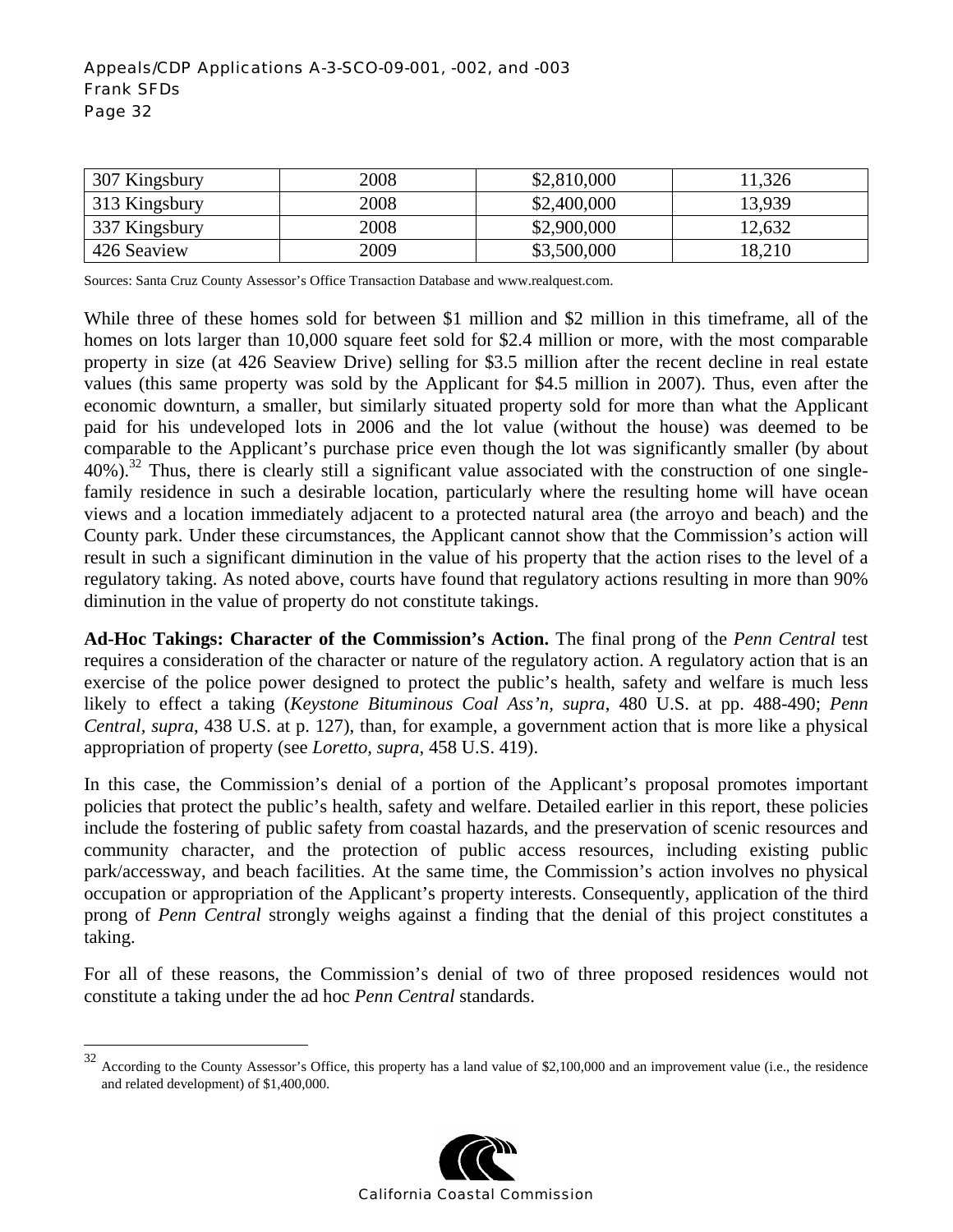## **3. Conclusion**

For all of the above reasons, the Commission concludes that its denial of a portion of the Applicant's proposal (i.e., CDP applications A-3-SCO-09-002 and A-3-SCO-09-003) would not constitute a taking and therefore is consistent with Coastal Act Section 30010 and the LCP.

# 4. Coastal Development Permit Conditions of Approval

## A. Standard Conditions

- **1. Notice of Receipt and Acknowledgment.** The permit is not valid and development shall not commence until a copy of the permit, signed by the Permittee or authorized agent, acknowledging receipt of the permit and acceptance of the terms and conditions, is returned to the Commission office.
- **2. Expiration.** If development has not commenced, the permit will expire two years from the date on which the Commission voted on the application. Development shall be pursued in a diligent manner and completed in a reasonable period of time. Application for extension of the permit must be made prior to the expiration date.
- **3. Interpretation.** Any questions of intent or interpretation of any condition will be resolved by the Executive Director or the Commission.
- **4. Assignment.** The permit may be assigned to any qualified person, provided assignee files with the Commission an affidavit accepting all terms and conditions of the permit.
- **5. Terms and Conditions Run with the Land.** These terms and conditions shall be perpetual, and it is the intention of the Commission and the Permittee to bind all future owners and possessors of the subject property to the terms and conditions.

## B. Special Conditions

- **1. Final Plans.** PRIOR TO ISSUANCE OF THE COASTAL DEVELOPMENT PERMIT the Permittee shall submit two full-size sets of final plans to the Executive Director for review and approval. The final plans shall be in substantial conformance with the plans approved by Santa Cruz County on December 5, 2008 (as shown in Exhibits 3, 4, and 5), except that they shall be revised and supplemented to comply with the following requirements:
	- **(a) Lots 2 and 3.** All residential development as shown in Exhibits 4 and 5 (except for drainage and landscaping – see below), including associated improvements such as driveways, fencing, walkways, retaining walls, etc., shall be eliminated from Lots 2 and 3 of the project site.
	- **(b) Lot 1.** The plans for the residence on Lot 1 shall be in substantial conformance with the project plans approved by the County pursuant to County application number 08-0221 (Exhibit 3) with respect to house size, height, style, orientation, materials and colors, setback from coastal arroyo, and setback from coastal bluff edge, except that any development approved by the County on Lot 1 that provided access to Lots 2 and 3 shall be eliminated.

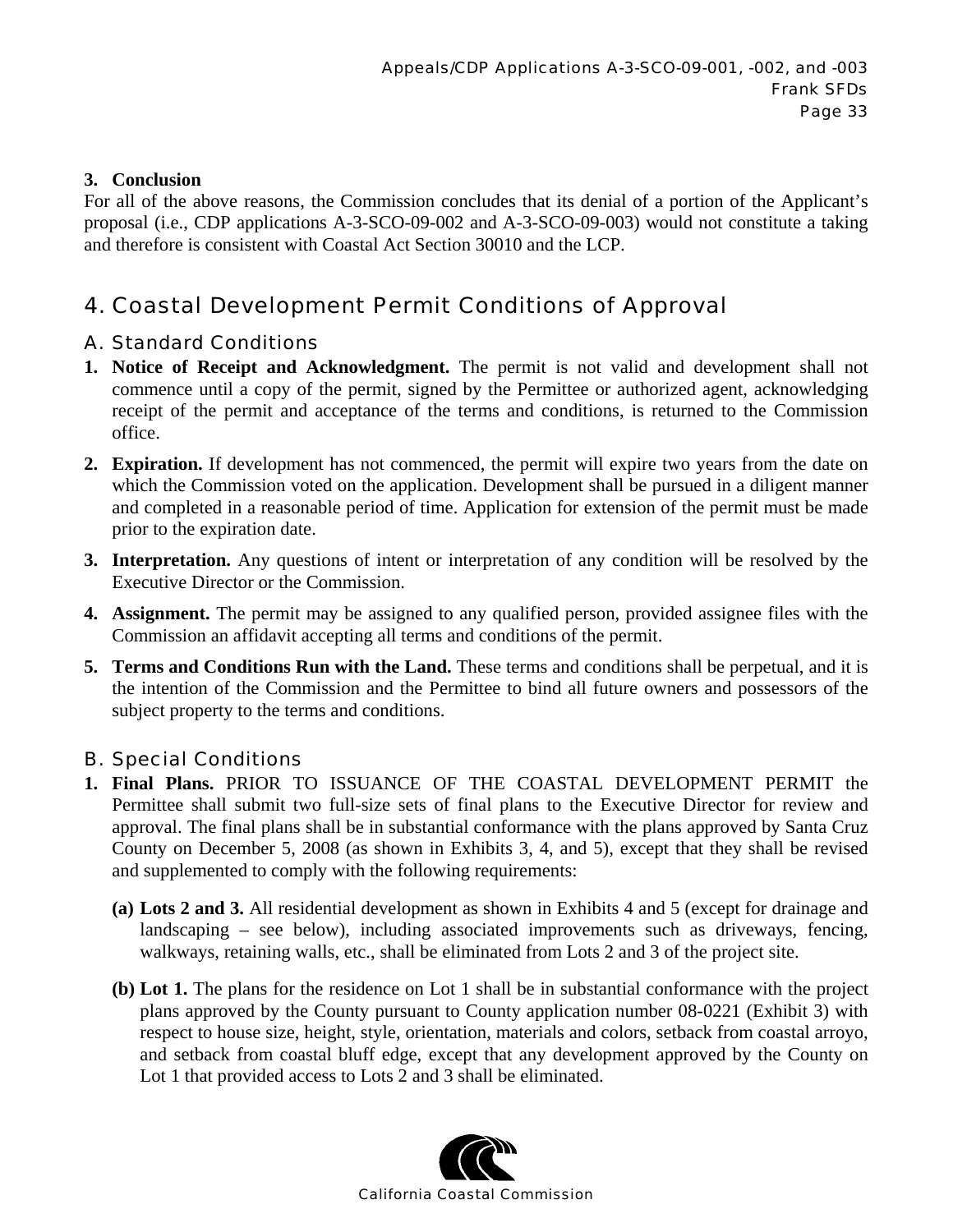- **(c) Drainage Plan.** The plans shall modify the drainage system to provide an engineered drainage system that retains all drainage from Lot 1 on the site through infiltration of runoff into Lots 1, 2, and 3, where such drainage apparatus is installed and maintained as close to the approved residence and Bayview Drive as possible. The drainage system may include, but not be limited to, curtain drains, french drains, tile drains, swales, vegetated wetlands, or some combination of these devices and methods. To ensure the stability of the site, multiple small drainage systems are preferred over a single drainage system. The drainage system shall be designed such that water will not flow over the coastal blufftop edge to the beach below or over the arroyo blufftop edge to the arroyo below. The drainage system shall not contribute to coastal bluff or arroyo bluff erosion. The drainage system shall be visually unobtrusive, including through use of plantings (see landscaping plan requirement below) so as to protect views of the site from the Hidden Beach County Park overlook. This onsite drainage system shall be maintained for the life of the project
- **(d) Landscaping Plan.** For the areas of Lot 1 that are located outside of the open space conservation area (as shown in Exhibit 11) the landscaping plan shall provide for the following:
	- Identification of all plantings and irrigation details for the site.
	- No plant species that are listed on the *California Invasive Plant Council's* list.

For the areas that are located within the open space conservation area (as shown in Exhibit 11) the landscaping plan shall provide for the following:

- Maintenance of the existing natural vegetated state, except that California coastal strand native plant species that do not exceed four feet in height (so that at maturity the plants do not block the view toward the ocean from the Hidden Beach County Park path and overlook area) may be planted if desired to enhance habitat. If the plan includes the planting of native plant species, the plan shall include drip or other low-water use irrigation details that may be used until the plants are established.
- Removal of any invasive non-native plant species (as defined in the *California Invasive Plant Council's List*) that are present on the site.
- No tree removal (including dead trees), unless they are demonstrated to be posing a safety hazard.

All requirements above and all requirements of the approved revised plans shall be enforceable components of this coastal development permit. The Permittee shall undertake development in accordance with the approved revised plans,

#### **2. Combination of Lots**

**(a)** BY ACCEPTANCE OF THIS PERMIT, the Permittee agrees, on behalf of himself and all successors and assigns with respect to the subject property, that: (1) All portions of the 3 parcels

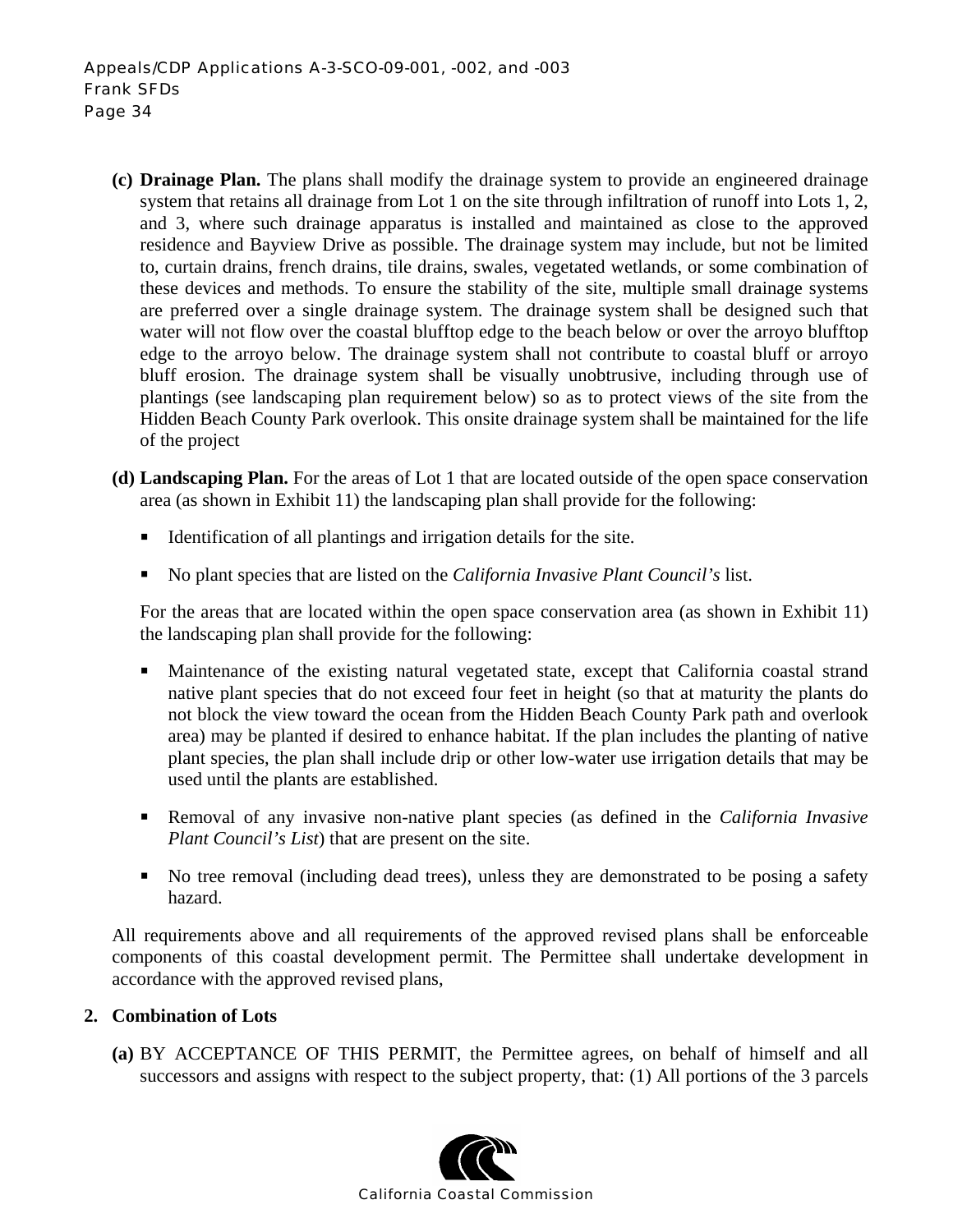shall be recombined and unified, and shall henceforth be considered and treated as a single parcel of land for all purposes, including but not limited to sale, conveyance, lease, development, taxation or encumbrance; and (2) the single parcel created thereby shall not be divided, and none of the parcels existing at the time of this permit approval shall be alienated from each other or from any portion of the combined and unified parcel hereby created.

- **(b)** PRIOR TO ISSUANCE OF THE COASTAL DEVELOPMENT PERMIT, the Permittee shall execute and record a deed restriction against each parcel described above, in a form acceptable to the Executive Director, reflecting the restrictions set forth above. Each restriction shall include a legal description and graphic depiction of the 3 parcels being recombined and unified. The deed restrictions shall run with the land, binding all successors and assigns, and shall be recorded free of prior liens, including tax liens, that the Executive Director determines may affect the enforceability of the restriction.
- **(c)** PRIOR TO ISSUANCE OF THE COASTAL DEVELOPMENT PERMIT, but after the deed restrictions described in the prior paragraph are recorded, the Permittee shall provide evidence to the Executive Director that the permittee has provided a copy of the recorded deed restrictions to the Santa Cruz County Assessor's office and requested that the Assessor's office (1) revise its records and maps to reflect the combination of the parcels, including assigning a new, single APN for the unified parcel, and (2) send the Commission notice when it has done so, indicating the new, single APN.
- **3. Open Space Conservation Area.** Development, as defined in Santa Cruz County LCP Section 13.20.040, shall be prohibited (except as described below) within the 116-foot coastal bluff setback, within the 25-foot arroyo bluff setback, and within the Hidden Beach County Park ocean and beach overlook view cone, which areas together make up an "Open Space Conservation Area" based on geologic hazard and public viewshed constraints (see Exhibit 11 for a graphic depiction of the Open Space Conservation Area). The Open Space Conservation Area shall be described and depicted in an exhibit attached to the Notice of Intent to Issue Permit (NOI) that the Executive Director issues for this permit. The only development allowed in this area is for drainage improvements and landscaping consistent with the terms of the approved revised plans and normal/typical public access maintenance activities associated with the beach area (see Special Condition 1).

PRIOR TO ISSUANCE BY THE EXECUTIVE DIRECTOR OF THE NOI FOR THIS PERMIT, the Permittee shall submit for review and approval of the Executive Director, and upon such approval, for attachment as an Exhibit to the NOI, a formal legal description and graphic depiction of the portion of the subject property affected by this condition, which shall include all of the area as shown in Exhibit 11.

**4. Construction Plan.** PRIOR TO ISSUANCE OF THE COASTAL DEVELOPMENT PERMIT, the Permittee shall submit for Executive Director review and approval two copies of a Construction Best Management Practices Plan (Construction Plan) to ensure sediment control and protection of the water quality of nearby coastal waters during construction. The Construction Plan shall identify the

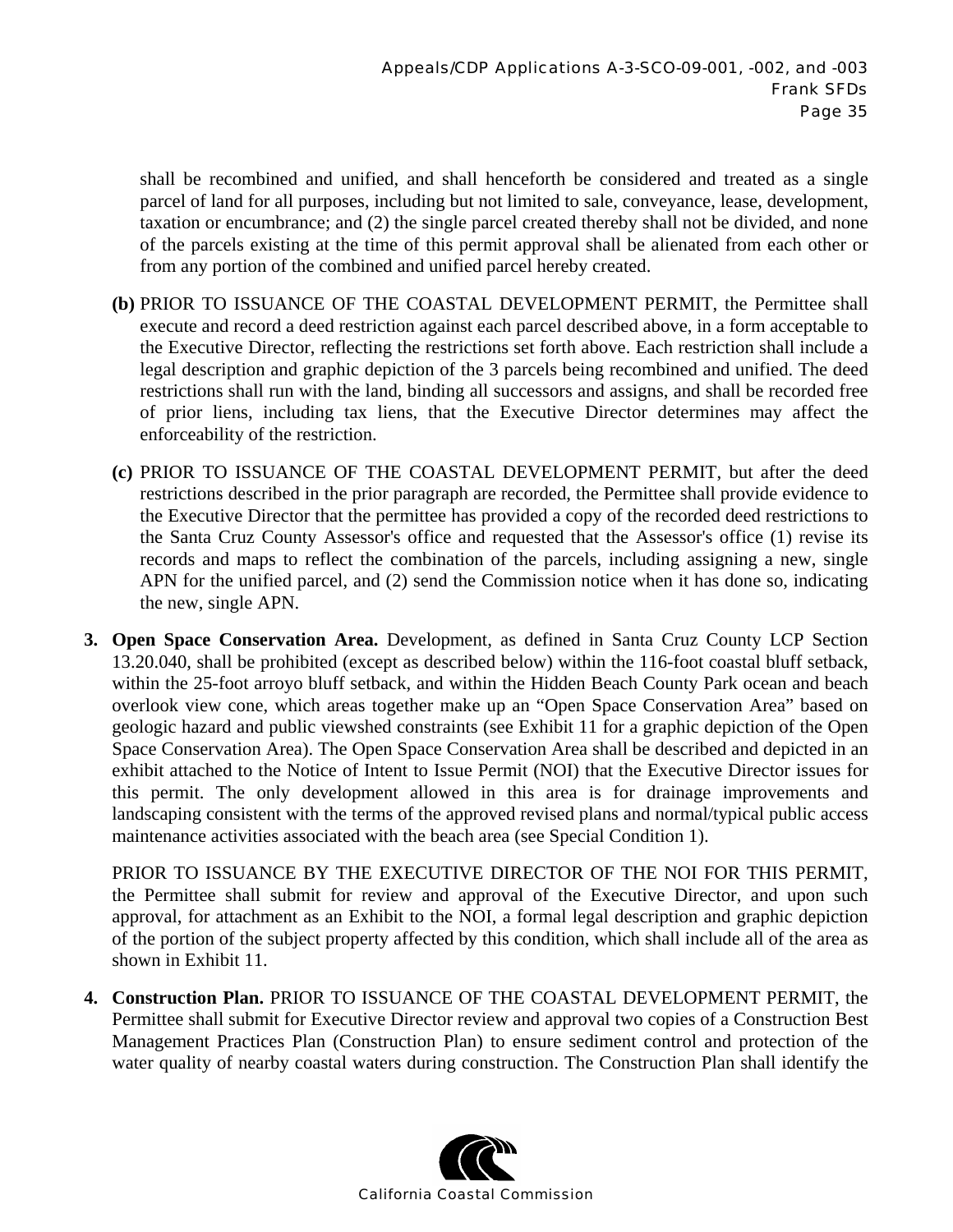types and locations of the measures that will be implemented during construction to prevent erosion, sedimentation, and the discharge of pollutants during construction, and to limit construction activities outside of the residential development footprint as much as possible. These measures shall be selected and designed in accordance with the California Storm Water Best Management Practices Handbook. Among these measures, the plans shall:

- Limit the extent of land disturbance to the minimum amount necessary to construct the project.
- Designate areas for the staging of construction equipment and materials, including receptacles and temporary stockpiles of graded materials, which shall be covered on a daily basis.
- **Provide for the installation of silt fences, temporary detention basins, and/or other controls prior** to commencement of construction to intercept, filter, and remove sediments and other pollutants contained in the runoff from construction, staging, and storage/stockpile areas.
- Contain any runoff and/or construction debris on the blufftop and prevent such runoff or debris from extending over the blufftop edge onto the arroyo, the beach, or the Pacific Ocean.
- Incorporate good construction housekeeping measures, including the use of dry cleanup measures whenever possible; collecting and filtering cleanup water when dry cleanup methods are not feasible; cleaning and refueling construction equipment at designated offsite maintenance areas; and the immediate clean-up of any leaks or spills.

 The Construction Plan shall also provide that all construction work shall take place during daylight hours, and that construction (including but not limited to construction activities, and materials and/or equipment storage) is prohibited outside of the defined construction, staging, and storage areas.

All requirements above and all requirements of the approved Construction Plan shall be enforceable components of this coastal development permit. The Permittee shall undertake development in accordance with the approved Construction Plan.

#### **5. Construction Site Documents & Construction Coordinator.** DURING ALL CONSTRUCTION:

- **(a) Construction Site Documents.** Copies of the signed coastal development permit and the approved Construction Plan shall be maintained in a conspicuous location at the construction job site at all times, and such copies shall be available for public review on request. All persons involved with the construction shall be briefed on the content and meaning of the coastal development permit and the approved Construction Plan, and the public review requirements applicable to them, prior to commencement of construction.
- **(b) Construction Coordinator.** A construction coordinator shall be designated to be contacted during construction should questions arise regarding the construction (in case of both regular inquiries and emergencies), and their contact information (i.e., address, phone numbers, etc.) including, at a minimum, a telephone number that will be made available 24 hours a day for the duration of construction, shall be conspicuously posted at the job site where such contact

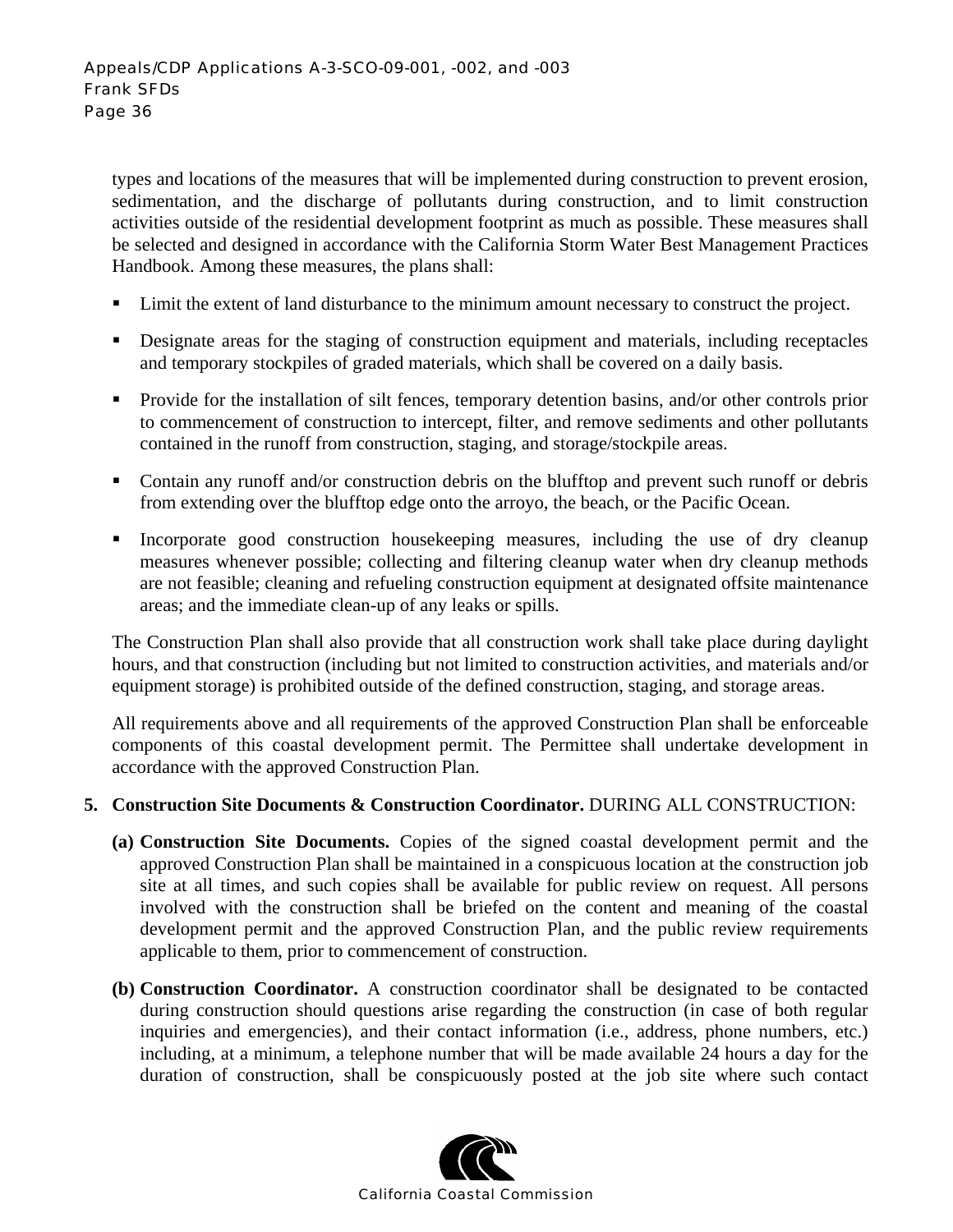information is readily visible from public viewing areas, along with the indication that the construction coordinator should be contacted in the case of questions regarding the construction (in case of both regular inquiries and emergencies). The text, dimension, location, and materials associated with such posted information shall be identified on the construction plan (see Special Condition 4). The construction coordinator shall record the name, phone number, and nature of all complaints received regarding the construction, and shall investigate complaints and take remedial action, if necessary, within 24 hours of receipt of the complaint or inquiry.

- **6. Assumption of Risk, Waiver of Liability, and Indemnity Agreement.** By acceptance of this permit, the Permittee acknowledges and agrees on behalf of himself and all successors and assigns:
	- **(a)** That the site is subject to extreme coastal hazards including but not limited to episodic and longterm shoreline retreat and coastal erosion, high seas, ocean waves, storms, tsunami, coastal flooding, landslides, bluff and geologic instability, and the interaction of same;
	- **(b)** To assume the risks to the Permittee and the property that is the subject of this permit of injury and damage from such hazards in connection with this permitted development;
	- **(c)** To unconditionally waive any claim of damage or liability against the Commission, its officers, agents, and employees for injury or damage from such hazards;
	- **(d)** To indemnify and hold harmless the Commission, its officers, agents, and employees with respect to the Commission's approval of the project against any and all liability, claims, demands, damages, costs (including costs and fees incurred in defense of such claims), expenses, and amounts paid in settlement arising from any injury or damage due to such hazards; and,
	- **(e)** That any adverse effects to property caused by the permitted project shall be fully the responsibility of the Permittee.
	- **(f)** That the Permittee shall not construct, now or in the future, any shoreline protective device(s) for the purpose of protecting the residential development approved pursuant to coastal development permit A-3-SCO-09-001 including, but not limited to, the residence, foundations, decks, or driveway, in the event that these structures are threatened with imminent damage or destruction from extreme coastal hazards including but not limited to episodic and long-term shoreline retreat and coastal erosion, high seas, ocean waves, storms, tsunami, coastal flooding, landslides, bluff and geologic instability, and the interaction of same or other natural hazards in the future and by acceptance of this permit, the Permittee hereby waives any rights to construct such devices that may exist under Public Resources Code Section 30235 or the Santa Cruz County LCP, including LCP Policy 6.2.16.
	- **(g)** If the residential development approved pursuant to coastal development permit A-3-SCO-09- 001 is threatened by coastal hazards in the future that would typically engender a shoreline armoring response (e.g., when the bluff has retreated to a point such that the residence is unsafe

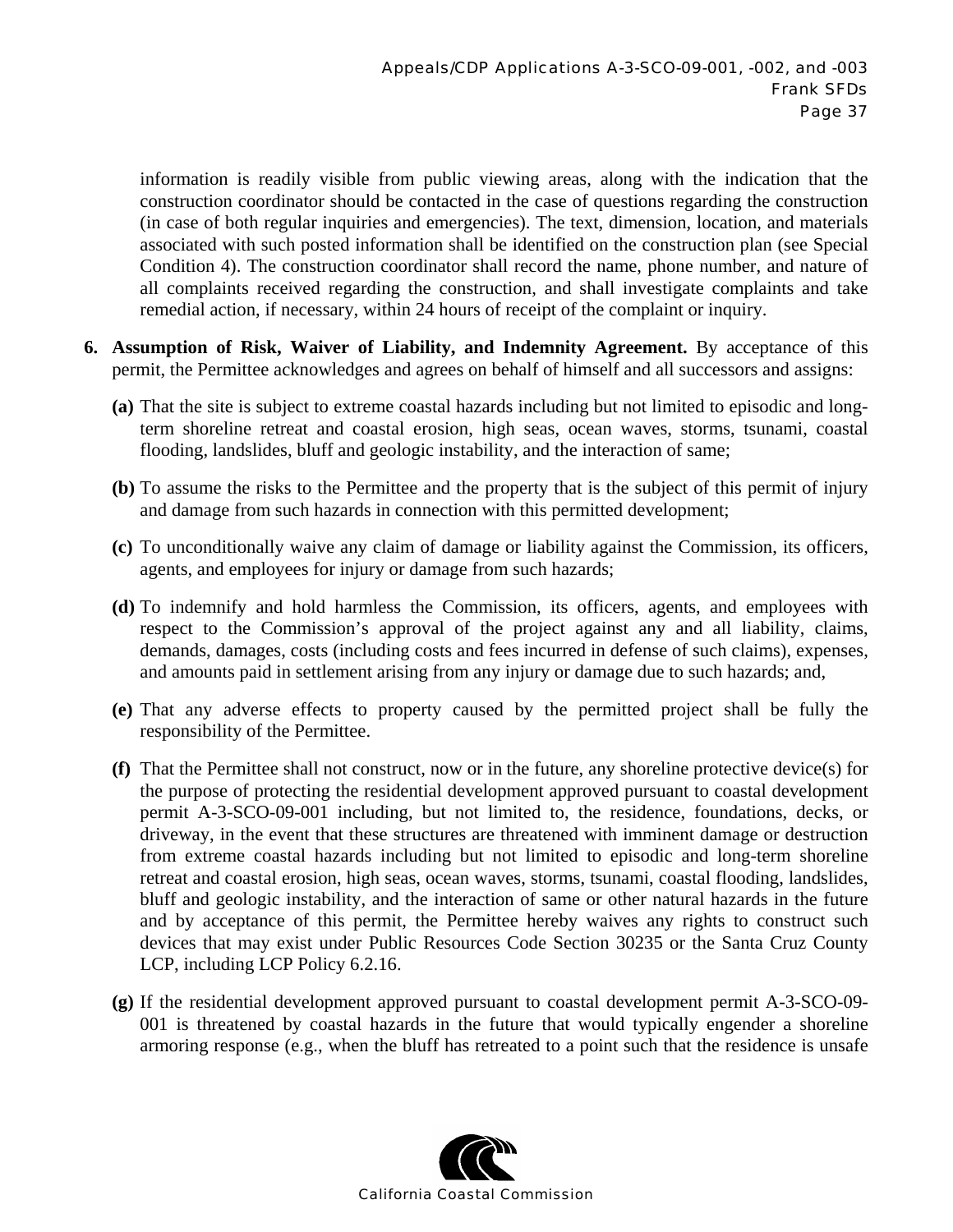to occupy), the Permittee shall remove/relocate threatened elements of the development away from such danger. Such removal/relocation shall require a separate CDP authorization.

- **(h)** Any debris, including that related to the approved residential development itself, that falls from the blufftop onto the bluff, the beach, or the arroyo, shall be immediately removed and properly disposed of.
- **7. Deed Restriction.** PRIOR TO ISSUANCE OF THE COASTAL DEVELOPMENT PERMIT AND AFTER THE LOTS HAVE BEEN COMBINED AND RECOGNIZED BY A SINGLE APN PURSUANT TO SPECIAL CONDITION 2, the Permittee shall submit for Executive Director review and approval documentation demonstrating that the Permittee has executed and recorded against the single APN governed by this permit a deed restriction, in a form and content acceptable to the Executive Director: (1) indicating that, pursuant to this permit, the California Coastal Commission has authorized development on the subject property, subject to terms and conditions that restrict the use and enjoyment of that property; and (2) imposing the special conditions of this permit as covenants, conditions and restrictions on the use and enjoyment of the property. The deed restriction shall include a legal description and site plan of the entire property governed by this permit. The deed restriction shall also indicate that, in the event of an extinguishment or termination of the deed restriction for any reason, the terms and conditions of this permit shall continue to restrict the use and enjoyment of the subject property so long as either this permit or the development it authorizes, or any part, modification, or amendment thereof, remains in existence on or with respect to the subject property.

# 5. California Environmental Quality Act (CEQA)

The County, acting as the lead CEQA agency, exempted the projects from environmental review pursuant to Section 15303 of CEQA.

With respect to the two denied projects (appeals/CDP applications A-3-SCO-09-002 and A-3-SCO-09- 003), Public Resources Code (CEQA) Section 21080(b)(5) and Sections 15270(a) and 15042 (CEQA Guidelines) of Title 14 of the California Code of Regulations (14 CCR) state in applicable part:

*CEQA Guidelines (14 CCR) Section 15042. Authority to Disapprove Projects. [Relevant Portion.] A public agency may disapprove a project if necessary in order to avoid one or more significant effects on the environment that would occur if the project were approved as proposed.* 

*Public Resources Code (CEQA) Section 21080(b)(5). Division Application and Nonapplication. …(b) This division does not apply to any of the following activities: …(5) Projects which a public agency rejects or disapproves.* 

*CEQA Guidelines (14 CCR) Section 15270(a). Projects Which are Disapproved. (a) CEQA does not apply to projects which a public agency rejects or disapproves.*